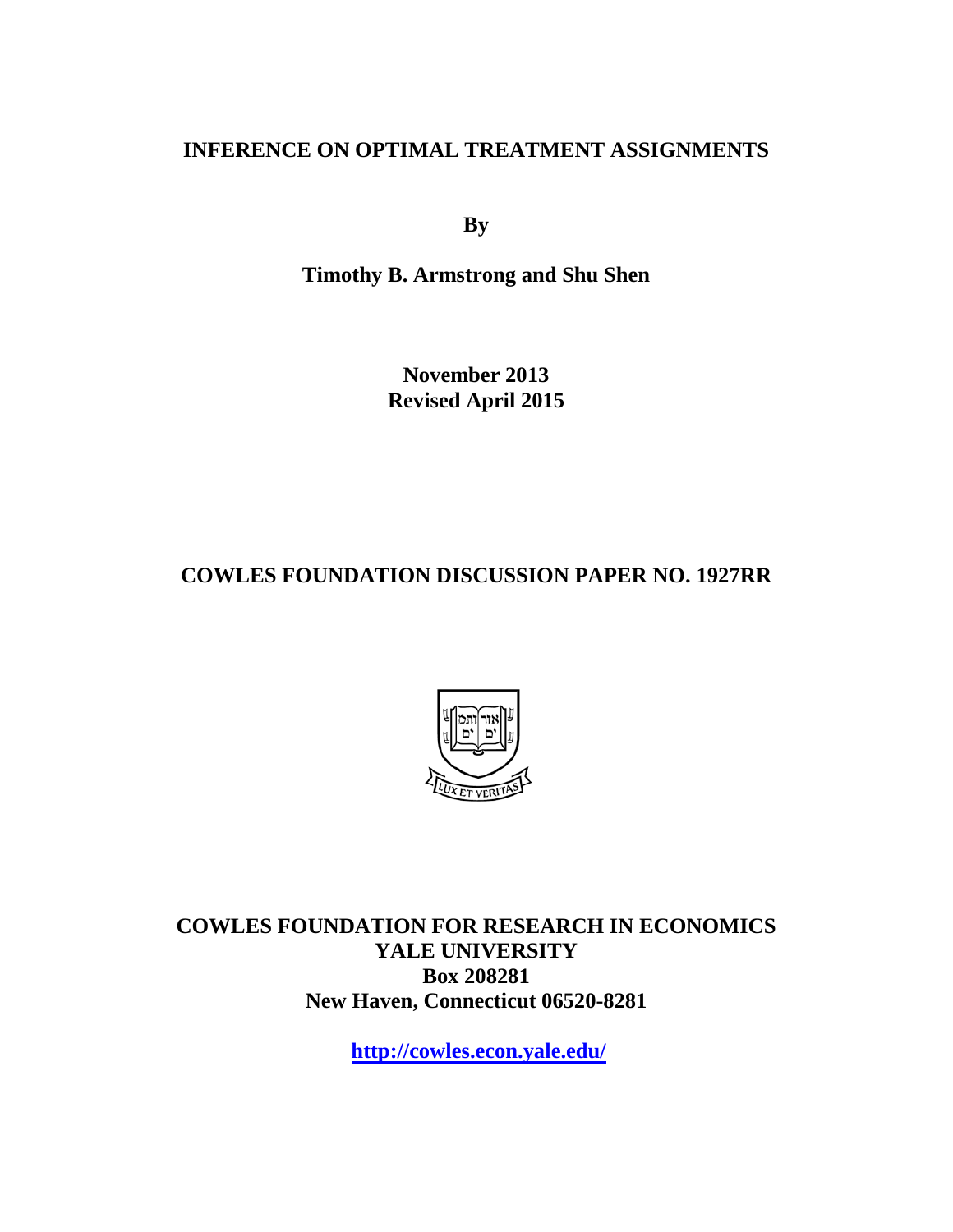## Inference on Optimal Treatment Assignments

Timothy B. Armstrong

Shu Shen

Yale University

University of California, Davis

April 8, 2015

#### Abstract

We consider inference on optimal treatment assignments. Our methods allow for inference on the treatment assignment rule that would be optimal given knowledge of the population treatment effect in a general setting. The procedure uses multiple hypothesis testing methods to determine a subset of the population for which assignment to treatment can be determined to be optimal after conditioning on all available information, with a prespecified level of confidence. A Monte Carlo study confirms that the inference procedure has good small sample behavior. We apply the method to study Project STAR and the optimal assignment of small class based on school and teacher characteristics.

## 1 Introduction

In recent decades, there has been increasing recognition in both academic and public circles that social experiments or social programs, as costly as they are, should be rigorously evaluated to learn lessons from past experience and to better guide future policy decisions. While recent literature has considered the problem of treatment decision rules given experimental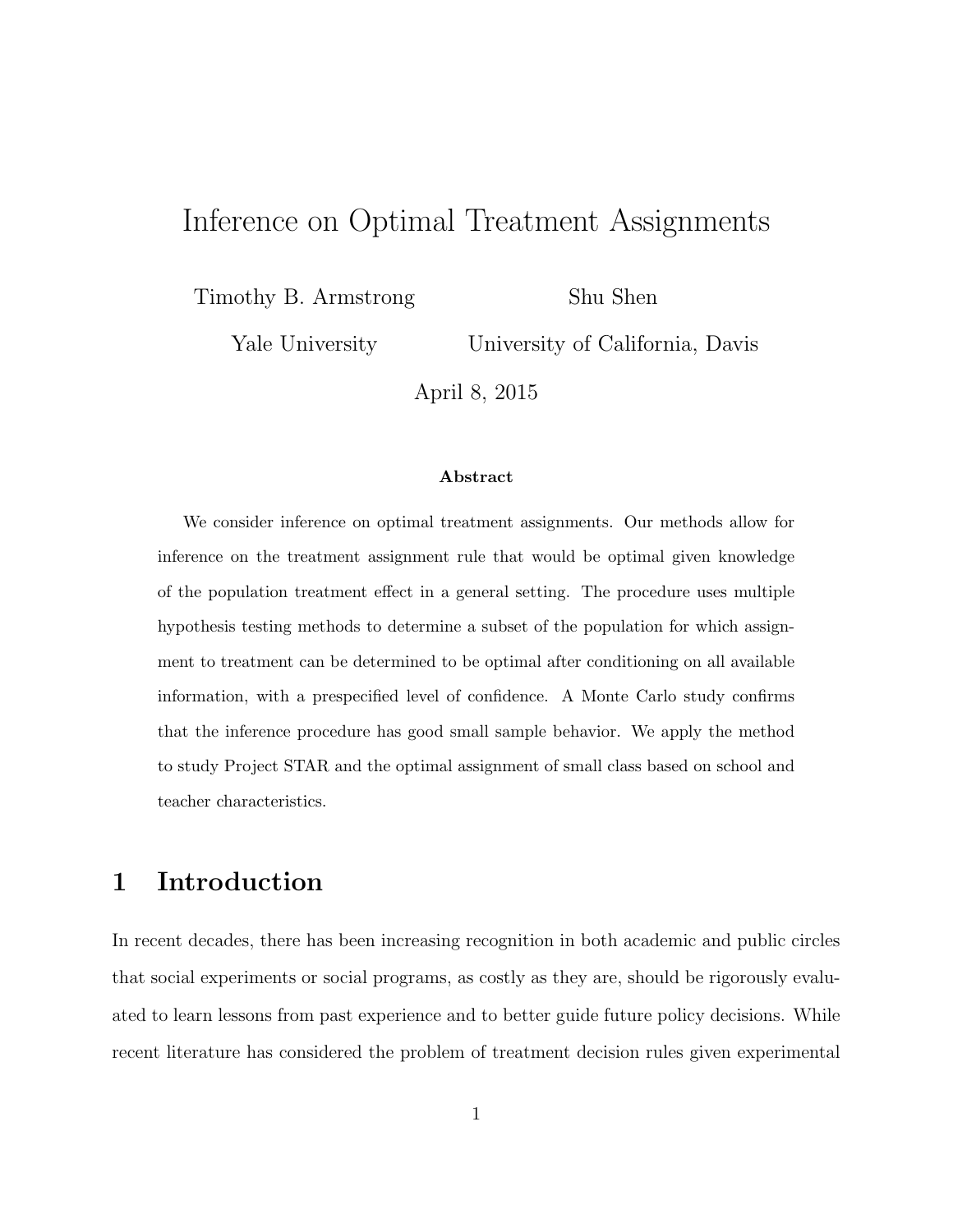or observational data (see, among others, Manski, 2004; Dehejia, 2005; Hirano and Porter, 2009; Stoye, 2009; Chamberlain, 2011; Tetenov, 2012; Bhattacharya and Dupas, 2012), the problem of constructing confidence statements for the optimal decision rule has received little attention. The goal of this paper is to formulate and answer the problem of constructing confidence statements that quantify the statistical precision of a treatment assignment rule. This allows researchers to quantify how strong the evidence is in favor of treating certain individuals.

To understand the importance of quantifying the statistical precision of treatment recommendations, consider the case where a policy maker wants to design a social program that gives some selected individuals a treatment intervention (say, reduced class size). The effect of the treatment on the response outcome (say, student test score) is expected to be heterogeneous and varies along certain observed variables (say, teacher experience). A natural goal of the policy maker is to assign treatment only to those with treatment effect expected to be above some prespecified threshold such as zero or the cost of the treatment. The expected treatment effects of different individuals are unknown, but, if data from a previous experimental intervention is available, the policy maker can make an informed guess about who should be treated, say, by selecting only individuals with values of observed variables linked to an estimated conditional average treatment effect (conditional on individuals' observed characteristics) exceeding the prespecified threshold. The literature on statistical treatment rules has formulated the notion of an "informed guess" and proposed solutions in terms of statistical decision theory. The contribution of this paper is to develop methods that accompany the treatment assignment rule with a confidence statement quantifying the strength of the evidence in favor of providing treatment to certain selected individuals. Obviously, a large-scale experimental intervention with many observations would provide more compelling evidence for or against treatment than an otherwise identical experiment with fewer observations. Quantifying this requires statements about statistical precision of the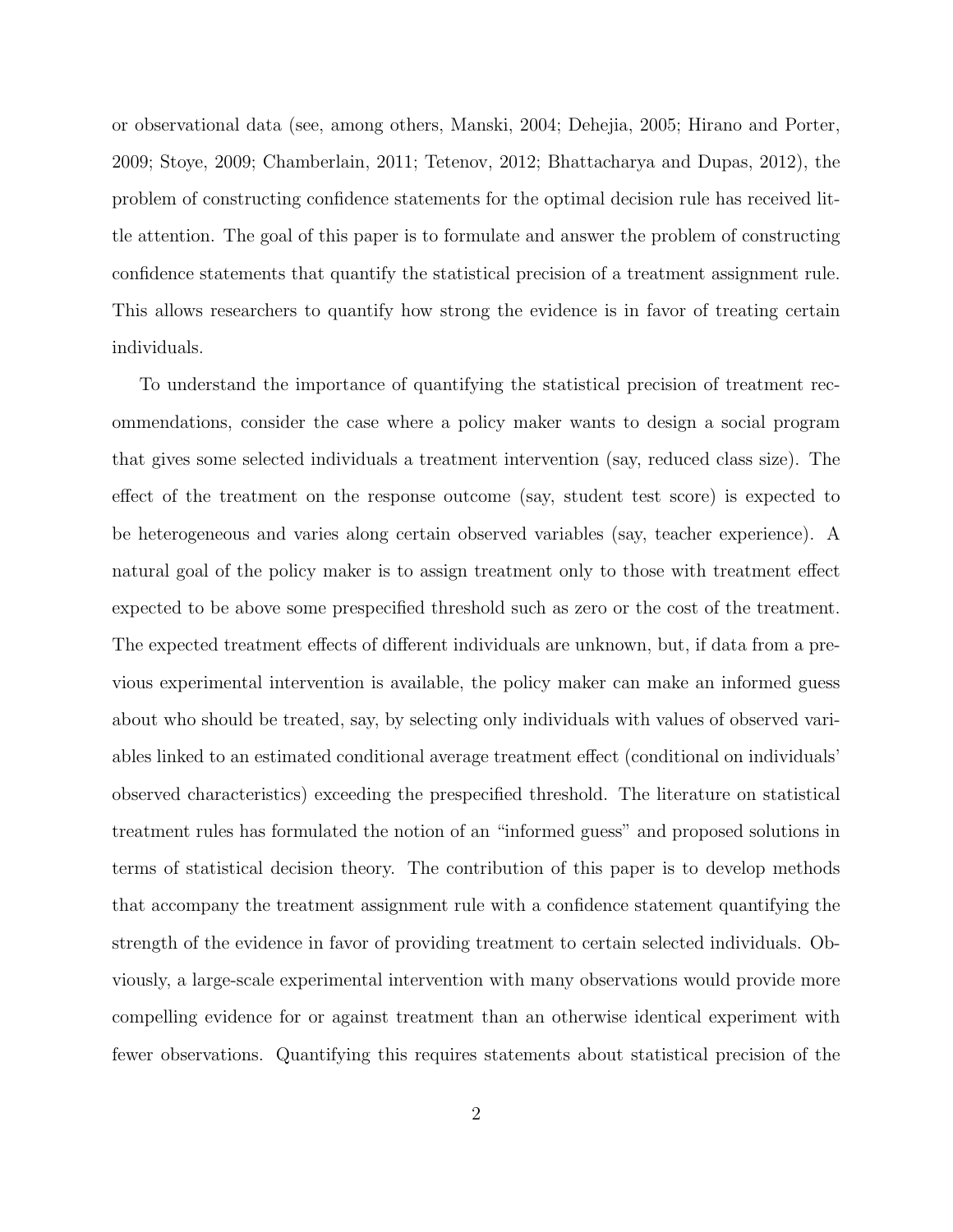treatment decision rule; this is the question that we formulate and answer in this paper.

We formulate the problem of inference on the optimal treatment assignment as one of reporting a subset of individuals for which treatment can be determined to be optimal conditional on observables while controlling the probability that this set contains any individual for whom treatment should not be recommended conditional on the available information. Our procedures recognize the equivalence of this problem with the problem of multiple hypothesis testing. We propose to select the individuals for whom it can be determined that the population optimal assignment gives treatment by testing multiple hypotheses regarding the conditional average treatment effect for each individual based on the value of the conditioning variable, while controlling the probability of false rejection of any single hypothesis.

The proposed inference procedure for optimal treatment assignment is useful in policy analysis and program evaluation studies. In this paper we apply the inference method to study the assignment of small class in Project STAR. With a 5% significance level, the method determines that the population optimal treatment assignment rule assigns less experienced teachers in poor schools to teach small classes. The proposed inference method also finds evidence for treatment effect heterogeneity among students with different observed characteristics.

The problem of optimal treatment assignment has been considered by Manski (2004), Dehejia (2005), Hirano and Porter (2009), Stoye (2009), Chamberlain (2011), Tetenov (2012), Bhattacharya and Dupas (2012), and others. In this literature, individuals are assigned to different treatments by a social planner who maximizes social welfare or minimizes the risk associated with different treatment assignment rules. As discussed above, our goal is distinct from and complementary to the goal of this literature: we seek to formulate and solve the problem of confidence statements for the (population) optimal treatment rule, which can be reported along with a "point estimate" given by the solution to the statistical decision problem formulated and solved in the literature described above. We emphasize that our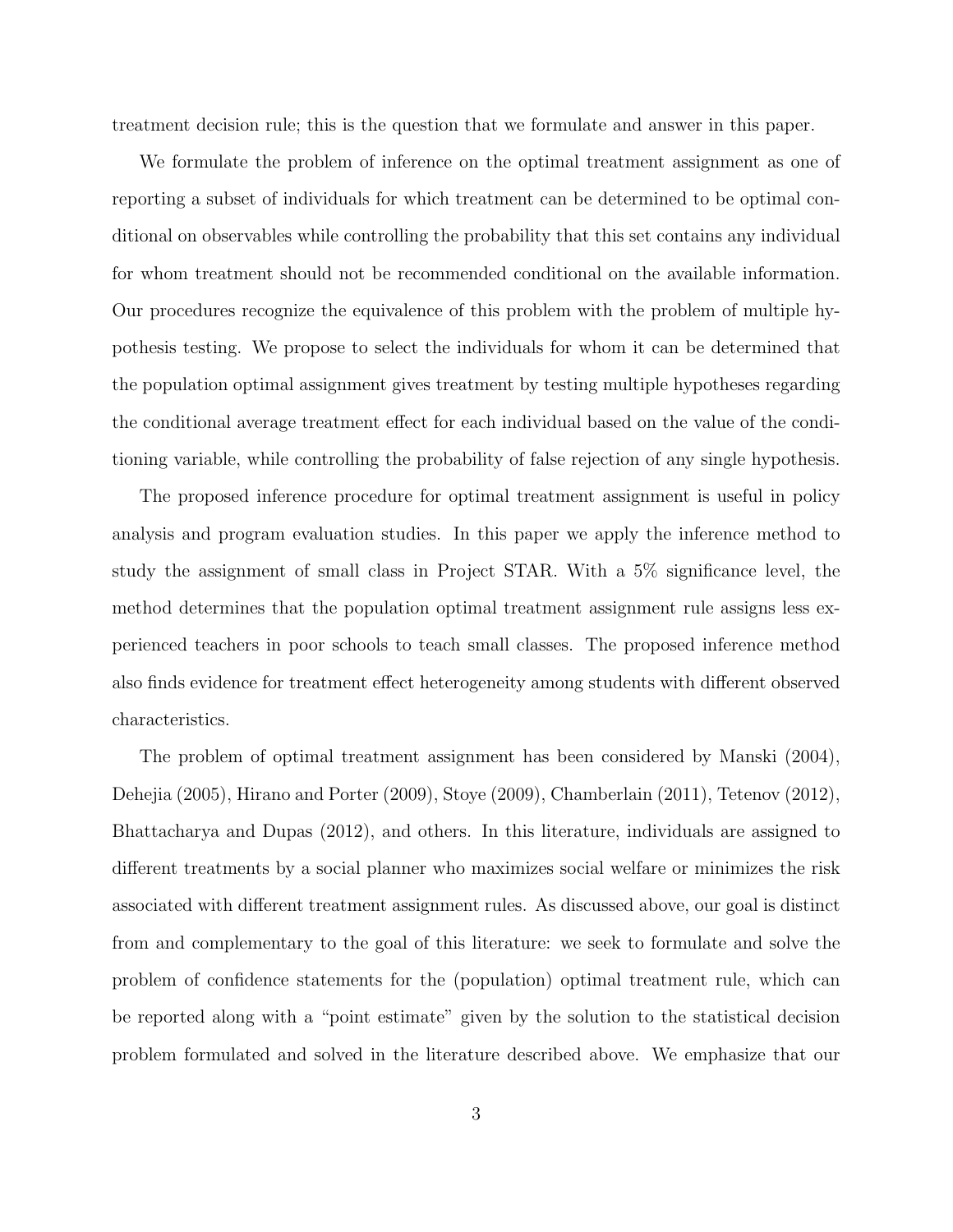methods are intended as a measure of statistical precision, not as a statistical treatment assignment rule that should be implemented given the data at hand (which is the problem formulated by the papers cited above). Rather, we recommend that results based on our methods be reported so that readers can quantify the statistical evidence in favor of treating each individual. We provide further discussion of situations where our confidence region is of interest in Section 4.

While we are not aware of other papers that consider inference on the treatment assignment rule that would be optimal in the population, Bhattacharya and Dupas (2012) derive confidence intervals for the expected welfare associated with certain statistical treatment rules. In contrast, we focus on inference on the population optimal treatment rule itself. These two methods achieve different goals. Our methods for inference on the optimal treatment rule can be used to answer questions about how optimal treatment assignment varies along observed covariates. On the other hand, our methods do not attempt to quantify the increase in welfare from a given treatment rule, which is the goal of estimates and confidence intervals for average welfare.

This paper is closely related to Anderson (2008) and to Lee and Shaikh (2014). Those papers use finite sample randomization tests to construct subsets of a discrete conditioning variable for which treatment can be determined to have some effect on the corresponding subpopulation. Our problem is formulated differently from theirs. Our goal of finding correct inference on optimal treatment assignment rule leads us to report only those values of covariates for which treatment increases the average outcome (rather than, say, increasing the variance or decreasing the average outcome). This, and our desire to allow for continuous covariates, leads us to an asymptotic formulation of the corresponding multiple testing problem. In short, while we both use the idea of multiple hypothesis testing for set construction, our multiple hypotheses are different, leading to different test statistics and critical values.

The method we use to construct confidence statements on optimal treatment decision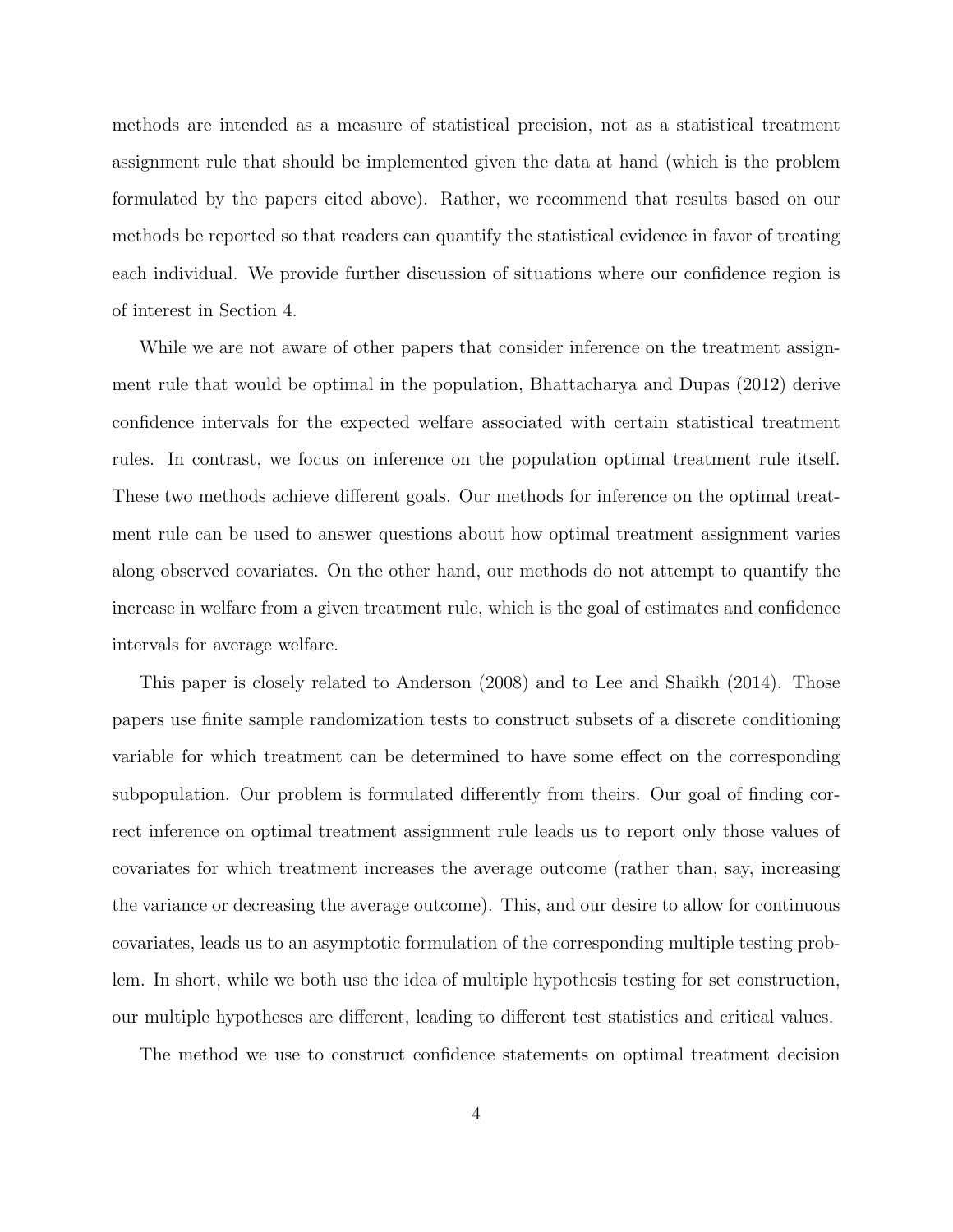rules is related to the recent literature on set inference, including Chernozhukov, Hong, and Tamer (2007) and Romano and Shaikh (2010). Indeed, the complement of our treatment set can be considered a setwise confidence region in the sense of Chernozhukov, Hong, and Tamer (2007), and our solution in terms of multiple hypothesis testing can be considered a confidence region for this set that extends the methods of Romano and Shaikh (2010) to different test statistics. In addition, our paper uses step-down methods for multiple testing considered by Holm (1979) and Romano and Wolf (2005) and applied to other set inference problems by Romano and Shaikh (2010). In the case of continuous covariates, we use results from the literature on uniform confidence bands (see Neumann and Polzehl, 1998; Claeskens, 2003; Chernozhukov, Lee, and Rosen, 2011). In particular, we use results from Chernozhukov, Lee, and Rosen (2011), who are interested in testing a single null hypothesis involving many values of the covariate. Our testing formulation is different from theirs as our formulation leads us to the multiple hypothesis testing problem of determining which values of the covariates lead to rejection; the step-down method gains precision in our context, but would be irrelevant in Chernozhukov, Lee, and Rosen (2011).

The phrase "optimal treatment assignment" is also used in the experimental design literature, where treatment assignments are designed to minimize the asymptotic variance bound or risk of treatment effect estimators (see Hahn, Hirano, and Karlan, 2011; Kasy, 2013). In contrast to this literature, which considers the design phase of the experiment, we take data from the initial experiment as given and focus on implications for future policy.

Our proposed inference procedure on optimal treatment assignments is also related to the test for treatment effect heterogeneity considered by Crump, Hotz, Imbens, and Mitnik (2008). In fact, it not only tests the null hypothesis that the treatment effect does not vary along an observed variable, but also solves the additional problem of determining which values of the variable cause this null to be rejected. Thus, our paper extends the body of knowledge on treatment effect heterogeneity by providing a procedure to determine for which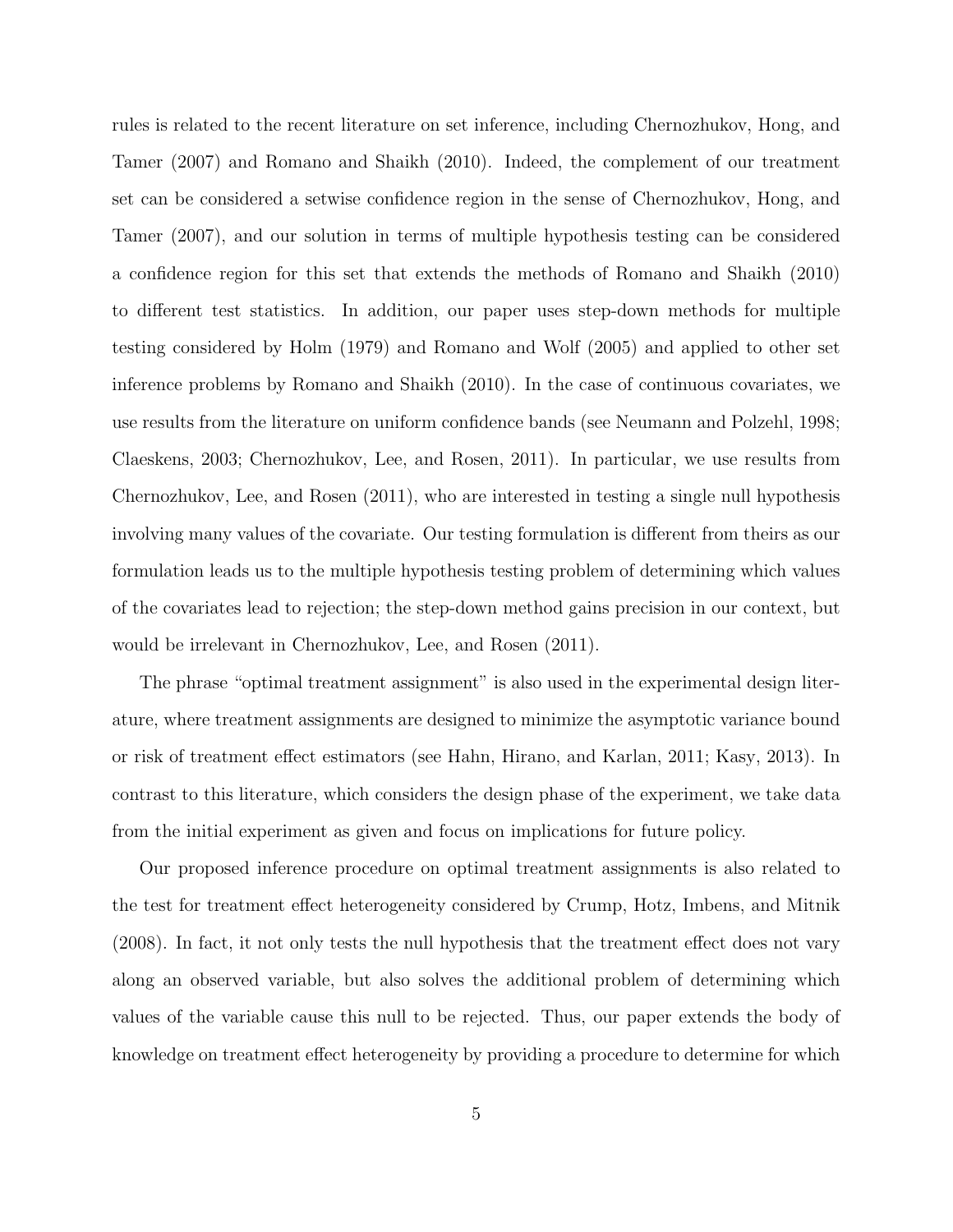values of the conditioning variable the conditional average treatment effect differs from the average over the entire population.

Monte Carlo experiments show that our proposed inference procedures have good size and power properties in small samples. The method properly controls the probability of including wrong individuals to the confidence region and successfully selects a large portion of the true treatment beneficiaries. The step-down method in multiple testing improves the power of the inference procedure given a sample size, meaning that it helps to include more individuals into the confidence region while properly controlling its statistical precision. The size and power properties of the proposed inference procedure are also compared with a "folk wisdom" method based on pointwise confidence bands of the conditional average treatment effect. We show that the latter method often generates nonempty treatment sets in cases where no treatment effect is actually present.

The remainder of the paper is organized as follows. Section 2 formulates the problem of constructing confidence statements for treatment assignment rules. Section 3 links the problem of statistical inference to multiple hypothesis testing and proposes an inference method that derives the treatment assignment rule with statistical precision controlled for. Section 4 discusses situations where our confidence region is of interest. Section 5 conducts several Monte Carlo experiments that study the small sample behavior of the proposed inference method. Section 6 applies the method to Project Star. Section 7 concludes. Appendix A discusses an extension to two-sided confidence regions. Appendix B derives some of the properties of our confidence region in terms of average welfare when used as a statistical treatment rule.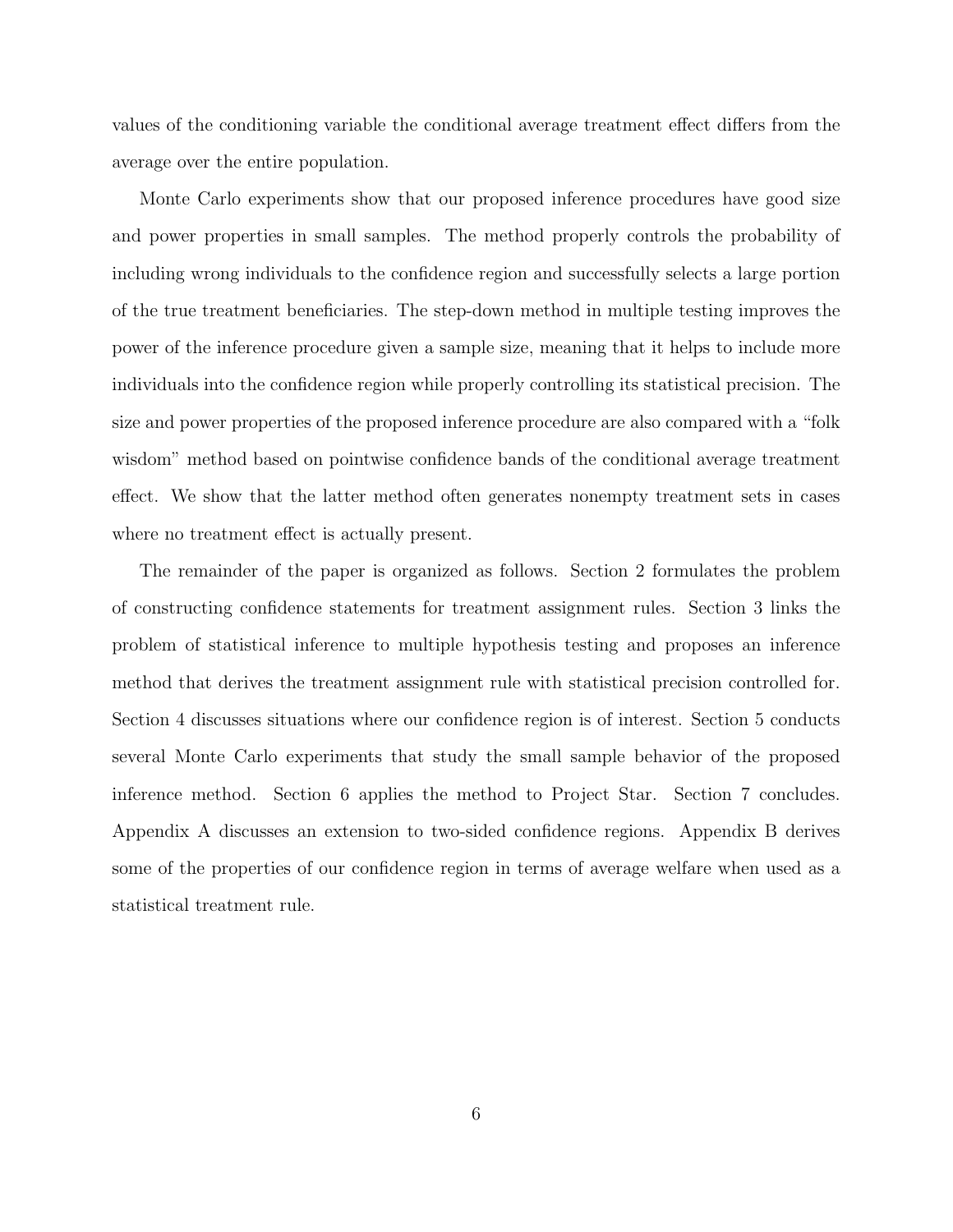### 2 Setup

To describe the problem in more detail, we introduce some notation. For each individual i, there is a potential outcome  $Y_i(1)$  with treatment, a potential outcome  $Y_i(0)$  with no treatment, and a vector of variables  $X_i$  observed before a treatment is assigned. Let  $D_i \in$  $\{0,1\}$  be an indicator for treatment. The goal of a policy maker is to decide which individuals should be assigned to the treatment group so as to maximize the expectation of some social objective function. We take the social objective function, without loss of generality, to be the realized outcome itself. (This is without loss of generality because costs can be incorporated into the set-up by being subtracted from the treatment, and budget constraints can be incorporated by estimating a shadow cost; see Bhattacharya and Dupas, 2012. The only major restriction here is that outcomes are considered individually, so peer effects are ruled out.)

Let  $t(x) \equiv E(Y_i(1) - Y_i(0)|X_i = x)$  be the conditional average treatment effect. Then the population optimal treatment policy is to treat only those individuals with a covariate  $X_i = x$  such that the conditional average treatment effect  $t(x)$  is positive. In other words, the treatment rule that would be optimal given knowledge of the distribution of potential outcomes in the population and the covariate  $X_i$  of each individual would assign treatment only to individuals with covariate  $X_i$  taking values included in the set

$$
\mathcal{X}_{+} \equiv \{x|t(x) > 0\}.
$$

While the ideas in this paper are more general, for the sake of concreteness, we formulate our results in the context of i.i.d. data from an earlier policy intervention with randomized experimental data or observational data in which an unconfoundedness assumption holds. Formally, we observe *n* observations of data  $\{(X_i, D_i, Y_i)\}_{i=1}^n$  where realized outcome  $Y_i \equiv$  $Y_i(D_i)$  and  $D_i \in \{0,1\}$  is an indicator for treatment and  $X_i$  is a vector of pretreatment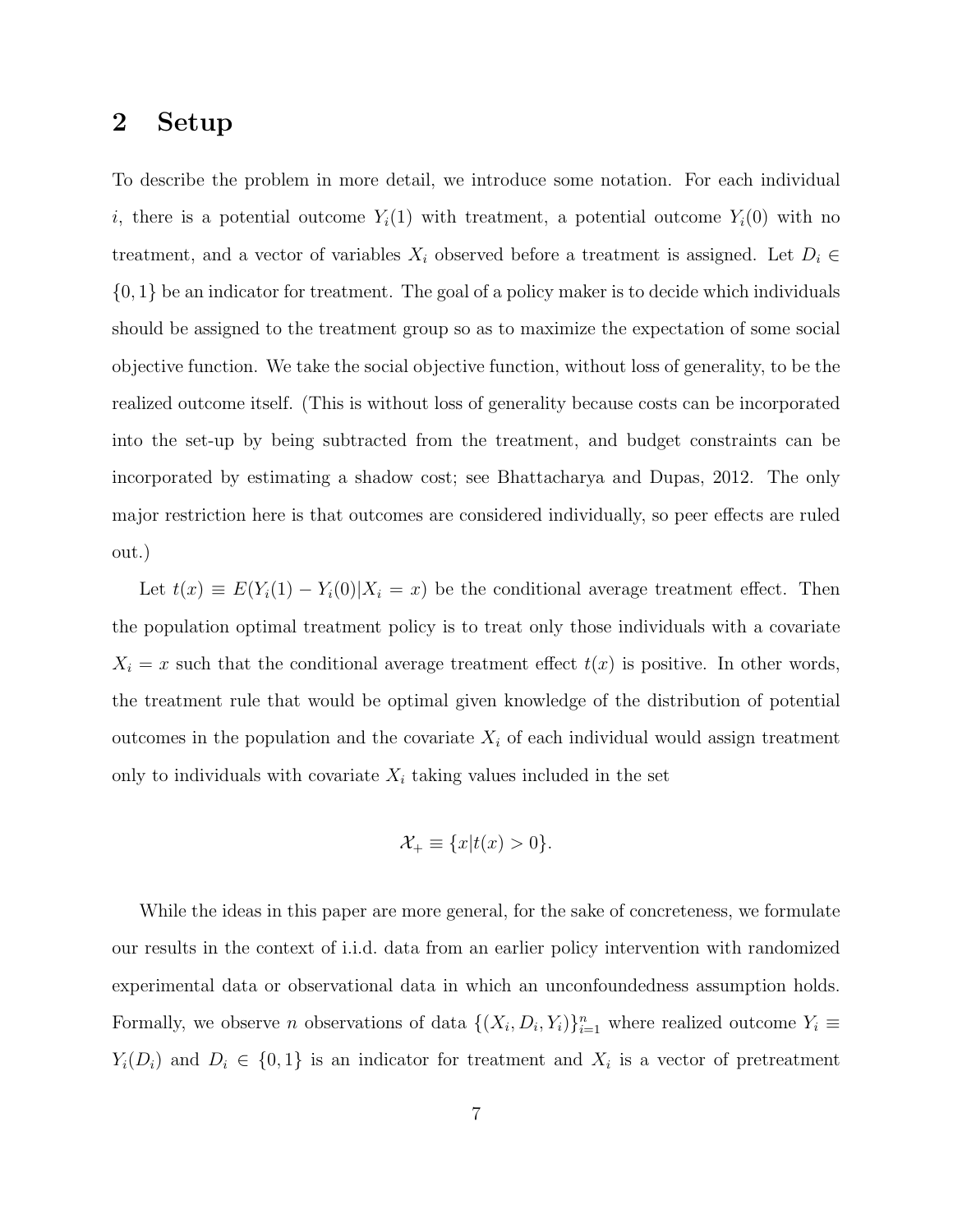observables. The data are assumed to satisfy the following unconfoundedness assumption.

#### Assumption 1.

$$
E(Y_i(j)|D_i = j, X_i = x) = E(Y_i(j)|X_i = x), \qquad j = 0, 1.
$$

Assumption 1 is restrictive only if the policy intervention is non-experimental. It is also called the selection on observables assumption as it requires that the observational data behave as if the treatment is randomized conditional on the covariate  $X_i$ . Assumption 1 is a standard assumption in the treatment effect literature. Under the assumption, the expected outcomes for both the treatment and the control group in the sample give the same expected outcomes as if both potential outcome variables were observed for all individuals.

If the data we observe is from an initial trial period of the policy intervention with a random sample from the same population, Assumption 1 is enough for us to perform inference on the positive treatment set  $\mathcal{X}_{+}$ . However, if the policy maker is deciding on a treatment policy in a new location, or for a population that differs systematically from the original sample in some other way, one must make additional assumptions (see Hotz, Imbens, and Mortimer, 2005). In general, one needs to assume that the conditional average treatment effect is the same for whatever new population under consideration for treatment in order to directly apply estimates and confidence regions from the original sample.

We propose to formulate the problem of forming a confidence statement of the true population optimal treatment rule  $\mathcal{X}_+$  as one of reporting a treatment set  $\mathcal{X}_+$  for which we can be reasonably confident that treatment is, on average, beneficial to individuals with any value of the covariate x that is included in the set. Given a prespecified significance level  $\alpha$ , we seek a set  $\hat{\mathcal{X}}_{+}$  that satisfies

$$
\liminf_{n} P\left(\hat{\mathcal{X}}_+ \subseteq \mathcal{X}_+\right) \ge 1 - \alpha,\tag{1}
$$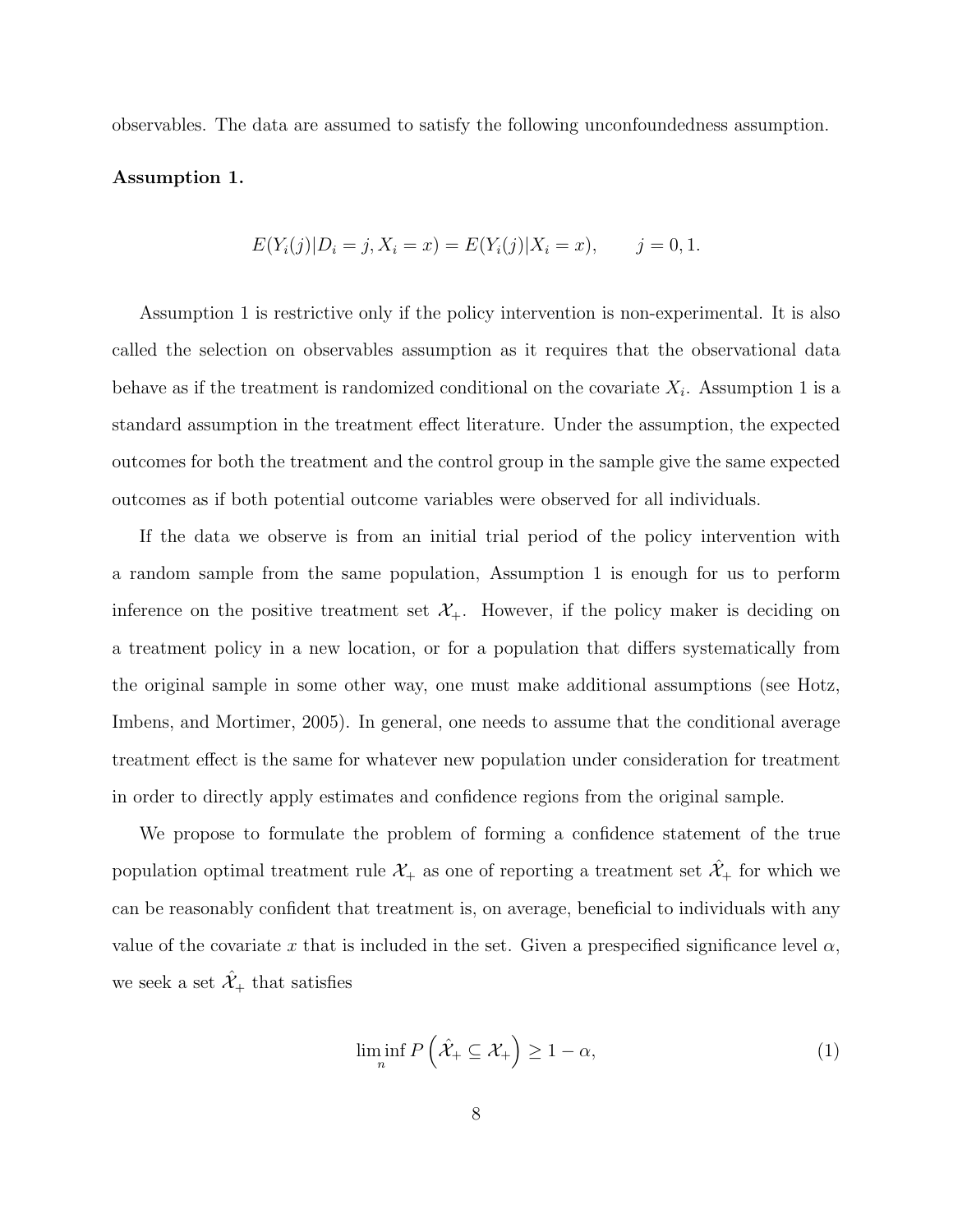or a treatment group that, with more than probability  $(1 - \alpha)$ , consists only of individuals who are expected to benefit from the treatment. Therefore,  $\mathcal{X}_+$  is defined as a set that is contained in the true optimal treatment set  $\mathcal{X}_+$ , rather than a set containing  $\mathcal{X}_+$ . This definition of  $\hat{\mathcal{X}}_+$  corresponds to the goal of reporting a subpopulation for which there is overwhelming evidence that the conditional average treatment effect is positive. As discussed in the introduction, this goal need not be taken as a policy prescription: a researcher may recommend a policy based on a more liberal criterion while reporting a set satisfying (1) as a set of individuals for whom evidence for treatment is particularly strong. We propose methods to derive the set  $\hat{\mathcal{X}}_+$  by noticing that a set that satisfies (1) is also the solution to a multiple hypothesis testing problem with an infinite number of null hypotheses  $H_x : t(x) \leq 0$ for all  $x \in \tilde{\mathcal{X}}$ , where  $\tilde{\mathcal{X}}$  is the set of values of  $X_i$  under consideration. The multiple hypothesis testing problem controls the familywise error rate (FWER), or the probability of rejecting a single x for which  $H_x$  is true. With this interpretation,  $\hat{\mathcal{X}}_+$  gives a subset of the population for which we can reject the null that the conditional average treatment effect is non-positive given the value of  $X_i$  while controlling the probability of assigning to treatment even a single individual for which the conditional average treatment effect (conditional on  $X_i$ ) is negative. The next section describes in detail the proposed inference method for deriving the set  $\mathcal{X}_{+}$ . In any case, the role of  $Y_i(0)$  and  $Y_i(1)$  can be reversed to obtain a confidence region that contains  $\mathcal{X}_+$  with  $1 - \alpha$  probability. We give a formulation of two-sided confidence sets in Appendix A.

## 3 Inference Procedures

Let  $\hat{t}(x)$  be an estimate of the conditional average treatment effect  $t(x)$  and  $\hat{\sigma}(x)$  an estimate of the standard deviation of  $\hat{t}(x)$ . Let  $\tilde{\mathcal{X}}$  be a subset of the support of the  $X_i$  under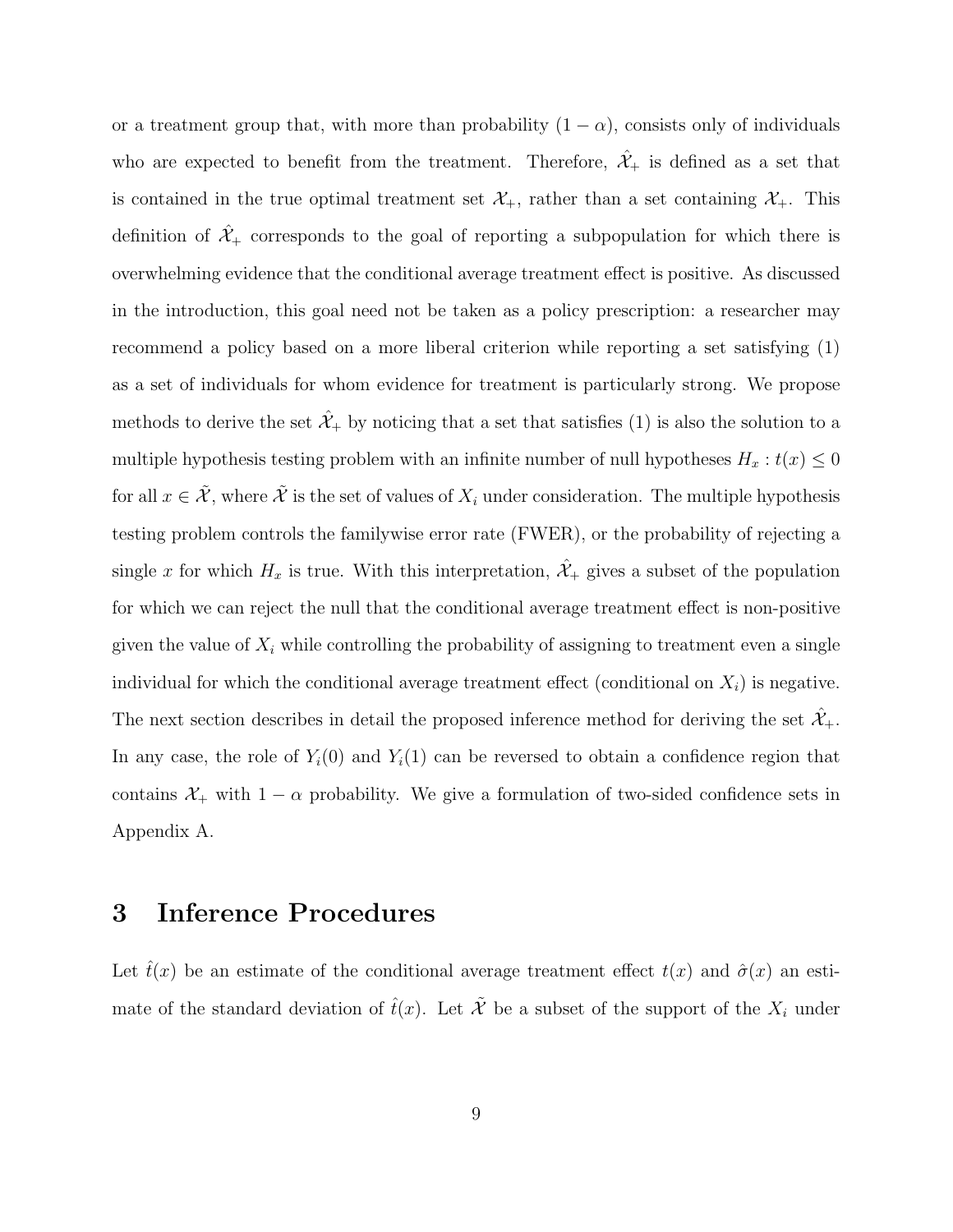consideration. For any set  $\mathcal{X} \subseteq \tilde{\mathcal{X}}$ , let the critical value  $\hat{c}_{u,\alpha}(\mathcal{X})$  satisfy

$$
\liminf_{n} P\left(\sup_{x \in \mathcal{X}} \frac{\hat{t}(x) - t(x)}{\hat{\sigma}(x)} \le \hat{c}_{u,\alpha}(\mathcal{X})\right) \ge 1 - \alpha.
$$
\n(2)

The critical value  $\hat{c}_{u,\alpha}(\mathcal{X})$  can be obtained for different estimators  $\hat{t}(x)$  using classical central limit theorems (if  $\mathcal X$  is discrete), or, for continuously distributed  $X_i$ , results on uniform confidence intervals for conditional means such as those contained in Neumann and Polzehl (1998), Claeskens (2003) or Chernozhukov, Lee, and Rosen (2011) as we describe later. For some of the results, we will require that these critical values be nondecreasing in  $\mathcal{X}$  in the sense that

$$
\mathcal{X}_a \subseteq \mathcal{X}_b \Longrightarrow \hat{c}_{u,\alpha}(\mathcal{X}_a) \le \hat{c}_{u,\alpha}(\mathcal{X}_b). \tag{3}
$$

.

Given the critical value, we can obtain a set  $\hat{\mathcal{X}}_+^1$  that satisfies (1). Let

$$
\hat{\mathcal{X}}_+^1 \equiv \left\{ x \in \tilde{\mathcal{X}} \middle| \hat{t}(x) / \hat{\sigma}(x) > \hat{c}_{u,\alpha} \left( \tilde{\mathcal{X}} \right) \right\}.
$$

Clearly  $\hat{\mathcal{X}}_+^1$  satisfies (1), since the event in (2) implies the event in (1). However, we can make an improvement on inference using a step-down procedure (see Holm, 1979; Romano and Wolf, 2005). That is, we can find a set  $\hat{\mathcal{X}}_+$  that includes  $\hat{\mathcal{X}}_+^1$  but also satisfies (1). The procedure is as follows. Let  $\hat{\mathcal{X}}_+^1$  be defined as above. For  $k > 1$ , let  $\hat{\mathcal{X}}_+^k$  be given by

$$
\hat{\mathcal{X}}_{+}^{k} = \left\{ x \in \tilde{\mathcal{X}} \middle| \hat{t}(x) / \hat{\sigma}(x) > \hat{c}_{u,\alpha} \left( \tilde{\mathcal{X}} \backslash \hat{\mathcal{X}}_{+}^{k-1} \right) \right\}
$$

Note that  $\hat{X}^{k-1}_+ \subseteq \hat{X}^k_+$ , so the set of rejected hypotheses expands with each step. Whenever  $\hat{\mathcal{X}}_+^k = \hat{\mathcal{X}}_+^{k-1}$ , or when the two sets are close enough to some desired level of precision, we stop and take  $\hat{\mathcal{X}}_+ = \hat{\mathcal{X}}_+^k$  to be our set.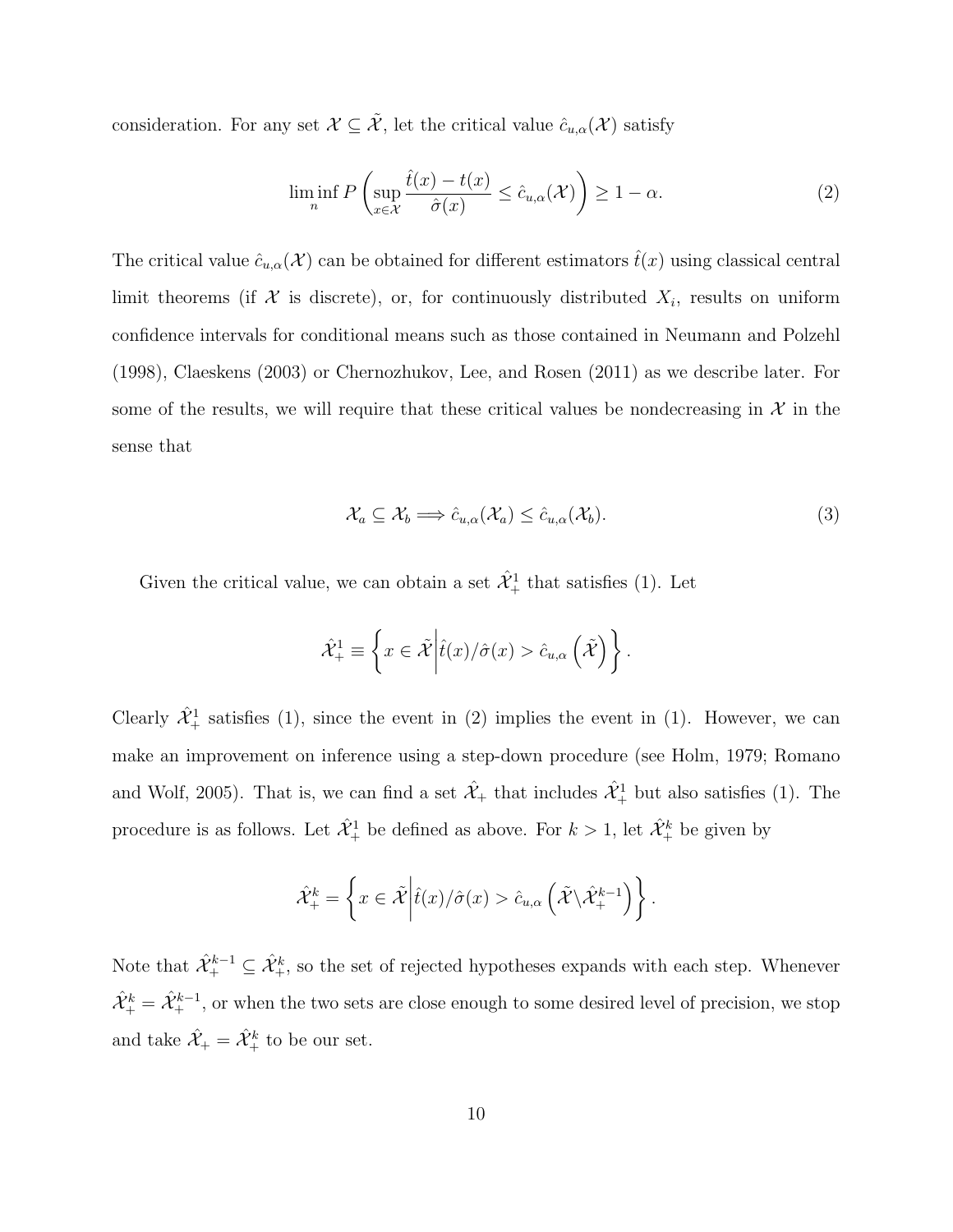**Theorem 1.** Let (2) and (3) hold. Then  $\hat{\mathcal{X}}^k_+$  satisfies (1) for each k.

*Proof.* On the event that  $\hat{\mathcal{X}}_+ \not\subseteq \mathcal{X}_+$ , let  $\hat{j}$  be the first j for which  $\hat{\mathcal{X}}_+^{\hat{j}} \not\subseteq \mathcal{X}_+$ . Since  $\hat{\mathcal{X}}_+^{\hat{j}-1} \subseteq \mathcal{X}_+$ (where  $\hat{\mathcal{X}}_{+}^{0}$  is defined to be the empty set), this means that

$$
\sup_{x \in \tilde{\mathcal{X}} \setminus \mathcal{X}_+} \frac{\hat{t}(x) - t(x)}{\hat{\sigma}(x)} \ge \sup_{x \in \tilde{\mathcal{X}} \setminus \mathcal{X}_+} \hat{t}(x) / \hat{\sigma}(x) > \hat{c}_{u,\alpha} \left( \tilde{\mathcal{X}} \setminus \hat{\mathcal{X}}_+^{\hat{j}-1} \right) \ge \hat{c}_{u,\alpha} \left( \tilde{\mathcal{X}} \setminus \mathcal{X}_+ \right).
$$

Thus, for  $\mathcal{X} = \tilde{\mathcal{X}} \backslash \mathcal{X}_+$ , we have that, on the event that  $\hat{\mathcal{X}}_+ \nsubseteq \mathcal{X}_+$ , the event in (2) will not hold. Since the probability of this is asymptotically no greater than  $\alpha$ , it follows that  $P(\hat{\mathcal{X}}_+\not\subseteq \mathcal{X}_+)$  is asymptotically no greater than  $\alpha$ , giving the result.

$$
\Box
$$

Next we provide critical values that satisfy (2) for different estimators  $\hat{t}(x)$  depending whether the covariate  $X_i$  is discrete or continuous. The inference procedure described below for the discrete covariate case parallels results described in Lee and Shaikh (2014) while the procedure for the continuous covariates case uses results from the literature on uniform confidence bands and is new to the treatment effect literature.

#### 3.1 Discrete Covariates

Suppose that the support of  $X_i$  is discrete and takes on a finite number of values. We write

$$
\tilde{\mathcal{X}} = \{x_1, \ldots, x_\ell\}
$$

for the set  $\tilde{\mathcal{X}}$  of values of the covariate under consideration, which we may take to be the entire support of  $X_i$ . In this setting, we may estimate the treatment effect  $\hat{t}(x)$  with the sample analogue. Let  $N_{0,x} = \sum_{i=1}^n 1(D_i = 0, X_i = x)$  be the number of observations for which  $X_i = x$  and  $D_i = 0$ , and let  $N_{1,x} = \sum_{i=1}^n 1(D_i = 1, X_i = x)$  be the number of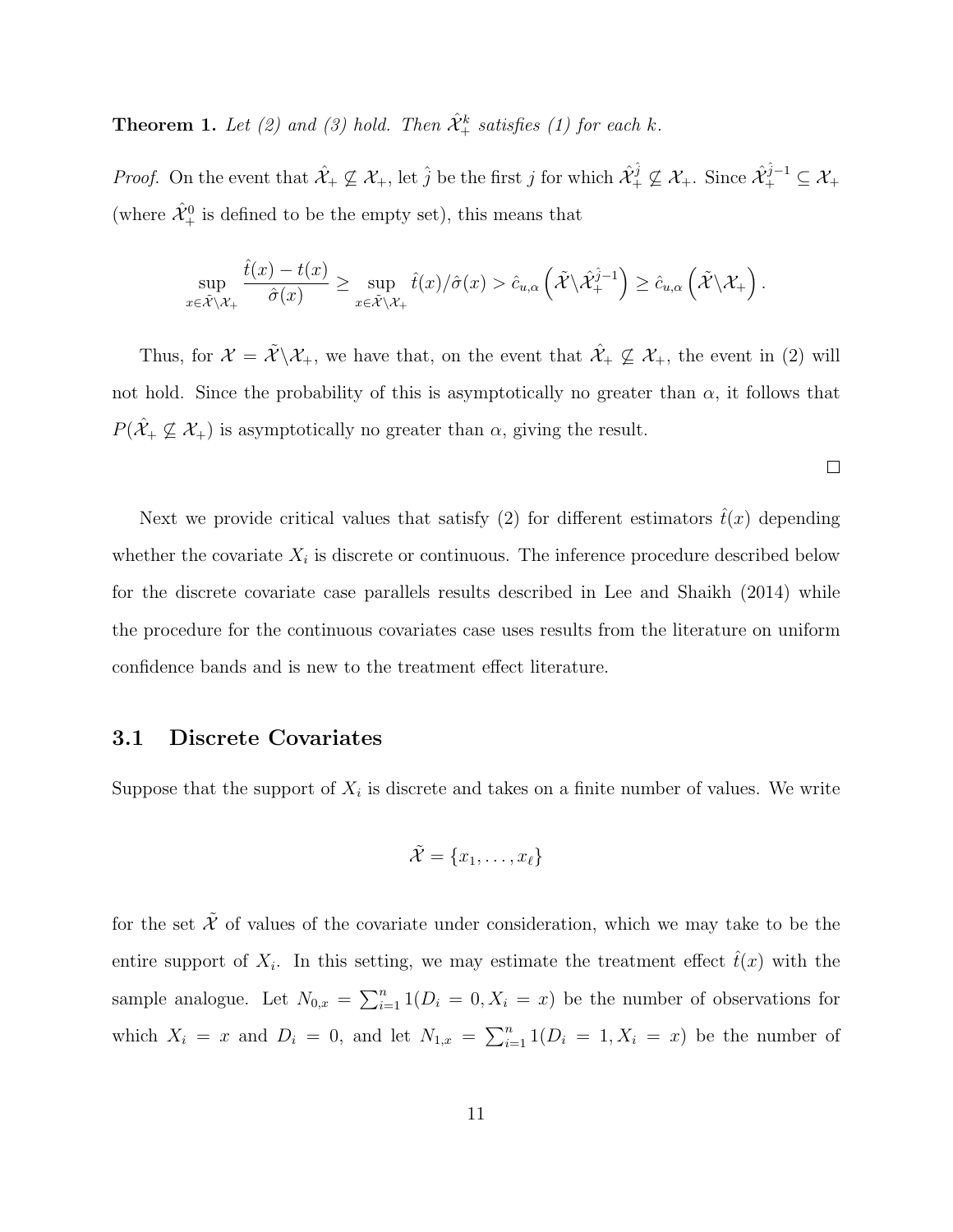observations for which  $X_i = x$  and  $D_i = 1$ . Let

$$
\hat{t}(x_j) = \frac{1}{N_{1,x_j}} \sum_{1 \le i \le n, D_i = 1, X_i = x_j} Y_i - \frac{1}{N_{0,x_j}} \sum_{1 \le i \le n, D_i = 0, X_i = x_j} Y_i
$$

We estimate the variance using

$$
\hat{\sigma}^{2}(x_{j}) = \frac{1}{N_{1,x_{j}}} \sum_{1 \leq i \leq n, D_{i}=1, X_{i}=x_{j}} \left(Y_{i} - \frac{1}{N_{1,x_{j}}} \sum_{1 \leq i \leq n, D_{i}=1, X_{i}=x_{j}} Y_{i}\right)^{2} / N_{1,x_{j}}
$$

$$
+ \frac{1}{N_{0,x_{j}}} \sum_{1 \leq i \leq n, D_{i}=0, X_{i}=x_{j}} \left(Y_{i} - \frac{1}{N_{0,x_{j}}} \sum_{1 \leq i \leq n, D_{i}=0, X_{i}=x_{j}} Y_{i}\right)^{2} / N_{0,x_{j}}.
$$

Under an i.i.d. sampling scheme,  $\{\left(\hat{t}(x_j) - t(x_j)\right) / \hat{\sigma}(x_j)\}_{j=1}^{\ell}$  converge in distribution jointly to  $\ell$  independent standard normal variables. Thus, one can choose  $\hat{c}_{u_\alpha}(\mathcal{X})$  to be the  $1 - \alpha$ quantile of the maximum of  $|\mathcal{X}|$  independent normal random variables where  $|\mathcal{X}|$  is the number of elements in  $X$ . Some simple calculations show that this gives

$$
\hat{c}_{u,\alpha}(\mathcal{X}) = \Phi^{-1}\left( (1-\alpha)^{1/|\mathcal{X}|} \right) \tag{4}
$$

where  $\Phi$  is the cdf of a standard normal variable. For ease of calculation, we can also use a conservative Bonferroni procedure, which uses Bonferonni's inequality to bound the distribution of  $|\mathcal{X}|$  variables with standard normal distributions regardless of their dependence structure. The Bonferonni critical value is given by

$$
\hat{c}_{u,\alpha}(\mathcal{X}) = \Phi^{-1} \left( 1 - \alpha / |\mathcal{X}| \right). \tag{5}
$$

The Bonferroni critical values will be robust to correlation across the covariates (although  $\hat{\sigma}$ would have to be adjusted to take into account serial correlation across the outcomes for a given  $x$ ).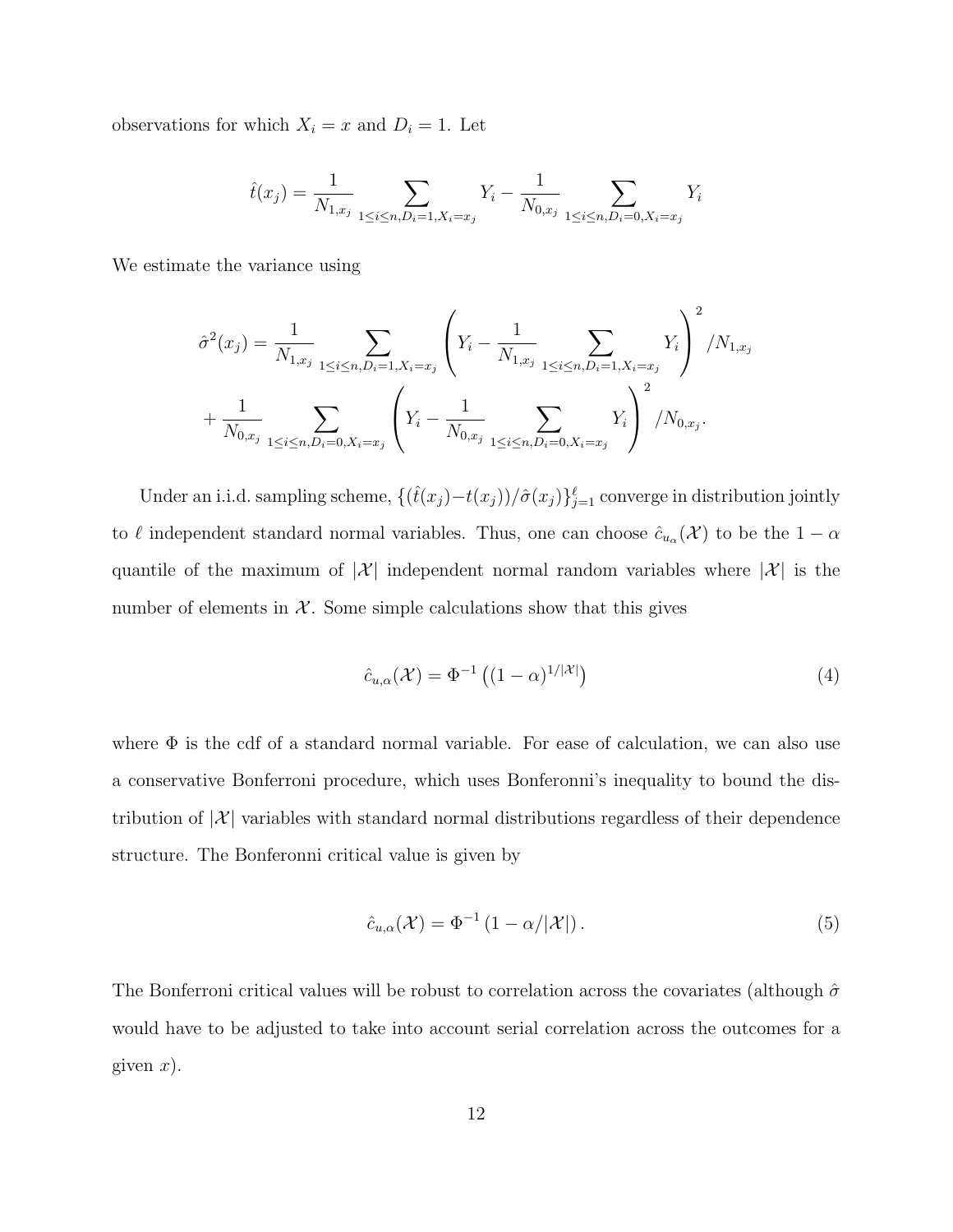Both of these critical values will be valid as long as we observe i.i.d. data with finite variance where the probability of observing each treatment group is strictly positive for each covariate.

**Theorem 2.** Suppose that the data are i.i.d. and  $P(D_i = d, X_i = x_j)$  is strictly positive and  $Y_i$  has finite variance conditional on  $D_i = d, X_i = x_j$  for  $d = 0, 1$  and  $j = 1, ..., \ell$ , and that Assumption 1 holds. Then the critical values defined in (4) and (5) both satisfy (2) and (3).

#### 3.2 Continuous Covariates

For the case of a continuous conditioning variable, we can use results from the literature on uniform confidence bands for conditional means to obtain estimates and critical values that satisfy (2) (see, among others, Neumann and Polzehl, 1998; Claeskens, 2003; Chernozhukov, Lee, and Rosen, 2011). For convenience, we describe the procedure here for multiplier bootstrap confidence bands based on local linear estimates, specialized to our case.

Let  $m_1(x) = E(Y_i(1)|X_i = x)$  and  $m_0(x) = E(Y_i(0)|X_i = x)$  be the average of potential outcomes with and without the treatment intervention given a fixed value of the covariate  $X_i$ . Under Assumption 1,

$$
m_j(x) = E(Y_i(j)|X_i = x) = E(Y_i(j)|X_i = x, D_i = j) = E(Y_i|X_i = x, D_i = j), \quad j = 0, 1.
$$

Let  $X_i = (X_{i1} \dots X_{id})$  and  $x = (x_1 \dots x_d)$ . For a kernel function K and a sequence of bandwidths  $h_1 \to 0$ , define the local linear estimate  $\hat{m}_1(x)$  of  $m_1(x)$  to be the intercept term a for the coefficients a and  ${b_j}_{j=1}^d$  that minimize

$$
\sum_{1 \le i \le n, D_i = 1} \left[ Y_i - a - \sum_{j=1}^d b_j (X_{i,j} - x_j) \right]^2 K((X_i - x)/h_1)
$$

Similarly, define  $\hat{m}_0(x)$  to be the corresponding estimate of  $m_0(x)$  for the control group with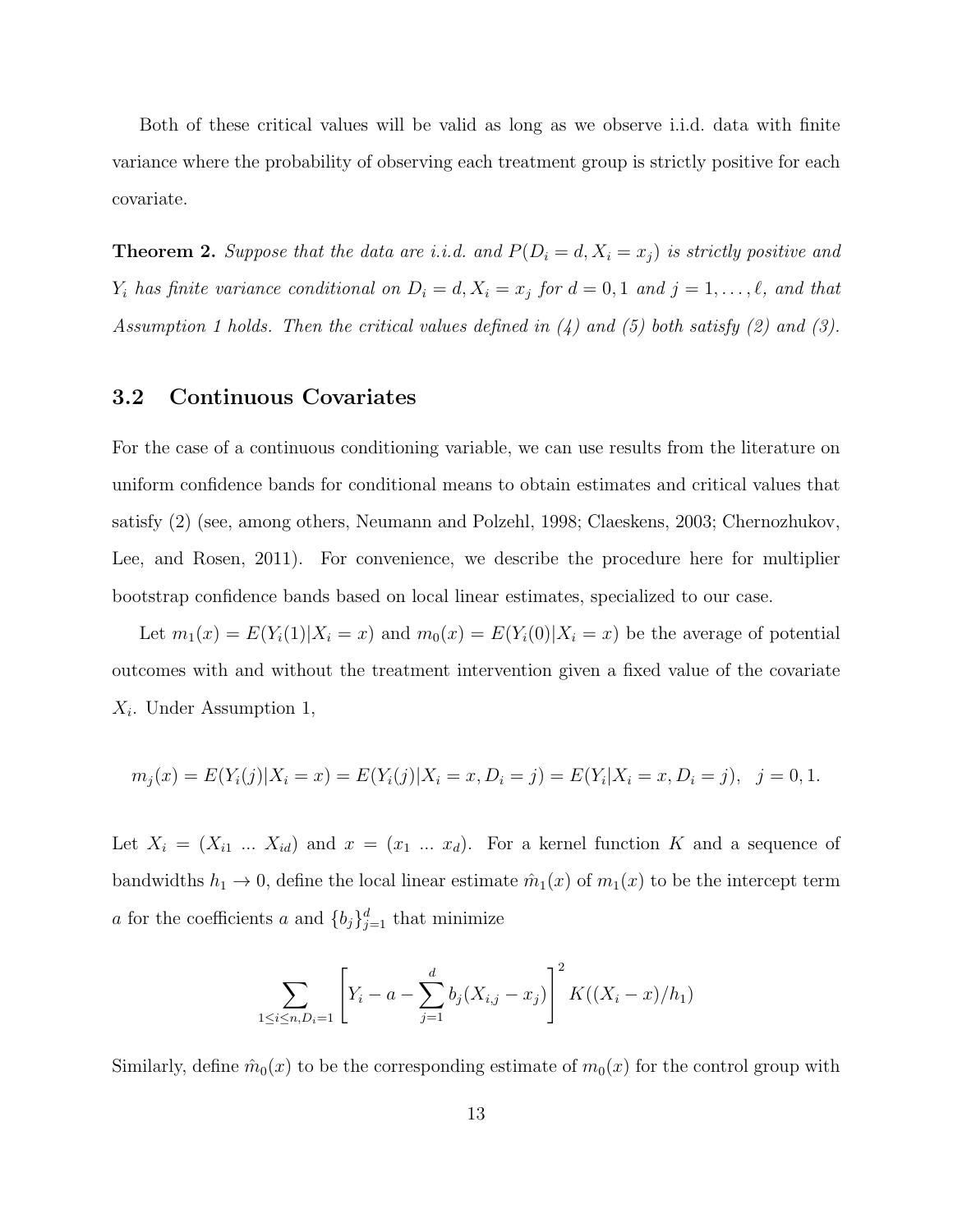$D_i = 0$  and  $h_0$  the corresponding sequence of bandwidths. Let  $\hat{\varepsilon}_i = Y_i - D_i \hat{m}_1(X_i) - (1 D_i$ ) $\hat{m}_0(X_i)$  be the residual for individual i. Then define the standard error  $s_1(x)$  of estimator  $\hat{m}_1(x)$  as

$$
s_1^2(x) = \frac{\sum_{1 \le i \le n, D_i=1} [\hat{\varepsilon}_i K((X_i - x)/h_1)]^2}{\left[\sum_{1 \le i \le n, D_i=1} K((X_i - x)/h_1)\right]^2}
$$

and similarly define  $s_0(x)$  for  $\hat{m}_0(x)$ .

Let  $n_1$  and  $n_0$  denote the sample sizes for the treatment and control group respectively. Let the estimator for the conditional average treatment effect be  $\hat{t}(x) = \hat{m}_1(x) - \hat{m}_0(x)$  and its standard error  $\hat{\sigma}(x) = \sqrt{s_1^2(x) + s_0^2(x)}$ . To obtain the asymptotic properties of  $\hat{t}(x)$ , we use the following smoothness assumptions and assumptions on kernel function and bandwidths, which specialize the regularity conditions given in Chernozhukov, Lee, and Rosen (2011) to our case.

- **Assumption 2.** 1. The observations  $\{(X_i, D_i, Y_i)\}_{i=1}^n$  are i.i.d. and  $P(D_i = 1 | X_i = x)$  is bounded away from zero and one.
	- 2.  $m_0(x)$  and  $m_1(x)$  are twice continuously differentiable and X is convex.
	- 3.  $X_i|D_i = d$  has a conditional density that is bounded from above and below away from zero on X for  $d \in \{0, 1\}$ .
	- $\mathcal{A}$ .  $Y_i$  is bounded by a nonrandom constant with probability one.
	- 5.  $(Y_i m_d(x))|X_i = x, D_i = d$  has a conditional density that is bounded from above and from below away from zero uniformly over  $x \in \mathcal{X}$  and  $d \in \{0,1\}$ .
	- 6. The kernel K has compact support and two continuous derivatives, and satisfies that  $\int uK(u) du = 0$  and  $\int K(u) du = 1$ .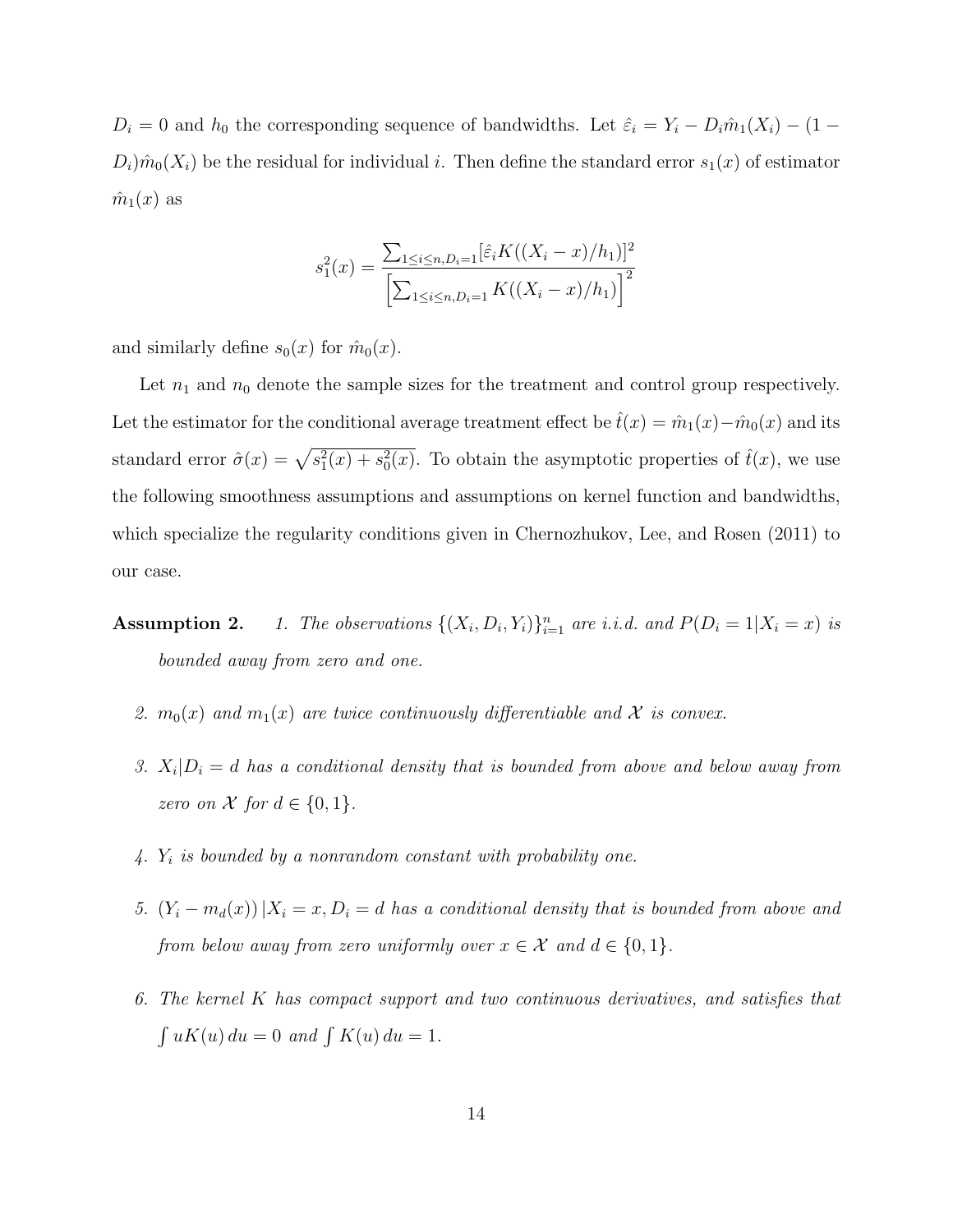7. The bandwidth for the control group,  $h_0$ , satisfies the following asymptotic relations as  $n \to \infty$ :  $nh_0^{d+2} \to \infty$  and  $nh_0^{d+4} \to 0$  at polynomial rates. In addition, the same conditions hold for the bandwidth  $h_1$  for the treated group.

To approximate the supremum of this distribution over a nondegenerate set, we follow Neumann and Polzehl (1998) and Chernozhukov, Lee, and Rosen (2011) and approximate  $\hat{m}_1$  and  $\hat{m}_0$  by simulating and using the following multiplier processes

$$
\hat{m}_1^*(x) \equiv \frac{\sum_{1 \le i \le n, D_i=1} \eta_i \hat{\varepsilon}_i K((X_i - x)/h_1)}{\sum_{1 \le i \le n, D_i=1} K((X_i - x)/h_1)}
$$

and

$$
\hat{m}_0^*(x) \equiv \frac{\sum_{1 \le i \le n, D_i = 0} \eta_i \hat{\varepsilon}_i K((X_i - x)/h_0)}{\sum_{1 \le i \le n, D_i = 0} K((X_i - x)/h_0)}
$$

where  $\eta_1, \ldots, \eta_n$  are i.i.d. standard normal variables drawn independently of the data. To form critical values  $\hat{c}_{u,\alpha}(\mathcal{X})$ , we simulate S replications of n i.i.d. standard normal variables  $\eta_1, \ldots, \eta_n$  that are drawn independently across observations and bootstrap replications. For each bootstrap replication, we form the test statistic

$$
\sup_{x \in \mathcal{X}} \frac{\hat{t}^*(x)}{\hat{\sigma}(x)} = \sup_{x \in \mathcal{X}} \frac{\hat{m}_1^*(x) - \hat{m}_0^*(x)}{\hat{\sigma}(x)}.
$$
\n(6)

The critical value  $\hat{c}_{u,\alpha}(\mathcal{X})$  is taken to be the  $1-\alpha$  quantile of the empirical distribution of these S simulated replications.

To avoid issues with estimation at the boundary, we place some restrictions on the set  $\tilde{\mathcal{X}}$ of values of the covariate under consideration. Let  $\tilde{\mathcal{X}}$  be any set such that, for some  $\varepsilon > 0$ ,  $\left\{ \tilde{x} \middle| \|\tilde{x} - x\| \leq \varepsilon \text{ for some } x \in \tilde{\mathcal{X}} \right\} \subseteq \text{supp}(X)$ , where  $\text{supp}(X)$  denotes the support of the  $X_i$ 's. We define our procedure with  $\tilde{\mathcal{X}}$  as the set of covariate values under consideration.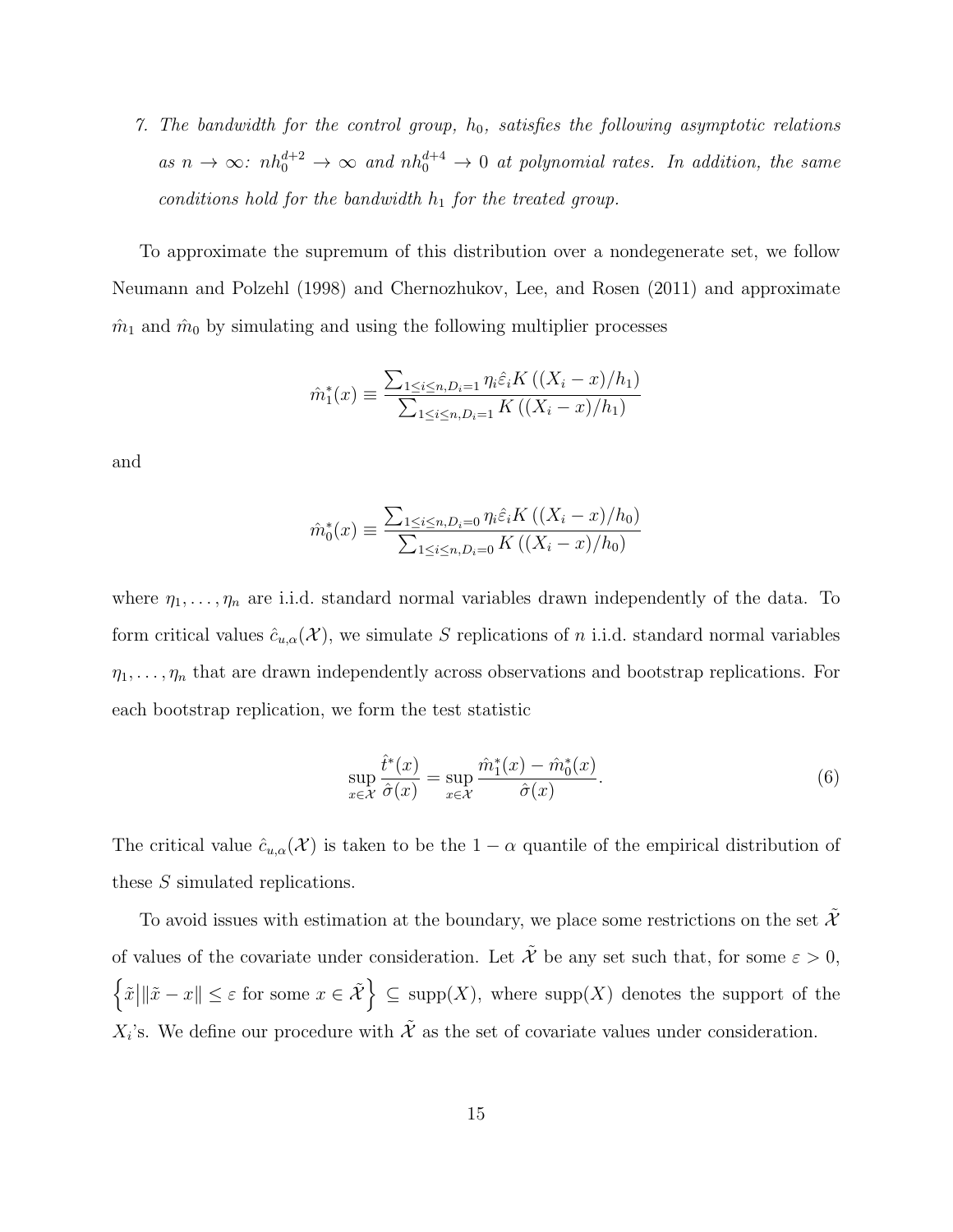**Theorem 3.** Under Assumptions 1 and 2, the multiplier bootstrap critical value  $\hat{c}_{u,\alpha}(\mathcal{X})$ defined above satisfies (2) and (3) for any  $\mathcal{X} \subseteq \tilde{\mathcal{X}}$ , with  $\tilde{\mathcal{X}}$  given above.

Proof. The critical value satisfies (2) by the arguments in Example 7 of Chernozhukov, Lee, and Rosen (2011) (the conditions in that example hold for the treated and untreated observations conditional on a probability one set of sequences of  $D_i$ ; the strong approximations to  $\hat{m}_0(x)$  and  $\hat{m}_1(x)$  and uniform consistency results for  $s_1(x)$  and  $s_2(x)$  then give the corresponding approximation for  $(\hat{m}_1(x) - \hat{m}_0(x))/\hat{\sigma}(x)$ . Condition (3) is satisfied by construction.  $\Box$ 

#### 3.3 Extension: Testing for Treatment Effect Heterogeneity

The inference procedure described above can be easily modified to test for treatment effect heterogeneity. Here we focus on the continuous covariate case since the testing problem in the discrete covariate case is well-studied in the multiple comparison literature. Let  $t$ be the (unconditional) average treatment effect. The null hypothesis of treatment effect heterogeneity is

$$
H_0: t(x) = t \quad \forall x.
$$

Let  $\mathcal{X}_{+-} = \{x \mid t(x) \neq t\}$  and  $\hat{\mathcal{X}}_{+-}$  be a set that satisfies

$$
\liminf_{n} P\left(\hat{\mathcal{X}}_{+-} \subseteq \mathcal{X}_{+-}\right) \ge 1 - \alpha.
$$

The probability that  $\hat{\mathcal{X}}_{+-}$  includes some value(s) of x such that  $t(x) = t$  cannot exceed the significance level  $\alpha$ . Then the decision rule of the test is to reject  $H_0$  if the set  $\mathcal{X}_{+-}$  is nontrivial.

The set  $\hat{\mathcal{X}}_{+-}$  is in fact more informative than simply testing the null hypothesis of no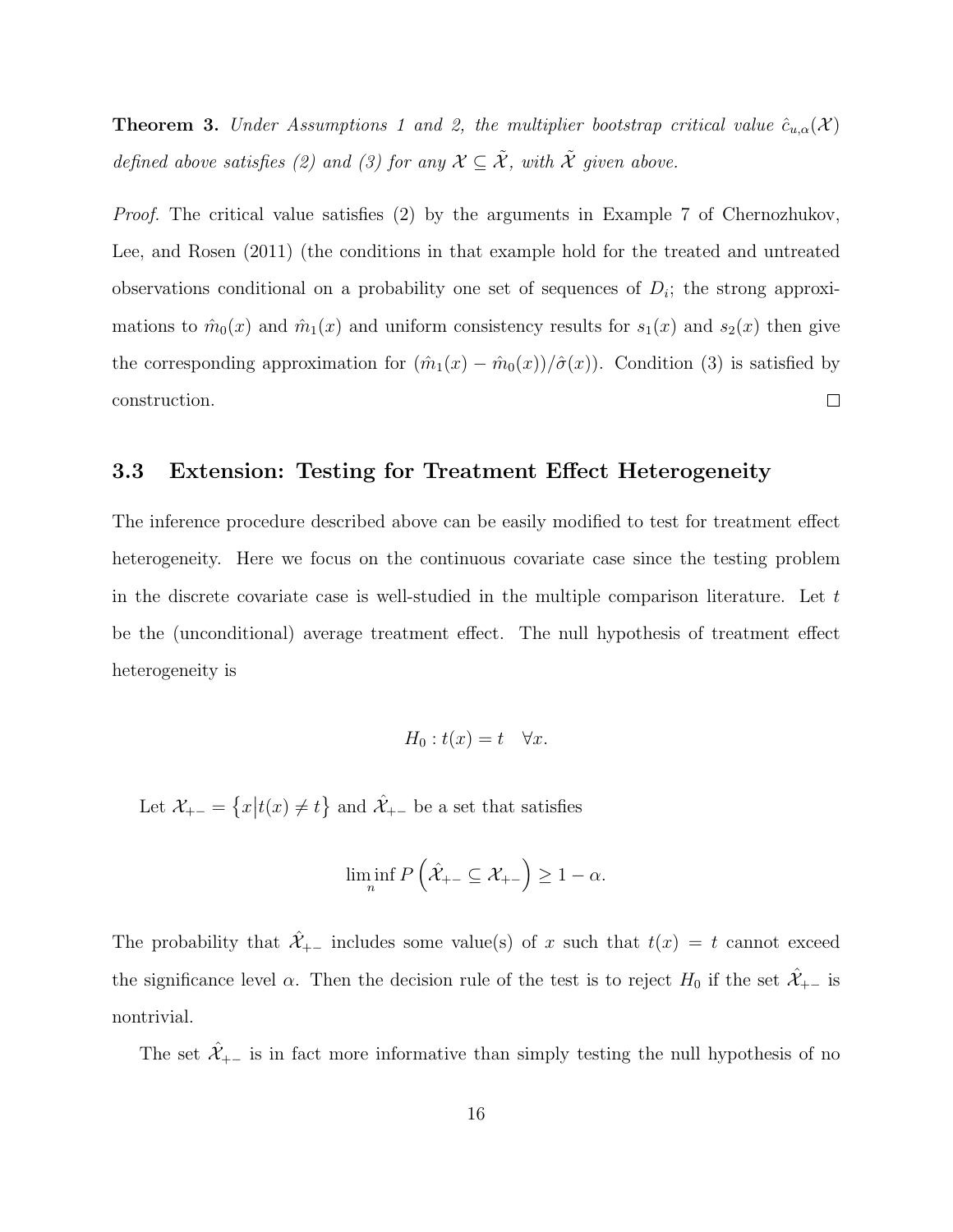treatment effect heterogeneity. It also helps researchers to determine for which values of the conditioning covariate  $X_i$  the conditional average treatment effect differs from its average over the entire population. The set  $\mathcal{X}_{+-}$  can be obtained using a method similar to that described in the previous section for set  $\mathcal{X}_+$ . Let t denote the unconditional averate treatment effect, and  $\hat{c}_{\text{het},\alpha}(\mathcal{X})$  the critical value of this test for treatment effect heterogeneity. It satisfies

$$
\liminf_{n} P\left(\sup_{x\in\mathcal{X}} \left| \frac{\hat{t}(x) - \hat{t} - (t(x) - t)}{\hat{\sigma}(x)} \right| \le \hat{c}_{\text{het},\alpha}(\mathcal{X})\right) \ge 1 - \alpha,
$$

where  $\hat{t}$  is a  $\sqrt{n}$ -consistent estimator of t. Let  $\hat{\mathcal{X}}_{+-}^1 \equiv$  $\left\{x\in\tilde{\mathcal{X}}\bigg|\left|\left(\hat{t}(x)-\hat{t}\right)/\hat{\sigma}(x)\right|>\hat{c}_{\text{het},\alpha}\left(\tilde{\mathcal{X}}\right)\right.\right\}$ .  $\mid$ For  $k>1$ , let  $\hat{\mathcal{X}}_{+-}^k =$  $\left\{x \in \tilde{\mathcal{X}}\right\}$  $\left| \left( \hat{t}(x) - \hat{t} \right) / \hat{\sigma}(x) \right| > \hat{c}_{\text{het},\alpha} \left( \tilde{\mathcal{X}} \backslash \hat{\mathcal{X}}_{+-}^{k-1} \right) \right\}$ . When  $\hat{\mathcal{X}}_{+-}^{k} = \hat{\mathcal{X}}_{+-}^{k-1}$ , or when the two sets are close enough to some desired level of precision, stop and take  $\hat{X}_{+-} = \hat{X}_{+-}^k$ . In practice,  $\hat{c}_{\text{het},\alpha}(\mathcal{X})$  could be set as the  $1-\alpha$  quantile of the empirical distribution of the multiplier bootstrap statistic  $\sup_{x \in \mathcal{X}}$  $\hat{t}^*(x)-\hat{t}^*$  $\hat{\sigma}(x)$ , where  $\hat{t}^*(x)$  is the multiplier process defined earlier and  $\hat{t}^*$  is the estimator for t in the simulated dataset.

### 4 Motivation for the Coverage Criterion

In this section, we provide a more detailed discussion of settings where our confidence set  $\hat{\mathcal{X}}_+$  may be of interest.

#### 4.1 Intrinsic Interest in the Conditional Average Treatment Effect

The CATE and the population optimal treatment rule it leads to are often of intrinsic interest in their relation to economic theory and its application to the design of policy interventions. In such settings, one is interested in how the evidence from a particular study adds to the body of scientific knowledge and overall evidence in favor of a particular theory, rather than (or in addition to) the more immediate question of how the intervention at hand should be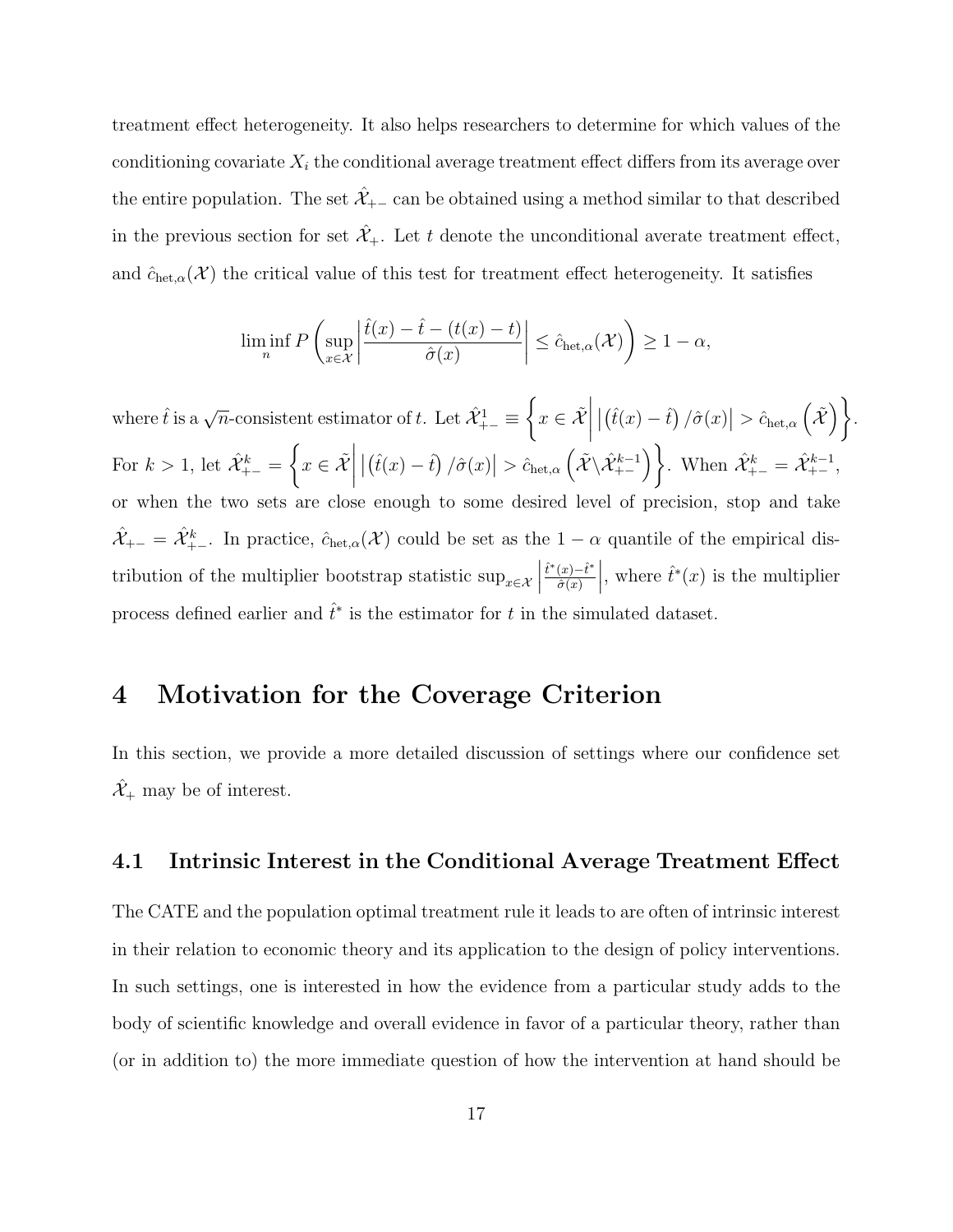implemented. Our confidence set  $\hat{\mathcal{X}}_+$  guarantees frequentist coverage properties, which can be used by researchers in forming or testing scientific theories regarding the treatment being studied.

In our application to the class size intervention in Project STAR, we estimate the average treatment effects of assigning kindergarten students to small class on their test scores conditional on teacher experience and whether a school has more than half of its students receiving free or reduced-price lunch (later on we follow the literature and just use the term "free lunch"). The estimated CATE is larger for less experienced teachers, and is smaller and even negative for more experienced teachers. One may speculate about the reasons for this (perhaps experience allows teachers to overcome the negative effects of large class sizes, or perhaps more experienced teachers have difficulty adapting their teaching to take advantage of smaller class sizes), but, before doing so, it is of interest to determine whether the data are precise enough to give evidence in favor of this effect at all. Our confidence region determines at a 5% level that the effect is indeed positive for less experienced teachers. However, using a version of our procedure with the definitions of  $Y_i(1)$  and  $Y_i(0)$  switched, one can see that the negative effect for more experienced teachers is not statistically significant.

We note that, for certain hypotheses regarding the population optimal treatment rule, one can use a standard hypothesis test that does not correct for multiplicity. In our application, one can test, for example, the null hypothesis that students in the first type of school taught by teachers with 10 years of experience do not benefit from smaller classes using a standard z-test. This works as long as (1) the researcher chooses the hypothesis without using the data, and (2) the null hypothesis takes a simple form involving a predetermined value of the covariate. While there are certainly applications where these criteria are met, (1) becomes an issue whenever correlations in the data suggest new hypotheses to test. Indeed, given that our data set contains information on school characteristics and student demographics as well as teacher experience, it seems difficult to argue convincingly that teacher experience should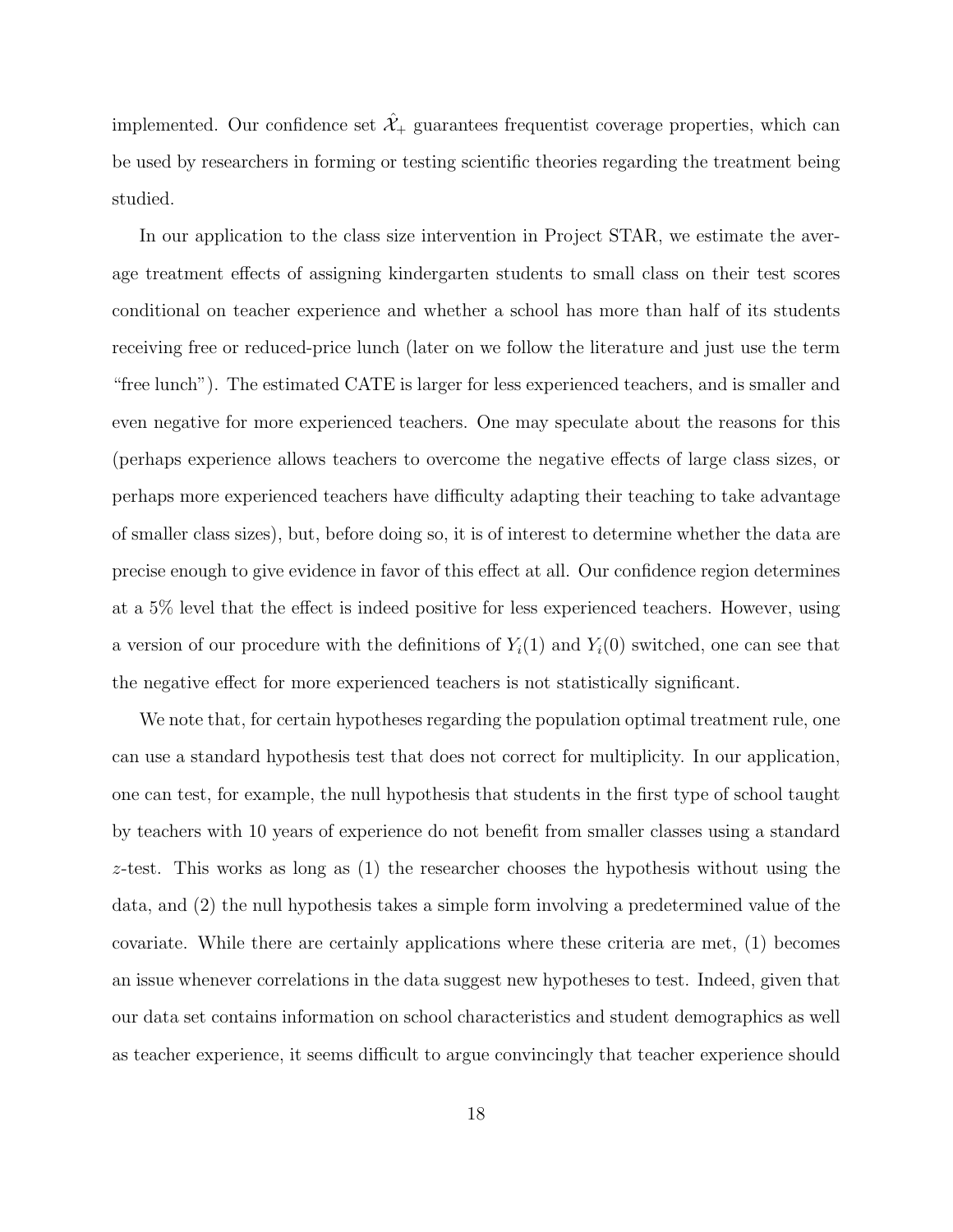have been the focus of our study a priori, particularly if the interaction effect described above was not expected. Using our approach, we uncover heterogeneity over teacher experience as well as other dimensions, while controlling for the possibility that the decision to focus on heterogeneity along a particular dimension was influenced by correlations in the data.

Regarding issue (2), one could try to determine whether the optimal treatment assignment favors less experienced teachers by testing the null hypothesis, say, that teachers with less than six years of experience have a larger CATE than those with six or more years of experience, but this clearly involves some arbitrary choices (such as the number six in this case). With our methods, if one finds that  $\hat{\mathcal{X}}_+$  includes all teachers with experience within a certain range, while the set formed analogously by reversing the roles of  $Y_i(1)$  and  $Y_i(0)$ shows that teachers with experience above a certain threshold should not be treated, one can conclude that the population optimal treatment assignment favors less experienced teachers.

In other settings as well, studies of optimal treatment assignment often have, as an additional goal, the formulation and testing of theories explaining observed heterogeneity in treatment effects. In their study of insecticide-treated nets, Bhattacharya and Dupas (2012) discuss reasons why uptake may vary along covariates such as wealth and children's age (see Section 7.1). The multiple testing approach of the present paper could be used to assess whether heterogeneity in CATEs is consistent with these theories, while taking into account the possibility that the theories themselves were formulated based on an initial inspection of the data.

#### 4.2 "Do No Harm" and Other Decision Criteria

Policy decisions regarding treatment assignment often involve considerations other than expected welfare maximization of the form that would lead to a decision theoretic formulation with the negative of the sum of individual utility functions defining the loss function. When evaluating new medical treatments, the United States Food and Drug Administra-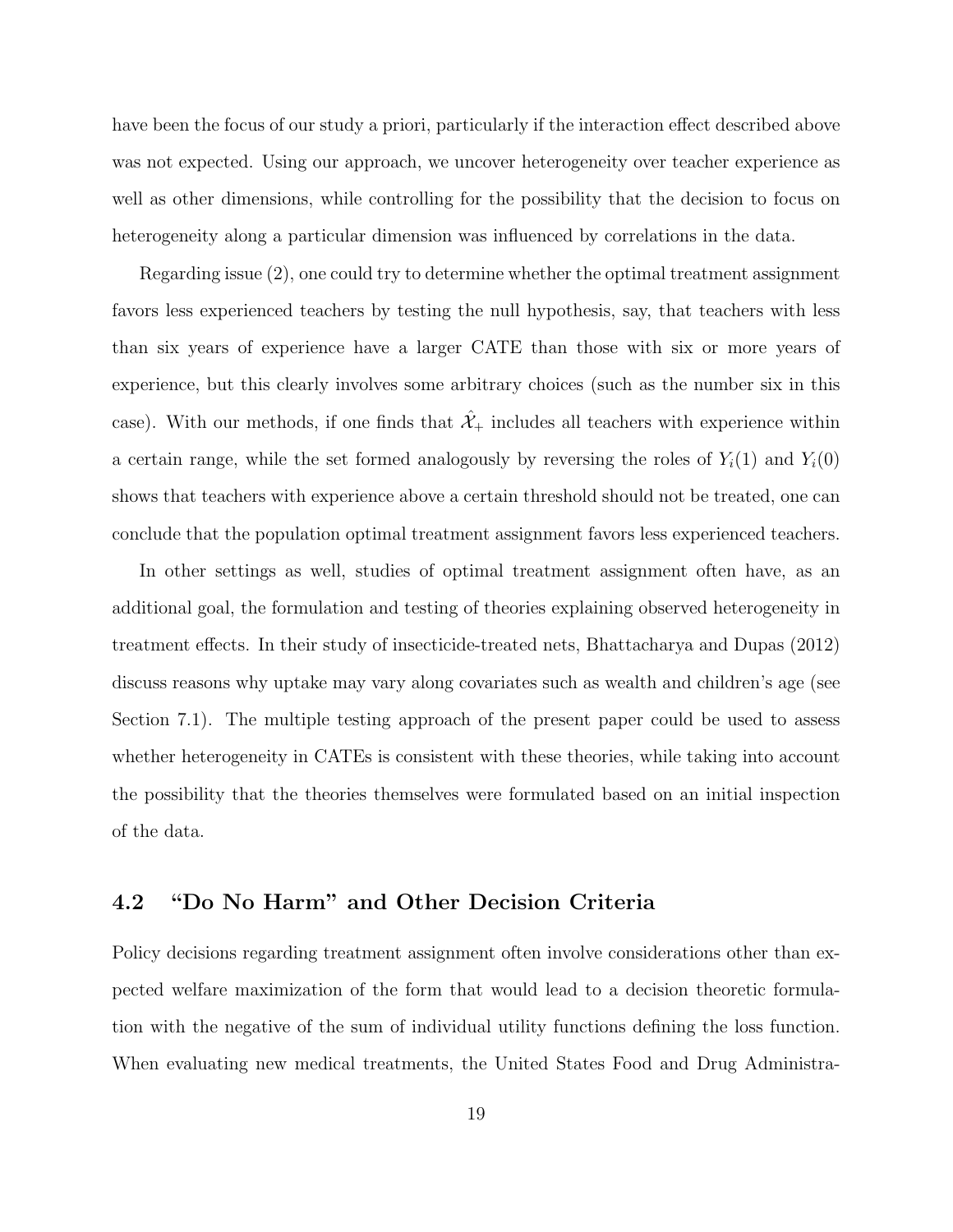tion requires clinical trials that include statistical hypothesis tests with a null hypothesis of ineffective or harmful treatment. This can be interpreted as following the "do no harm" directive of the Hippocratic Oath. For economic policy, a similar interpretation may be given to arguments that government intervention should be justified by a certain degree of certainty that the policy will not be ineffective or harmful. The notion of coverage satisfied by our confidence set  $\hat{\mathcal{X}}_+$  can be regarded as an extension of this criterion to the setting where treatment rules based on stratification by a covariate are a possibility.

Given that a policy maker with an objective function based on the above interpretation of the "do no harm" objective may indeed wish to implement our confidence set  $\mathcal{X}_+$  as a treatment rule, it is of interest to ask how this rule performs under the expected welfare risk considered by Manski (2004). That is, how much will a policy maker who cares about expected welfare lose by implementing  $\hat{\mathcal{X}}_+$  (perhaps out of a desire to avoid debate with a rival policy maker who prefers "do no harm")? In Appendix B, we derive some of the expected welfare properties of  $\hat{\mathcal{X}}_+$  when used as a statistical treatment rule.

#### 4.3 Political Economy

In addition to asking about average welfare, one may be interested in how welfare gains and losses are distributed over the population, and how this relates to observed variables. This can have implications for political economy questions regarding what types of individuals one might expect to support a given policy. Depending on the assumptions made about the information sets and objectives of policy makers and those affected by the policy, our confidence set  $\mathcal{X}_+$  can be used to answer such questions, as we now illustrate.

Suppose that a policy is being considered that would have CATE  $t(x)$ . In forming an opinion about this policy, individual i knows his or her covariate  $X_i$  and the distributions  $F_1(s|X_i) = P(Y_i(1) \le s|X_i)$  and  $F_0(s|X_i) = P(Y_i(0) \le s|X_i)$  of outcomes for treatment and non-treatment conditional on this value of the covariate, but has no further information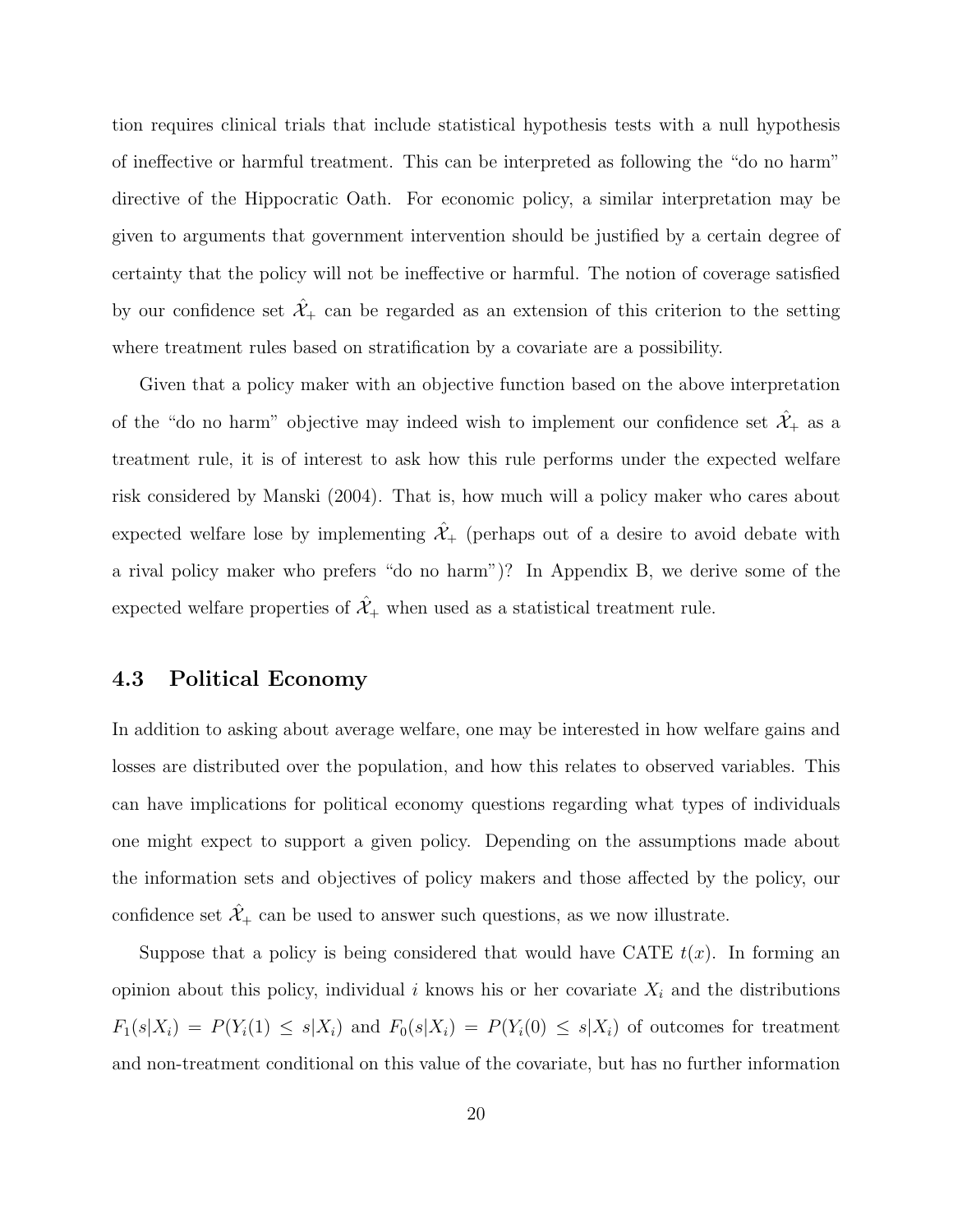about his or her place within these distributions. If  $Y_i$  is given in units of individual i's Bernoulli utility, individual i will be in favor of the policy if  $t(X_i) > 0$ . Thus, under these assumptions, our criterion gives a set  $\hat{\mathcal{X}}_+$  such that all individuals with  $X_i \in \hat{\mathcal{X}}_+$  will be in favor of the policy. Our approach can then be used to see whether heterogeneity of the treatment effect along the support of the covariate  $X_i$  can explain political opinions and voting behavior.

Note the importance of information assumptions. The information assumptions above will be reasonable when an individual's standing in the outcome distribution is sufficiently uncertain. For example, it may be reasonable to assume that individuals have little knowledge of whether they will benefit from a job training program more or less than their peers. In contrast, if each individual i has full knowledge of  $Y_i(0)$  and  $Y_i(1)$  before the treatment, then support for the policy among individuals with covariate  $X_i$  will be determined by  $P(Y_i(1) > Y_i(0) | X_i)$ , which is not identified without further assumptions (see Fan and Park, 2010).

As another example, suppose that, in addition to experimental data satisfying our conditions, we observe another setting where a policy maker assigns treatment to some group  $\mathcal{X}^*$ . We wish to test the null hypothesis that the policy maker is fully informed about the CATE and is maximizing expected welfare against the alternative that the policy maker has a different objective or information set. In our notation, this null hypothesis can be written as  $H_0: \mathcal{X}_+ = \mathcal{X}^*$ , and rejecting when  $\hat{\mathcal{X}}_+ \not\subseteq \mathcal{X}^*$  provides a level  $\alpha$  test, which, in the case of rejection, can further be used to find groups that would be treated differently by a fully informed, welfare maximizing policy maker. Considering our application to the STAR experiment, we find that the population optimal treatment assignment gives small classes to less experienced teachers. If we found that small classes were given to a different set of teachers in a similar setting, this could be taken as evidence about the motives or information sets of the decision makers involved.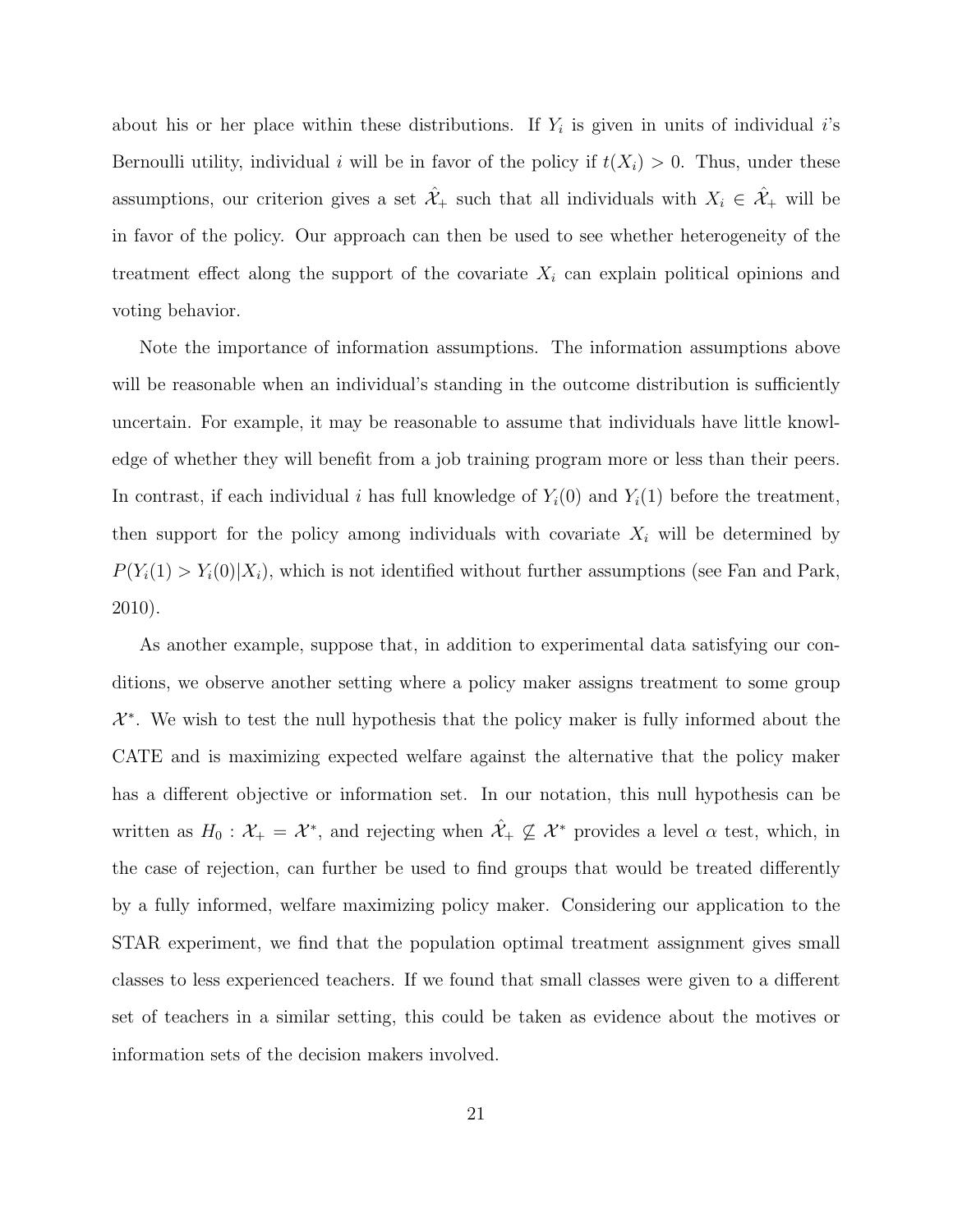### 5 Monte Carlos

In this section we investigate the small sample behavior of our proposed inference procedure for optimal treatment assignment. We consider three data generating processes (DGPs) for the conditioning variable  $X_i$ , the outcome  $Y_i$  and the treatment indicator  $D_i$ .

DGP 1:  $X_i \sim U(0, 1)$ ,  $e_i \sim N(0, 1/9)$ ,  $v_i \sim N(0, 1)$ ,  $D_i = 1(0.1X_i + v_i > 0.55)$ ,  $Y_i =$  $5(X_i - 0.5)^2 + 5(X_i - 0.5)^2 D_i + e_i;$ 

DGP 2:  $X_i \sim U(0, 1)$ ,  $e_i \sim N(0, 1/9)$ ,  $v_i \sim N(0, 1)$ ,  $D_i = 1(0.1X_i + v_i > 0.55)$ ,  $Y_i =$  $0.5\sin(5X_i+1)+0.5\sin(5X_i+1)D_i+e_i;$ 

DGP 3:  $X_i \sim U(0, 1)$ ,  $e_i \sim N(0, 1/9)$ ,  $v_i \sim N(0, 1)$ ,  $D_i = 1(0.1X_i + v_i > 0.55)$ ,  $Y_i =$  $10(X_i - 1/2)^2 + e_i$ .

The unconfoundedness assumption is satisfied in all three DGPs. The conditional average treatment effect  $t(x)$  is the difference between the conditional mean  $m_1(x) = E(Y_i | X_i =$  $x, D_i = 1$  and  $m_0(x) = E(Y_i | X_i = x, D_i = 0)$ . In the first DGP  $t(x) = 5(x - 1/2)^2$  always lies above zero except for one tangent point. In the second DGP  $t(x) = 0.5 \sin(5x + 1)$  is positive in some parts of the  $X_i$  support and negative in the other parts.  $t(x)$  is uniformly zero in the third DGP.

For each DGP, datasets are generated with three different sample sizes and repeated 500 times. The conditional mean  $m_0(x)$  and  $m_1(x)$  are estimated using local linear estimation with Epanechnikov kernel and bandwidths chosen by following rule of thumb:

$$
h_l = \hat{h}_{l,ROT} \times \hat{s}_l \times n_l^{1/5 - 1/4.75} \quad l = 0, 1,
$$

where  $\hat{s}_l$  is the standard deviation of  $X_i$  in the subsample with  $D_i = l$ , and  $n_l^{1/5-1/4.75}$  $\frac{1}{l}$ <sup>1/3-1/4.13</sup> is used to ensures under-smoothing,  $l = 0, 1$ .  $\hat{h}_{l,ROT}$  minimizes the weighted Mean Integrated Square Error (MISE) of the local linear estimator with studentized  $X_i$  values and is given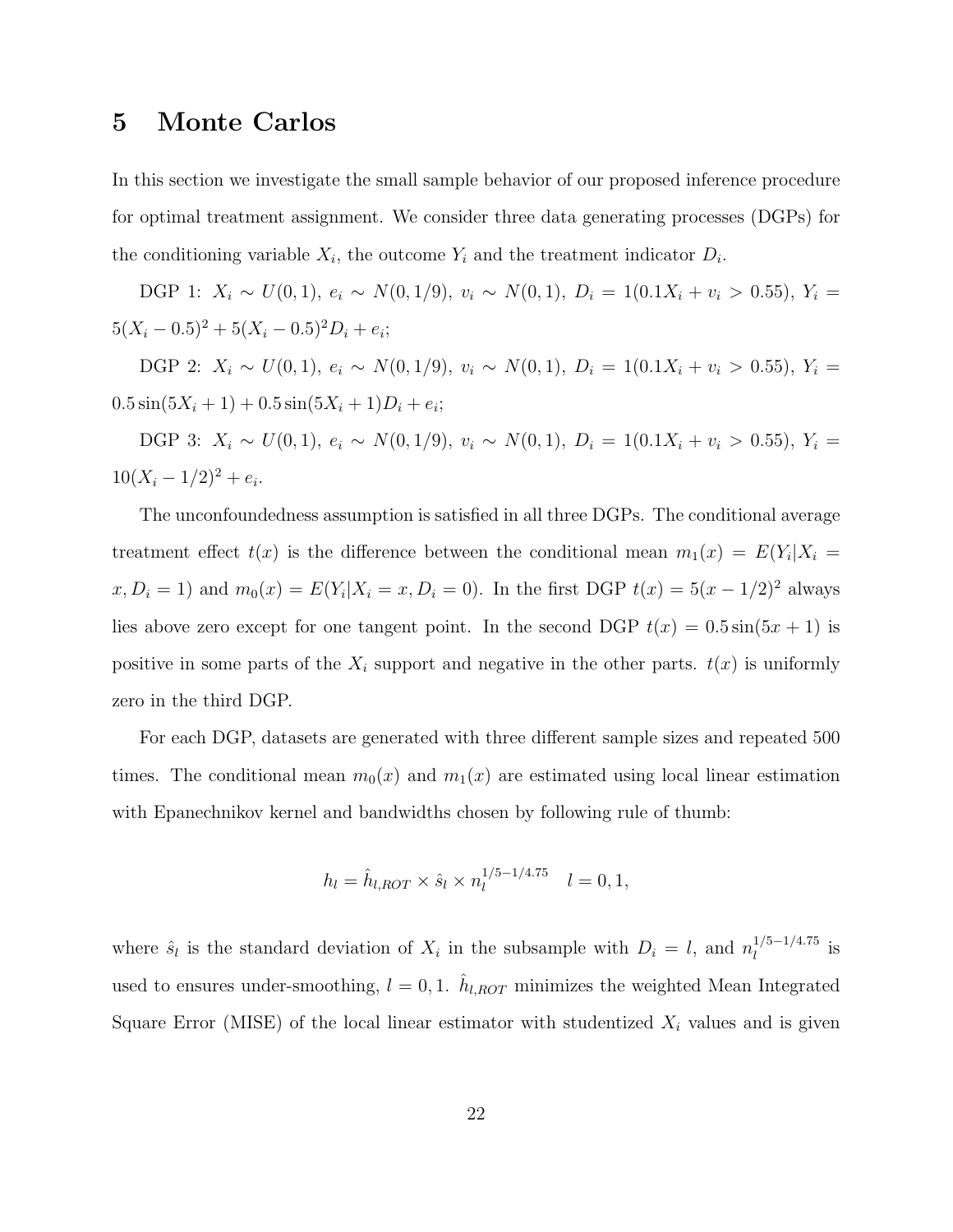by Fan and Gijbels (1996):

$$
\hat{h}_{l,ROT} = 1.719 \left[ \frac{\tilde{\sigma}_l^2 \int w(x) dx}{n_l^{-1} \sum_{i=1}^{n_l} \left\{ \tilde{m}_l^{(2)}(X_i) \right\}^2 w(X_i)} \right]^{1/5} n_l^{-1/5}.
$$

In the formula,  $\tilde{m}_l^{(2)}$  $\ell_l^{(2)}$  is the second-order derivative of the quartic parametric fit of  $m_l(x)$  with studentized  $X_i$  and  $\tilde{\sigma}_l^2$  is the sample average of squared residuals from the parametric fit.  $w(.)$  is a weighting function, which is set to 1 in this section. The computation is carried out using the np package in R (see Hayfield and Racine, 2008). To avoid the boundary issue, the local linear estimator  $\hat{t}(x)$  is evaluated between 0.2 and 0.8. The critical value is dependent on the sample distribution and is calculated using the multiplier bootstrap method with  $S = 500$  for each simulated dataset.

Before reporting the Monte Carlo results for all 500 simulations, we first illustrate the implementation of our proposed inference procedure using graphs. The left panel of Figure 1 reports the true CATEs and the local linear estimates of the CATEs based on one randomly simulated sample of size 500. The right panel reports studentized CATE estimates, the true optimal treatment set  $\mathcal{X}_+$  and the proposed inference region  $\hat{\mathcal{X}}_+$  for the optimal treatment set. The optimal treatment set contains all  $x$  values with positive CATE. The confidence region  $\mathcal{X}_+$  includes all x values with studentized CATE estimates lying above the final step-down critical value. On the graphs, we report both the initial (without step-down) and the final step-down critical values. The region covered by the lines reporting the step-down critical values include the set of x values used to calculate the supremum of the CATE estimates in the step-down method.

The confidence region  $\hat{\mathcal{X}}_+$  for the optimal treatment set controls familywise error rates properly. As a comparison, the right panel of Figure 1 also reports treatment sets based on pointwise confidence bands. These sets are constructed as the region where the studentized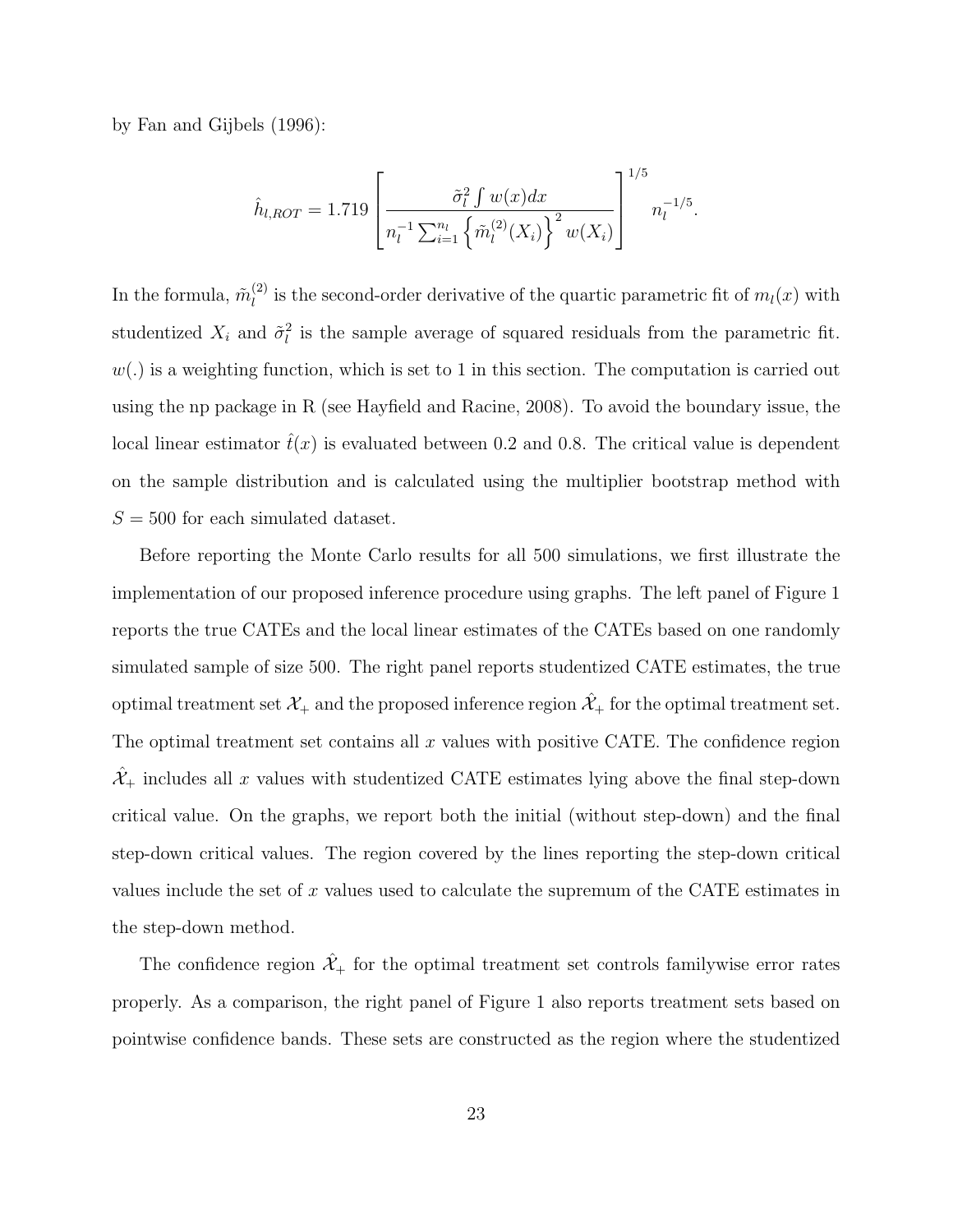

Figure 1: CATE Estimates, Critical Values, and Treatment Sets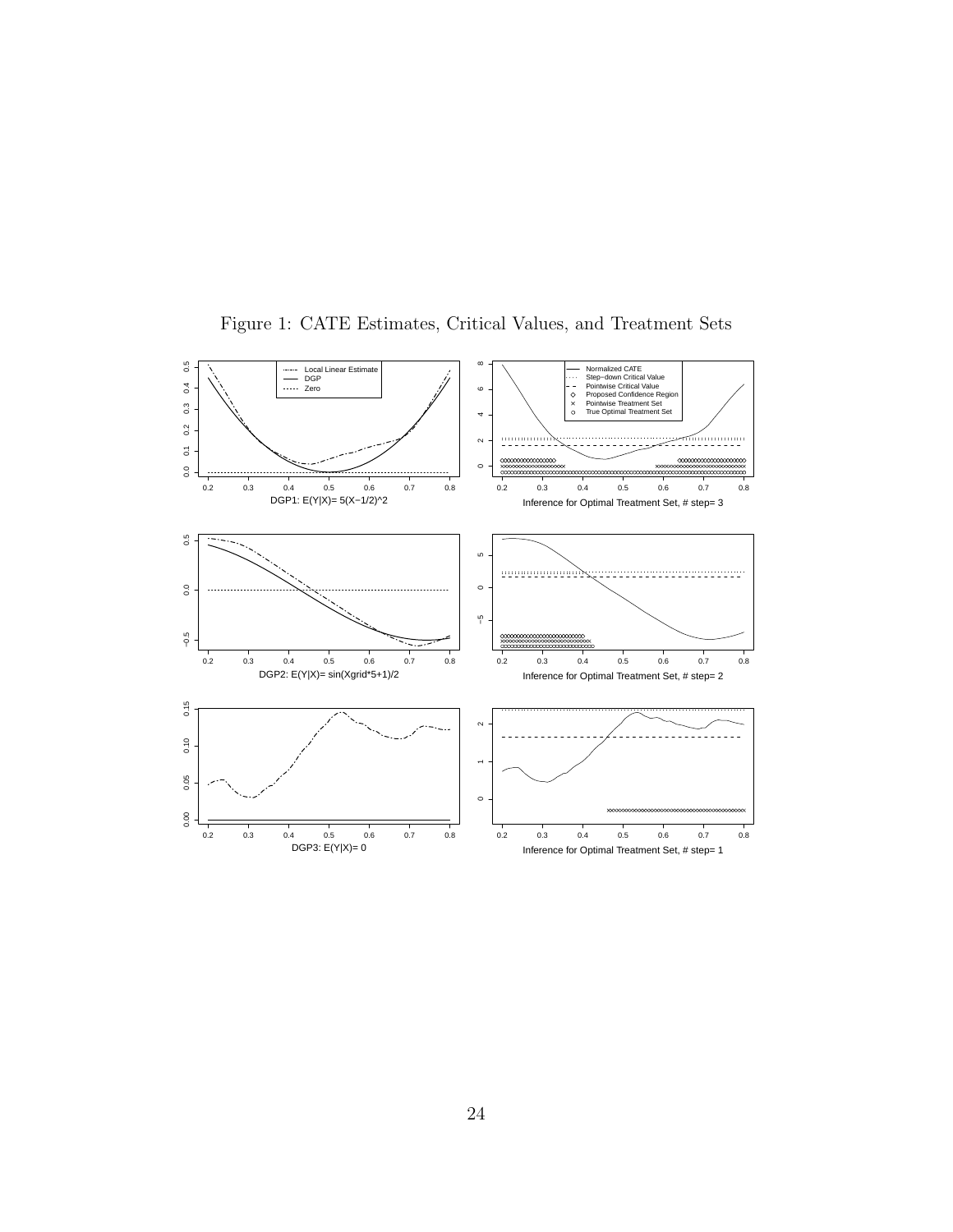Table 1: Size and Power Properties of The Proposed Inference Method

|                                              | PW, $\alpha = 0.05$     |                                                                                                                     | Uniform, $\alpha = 0.05$ |               |                             | PW, $\alpha = 0.1$ |                         | Uniform, $\alpha = 0.1$ |                         |                |                             |        |
|----------------------------------------------|-------------------------|---------------------------------------------------------------------------------------------------------------------|--------------------------|---------------|-----------------------------|--------------------|-------------------------|-------------------------|-------------------------|----------------|-----------------------------|--------|
|                                              | EFER FHR                |                                                                                                                     | EFER FHR                 |               | EFER-FHR-                   |                    | EFER FHR                |                         | EFER FHR                |                | EFER-FHR-                   |        |
|                                              |                         |                                                                                                                     |                          |               | <b>SD</b>                   | SD                 |                         |                         |                         |                | <b>SD</b>                   | SD     |
|                                              | (1)                     | (2)                                                                                                                 | $\left( 3\right)$        | (4)           | (5)                         | (6)                | (7)                     | $^{(8)}$                | (9)                     | (10)           | (11)                        | (12)   |
| DGP1: $t(x) > 0$ for all $x \in \mathcal{X}$ |                         |                                                                                                                     |                          |               |                             |                    |                         |                         |                         |                |                             |        |
| $N = 500$                                    | $0^*$                   | 0.6763                                                                                                              | $0^*$                    | $0.5857$ $0*$ |                             | 0.6277             | $0^*$                   | 0.7343                  | $0^*$                   | $0.6248$ $0*$  |                             | 0.6959 |
| $N = 1000$                                   | $0^*$                   | 0.7179                                                                                                              | $0^*$                    | $0.6312$ $0*$ |                             | 0.6750             | $0^*$                   | 0.7661                  | $0^*$                   | $0.6669$ $0*$  |                             | 0.7266 |
| $N = 2000$                                   | $0^*$                   | 0.7535                                                                                                              | $0^*$                    | $0.6763$ $0*$ |                             | 0.7179             | $0^*$                   | 0.7971                  | $0^*$                   | $0.7049$ $0^*$ |                             | 0.7601 |
|                                              |                         | DGP2: $t(x) \geq 0$ only for some $x \in \mathcal{X}$                                                               |                          |               |                             |                    |                         |                         |                         |                |                             |        |
| $N = 500$                                    | 0.0460 0.8703           |                                                                                                                     |                          |               | 0.0120 0.8092 0.0160 0.8206 |                    | 0.1060 0.8993           |                         | 0.026                   |                | 0.8376 0.0340 0.8485        |        |
| $N = 1000$                                   | 0.0380 0.9117           |                                                                                                                     |                          |               | 0.0100 0.8656 0.0120 0.8732 |                    | 0.0860 0.9315           |                         |                         |                | 0.0160 0.8844 0.0220 0.8929 |        |
| $N = 2000$                                   | 0.0260 0.9332           |                                                                                                                     |                          |               | 0.0020 0.8962 0.0060 0.9031 |                    | 0.0760 0.9489           |                         |                         |                | 0.0140 0.9110 0.0180 0.9184 |        |
| DGP3: $t(x) = 0$ for all $x \in \mathcal{X}$ |                         |                                                                                                                     |                          |               |                             |                    |                         |                         |                         |                |                             |        |
| $N = 500$                                    | $0.2960$ / <sup>#</sup> |                                                                                                                     | $0.0860$ / <sup>#</sup>  |               | $0.0860$ / <sup>#</sup>     |                    | $0.4180$ / <sup>#</sup> |                         | $0.1520$ / <sup>#</sup> |                | $0.1520$ / <sup>#</sup>     |        |
| $N = 1000$                                   | $0.2560$ / <sup>#</sup> |                                                                                                                     | $0.0720$ / <sup>#</sup>  |               | $0.0720$ / <sup>#</sup>     |                    | $0.4040$ / <sup>#</sup> |                         | 0.1280                  | /#             | 0.1280                      | $/$ #  |
| $N = 2000$                                   | $0.2340$ / <sup>#</sup> |                                                                                                                     | $0.0520$ / <sup>#</sup>  |               | $0.0520$ /#                 |                    | $0.4340$ / <sup>#</sup> |                         | 0.1040                  | /#             | 0.1040                      | 7#     |
|                                              |                         | Note a FFFP is equal to 0 by construction for DCP 1 since the set where the pull bypathesis is folge is the support |                          |               |                             |                    |                         |                         |                         |                |                             |        |

Note: ∗, EFER is equal to 0 by construction for DGP 1 since the set where the null hypothesis is false is the support of X.

 $#$ , the proportion of false hypotheses rejected is not defined in DGP 3 since the set where the null hypothesis is false has by construction measure zero.

CATE estimates lie above 1.645, the 95% quantile of standard normal distribution.

We see from the graphs that the local linear estimator works reasonably well. As is expected, the proposed confidence regions are always smaller than the pointwise treatment sets. That is because the latter actually does not control the error rate correctly. The figure for DGP 3 gives an example where the pointwise treatment set gives very misleading treatment assignment information regarding a policy treatment that has no effect at all. The step-down method improves the power of the inference procedure for both DGP 1 and DGP 2. As is noted in the figure subtitle, the total number of steps for critical value calculation is 3 for DGP 1 and 2 for DGP 2. The step-down refinement does not lead to improvement for DGP3 because the initial confidence region is a null set.

Although the simulation that makes Figure 1 is specially selected for illustration purposes, the good performance of the proposed inference procedure holds throughout all simulations. Columns  $(3)-(6)$  and  $(9)-(12)$  in Table 1 report the size and power of the proposed confidence region  $\mathcal{X}_+$  obtained with and without applying the step-down refinement of critical values. The associated nominal familywise error rate is 0.05 for columns (3)-(6) and 0.1 for columns  $(9)-(12)$ . The size measure used is the empirical familywise error rates (EFER), the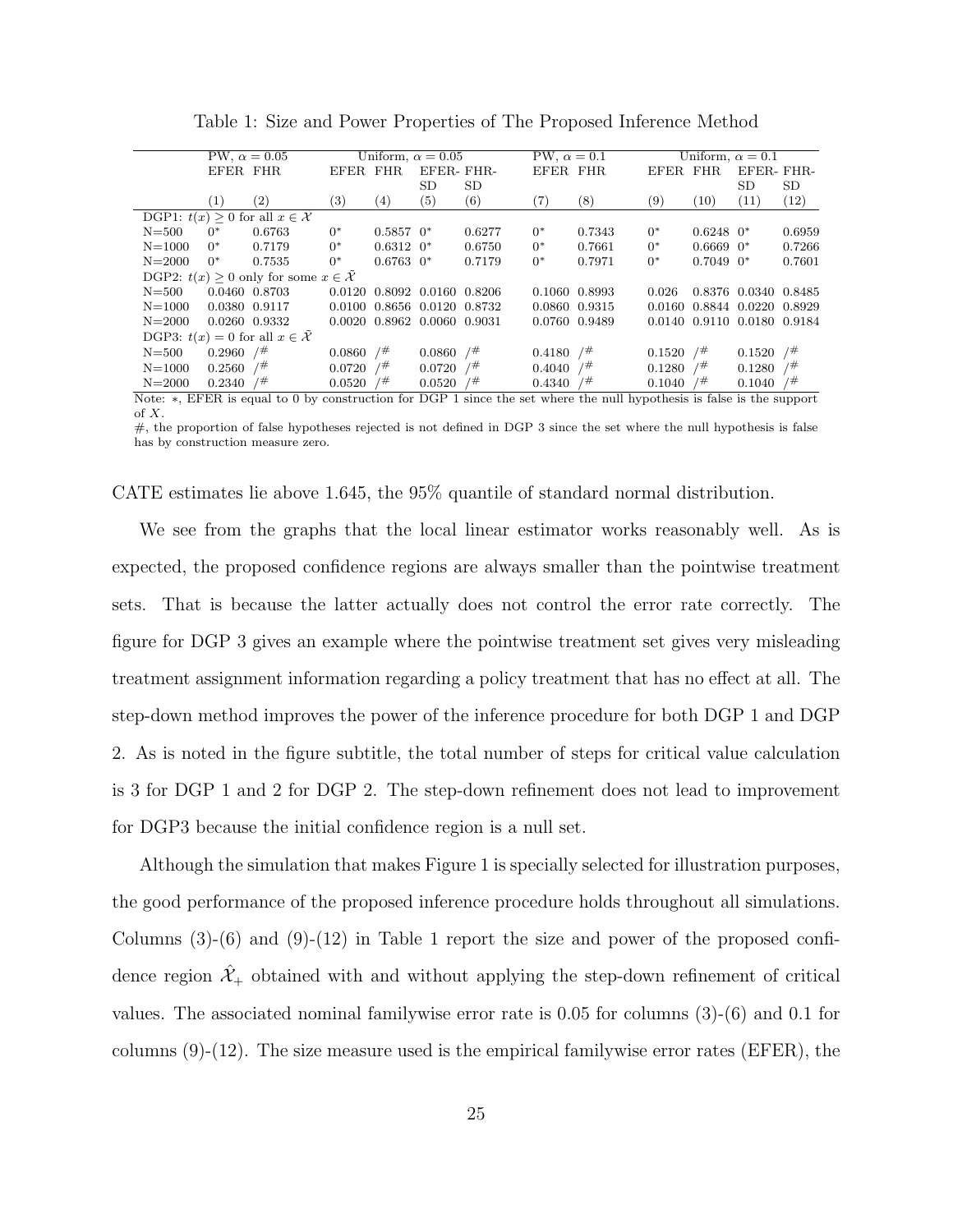proportion of simulation repetitions for which  $\hat{\mathcal{X}}_+^1$  ( $\hat{\mathcal{X}}_+$ ) is not included in the true set  $\mathcal{X}_+$ . The power is measured by the average proportion of false hypothesis rejected (FHR), or the average among 500 repetitions of the ratio between the length of  $\hat{X}^1_+\cap\hat{X}_+\;(\hat{X}_+\cap\hat{X}_+)$  and the length of the true optimal treatment set  $\mathcal{X}_+$ . The size measure is denoted in the table as EFER and EFER-SD for the step-down method. The power measure is denoted as FHR and FHR-SD for the step-down method. We see from results reported in these columns that the proposed confidence region for the optimal treatment set controls familywise error rates very well. In the case of DGP3 where the least favorable condition of the multiple hypothesis testing holds and the conditional average treatment effect equals to zero uniformly, the familywise error rates are well controlled especially when the sample size is larger. Comparing results in columns  $(5)-(6)$ ,  $(11)-(12)$  to those in columns  $(3)-(4)$ ,  $(9)-(10)$ , we also see that the power of our procedure increases when the step-down refinement is used for the calculation of the critical values.

For comparison purposes, we also report in Table 1 the size and power properties of confidence regions obtained from pointwise confidence intervals, or all  $x$  values that reject the pointwise null hypothesis that  $t(x)$  is negative. Comparing the results in columns (1)-(2) and  $(7)-(8)$  to their uniform counterparts, we see that the pointwise sets, as expected, fail to control the familywise error rate. In the case of DGP3, where the true average treatment effect is zero for all x values, more than  $23\%$  (40%) of the time the pointwise set estimator discover some "fake" nonempty positive treatment set when the significance level 5% (10%) is used. The probability of reporting a "fake" treatment set does not decrease with the increase in sample size.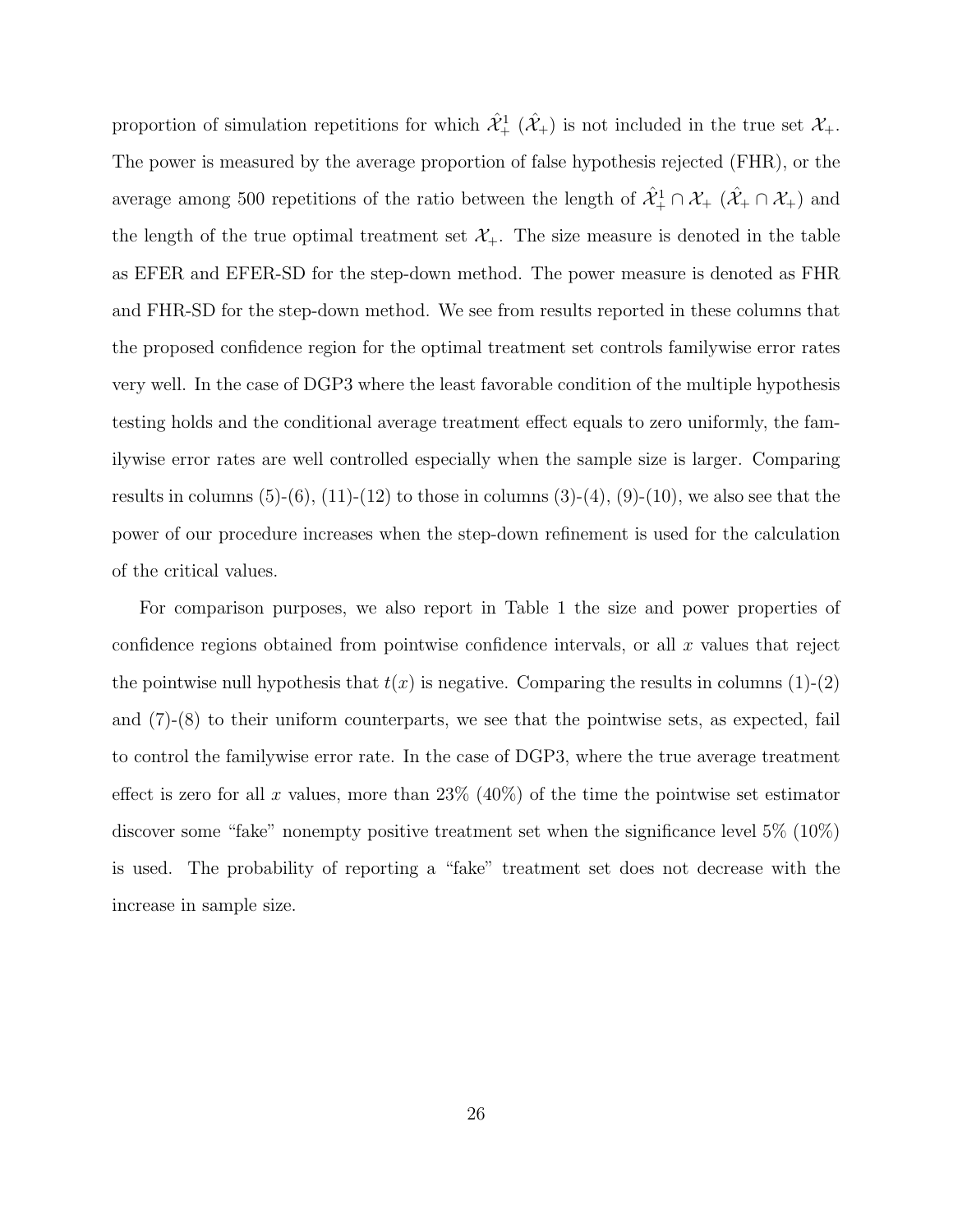## 6 Empirical Example: the STAR Project

Project STAR was a randomized experiment designed to study the effect of class size on students' academic performance. The experiment took place in Tennessee in the mid-1980's. Teachers as well as over eleven thousand students in 79 public schools were randomly assigned to either a small class (13-17 students), regular-size class (22-25 students), or regular-size class with a full time teacher aide from grade K to 3. Previous papers in the literature find that attending small classes improves student outcomes both in the short run in terms of Stanford Achievement Test scores (Krueger, 1999) and in the long run in terms of likelihoods of taking college-entrance exam (Krueger and Whitmore, 2001), attending college and in terms of earnings at age 27 (Chetty, Friedman, Hilger, Saez, Schanzenbach, and Yagan, 2010). Previous papers also find that students benefit from being assigned to more experienced teacher in kindergarten, but little has been said about whether and how the effect of reducing class size varies with teacher experience. The nonparametric analysis in this section sheds new light on this question. We find small class matters most for students taught by inexperienced teachers, especially those in poor schools. We use this heterogeneity to study the optimal assignment of the small class treatment.

The upper panel of Figure 2 plots the conditional mean estimates of grade K test score percentiles (defined in footnote of Figure 2) conditional on teacher experience and class type. For both schools located in poorer and richer neighborhoods (i.e. with more than half or less than half students receiving free lunch), the effect of attending a small class is larger if the student is taught by an inexperienced but not green-handed teacher. The effect is larger for schools located in poorer neighborhoods, with the largest point estimate approaching 20 percentiles. Point estimates also indicates that reducing class size hurts student performance in classes taught by very experienced teachers. One might argue that very experienced teachers have set ways of teaching and hence less incentive to adapt to a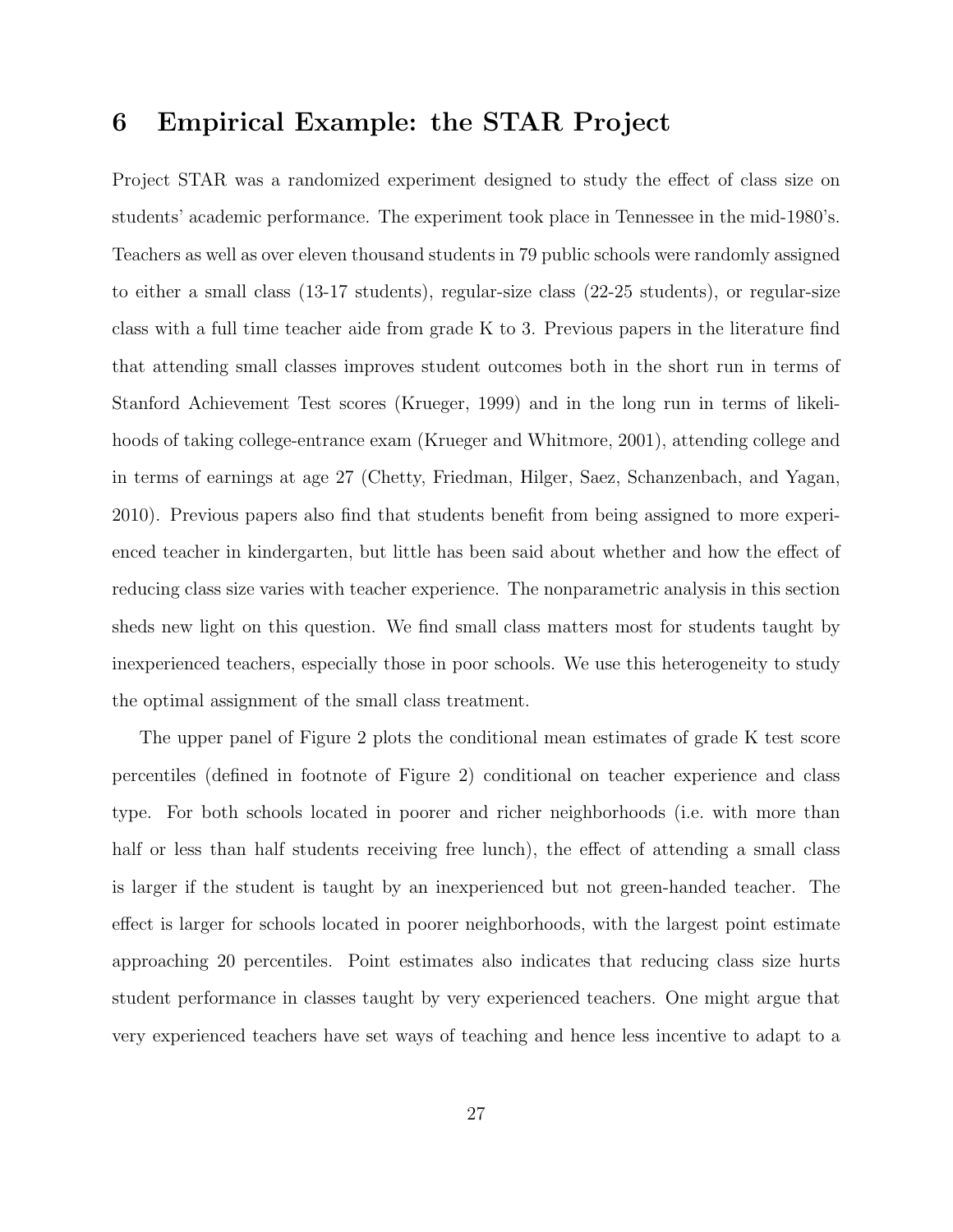

Figure 2: Optimal Treatment Assignment Based Teacher Experience

Note: Score percentiles are defined following Krueger (1999), where student scores from all type of classes are translated to score percentile ranks based on the total score distribution in regular and regular/aide classes. The shaded bars in the top panel represent the number of students assigned to small classes given teacher experience and white bars represent the number of students assigned to regular/aide classes. Studentized ATE are average treatment effects divided by their standard errors. Nonparametric estimation uses the Epanechnikov kernel and the rule-of-thumb bandwidth discussed in Section 5.

small class size. But one needs to keep in mind that these negative effects are imprecisely estimated due to the small sample size at the right tail of the teacher experience distribution. Therefore, it is important to apply the proposed inference method to determine whether the data are precise enough to give evidence for this negative effect.

The bottom panel of Figure 2 studies the statistical inference of optimal treatment assignment assuming there is no cost relative to the small class treatment. Given the rule-of-thumb bandwidth (reported in the top graphs) and the support of teacher experience, we conduct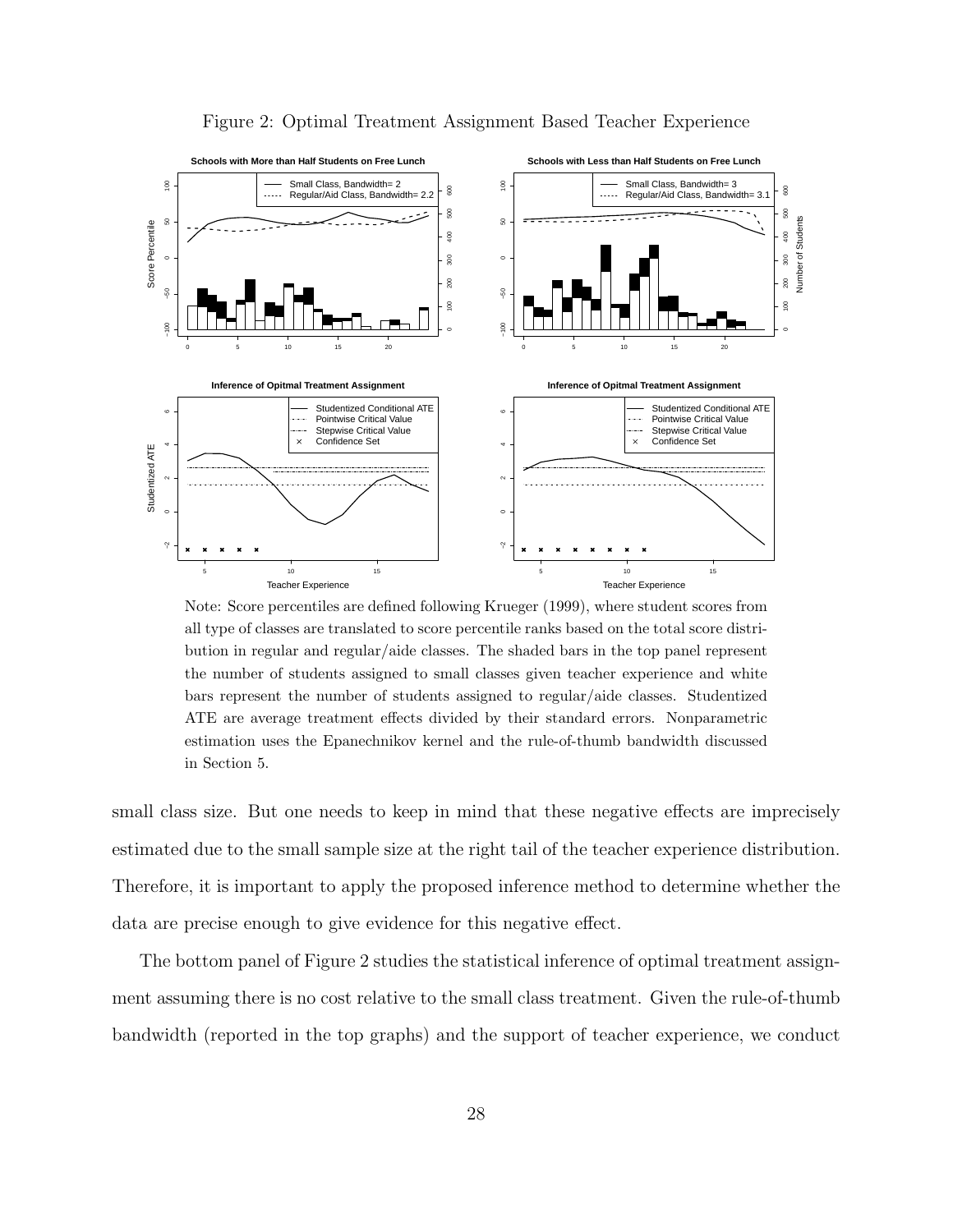the inference exercise for teachers with 4-18 years of experience to avoid the boundary issue described in Section 3. With a 95% confidence level, the confidence set contains teachers with 4-8 years of experience in poorer schools and teachers with 4-11 years of experience in richer schools. The result suggests that for both types of schools, assigning small classes to inexperienced but not green-handed teachers improves students' test score on average. One should notice that although the confidence sets for optimal treatment assignment (assuming zero cost) are similar for both types of schools, the average score improvement is much more substantial in the first type of school. If one takes into consideration that the cost of reducing class size is roughly equivalent to the benefit of a 2.22 percentile score increase (details explained in the footnote of Figure 3), the confidence set for optimal treatment assignment will then only include inexperienced teachers in schools located in poorer districts, as is shown in part (a) of Figure 3.

What about the very experienced teachers? Does the inference method say anything against assigning experience teachers to small classes? Part (b) of Figure 3 computes the two-sided confidence region proposed in Appendix A with significance level 0.1. The inference method rules out teachers with 18 years of experience in schools located in richer neighborhoods from the 2-sided confidence set, indicating that the small class intervention does not improve students average test score by more than 2.22 percentile (the roughly calculated break-even point for the intervention) for those teachers. On the other hand, if cost of the small class intervention is ignored and the average treatment effect is compared with zero, all teachers will be included in the 2-sided confidence set. The corresponding figure is omitted in the interest of space. Figure 3 reinforces our new finding that it is important to take into account the heterogeneous effect of small class treatment with respect to teacher and school characteristics.

Figure 4 provides two falsification tests of our inference method. With 95% confidence level, our confidence region for optimal treatment assignment is empty, indicating that the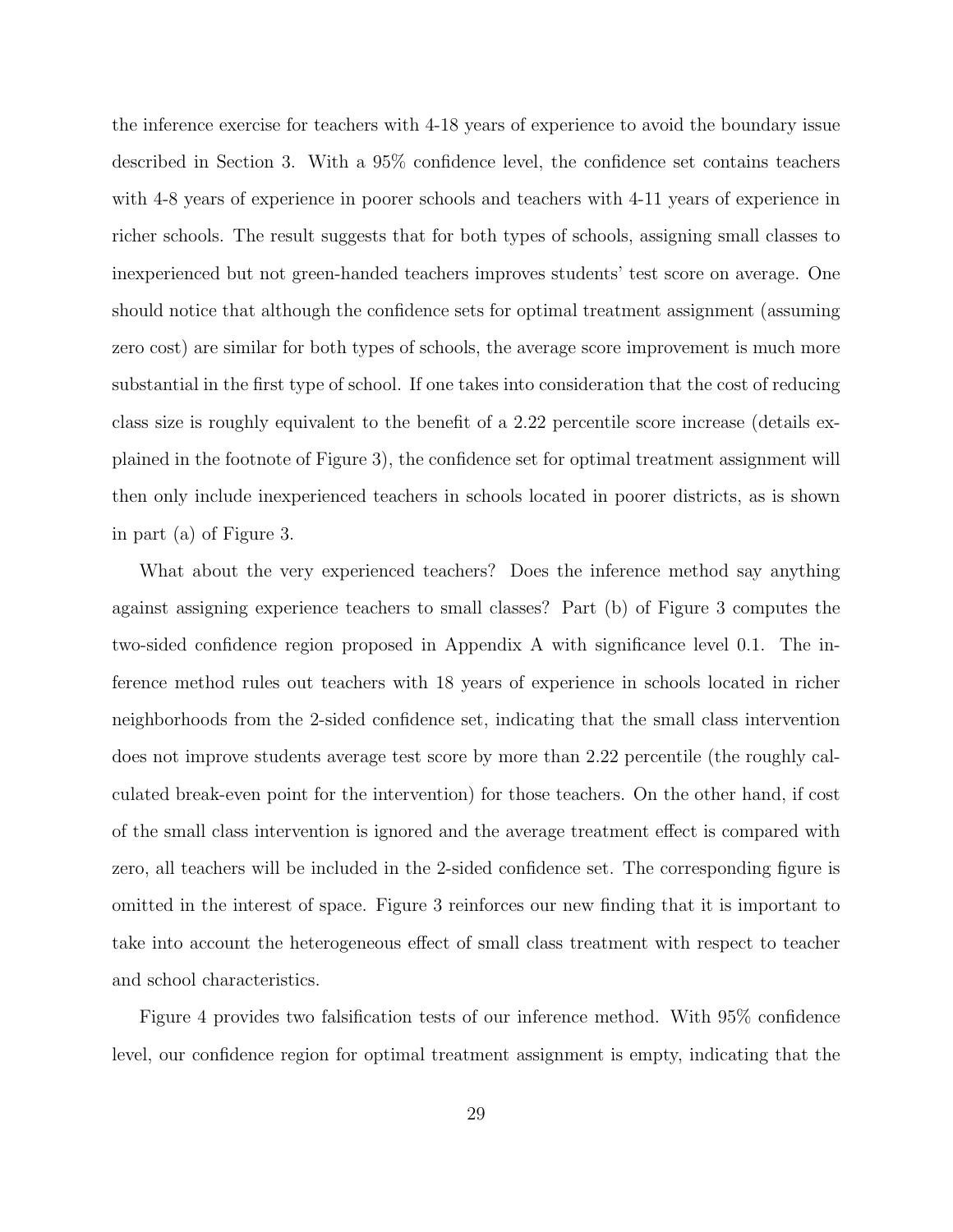

Figure 3: Optimal Treatment Assignment With Nonzero Treatment Cost

Note: The graph is based on the cost-benefit analysis conducted in Chetty, Friedman, Hilger, Saez, Schanzenbach, and Yagan (2010), Online Appendix C. Specifically, the cost of reducing class size is rougly  $(22.56/15.1 - 1) \times $8848 = $4371$  per student per year in 2009 dollars. (The annual cost of school for a child is \$8,848 per year. Small classes had 15.1 students on average, while large classes had 22.56 students on average.) On the other hand, the benefit of 1 percentile increase in test score is roughly \$1968 (Chetty, Friedman, Hilger, Saez, Schanzenbach, and Yagan, 2010 states a \$9,460 benefit for a 4.8 percentile increase in test score, derived assuming constant wage return to score increase) per student when life-time earning increase driven by early childhood test score increase is discounted at present values and measured in 2009 dollars. Therefore, the break-even point of class size reduction for the STAR project is an average test score increase of 2.22 percentile. Nonparametric estimation uses the Epanechnikov kernel and the rule-of-thumb bandwidth discussed in Section 5.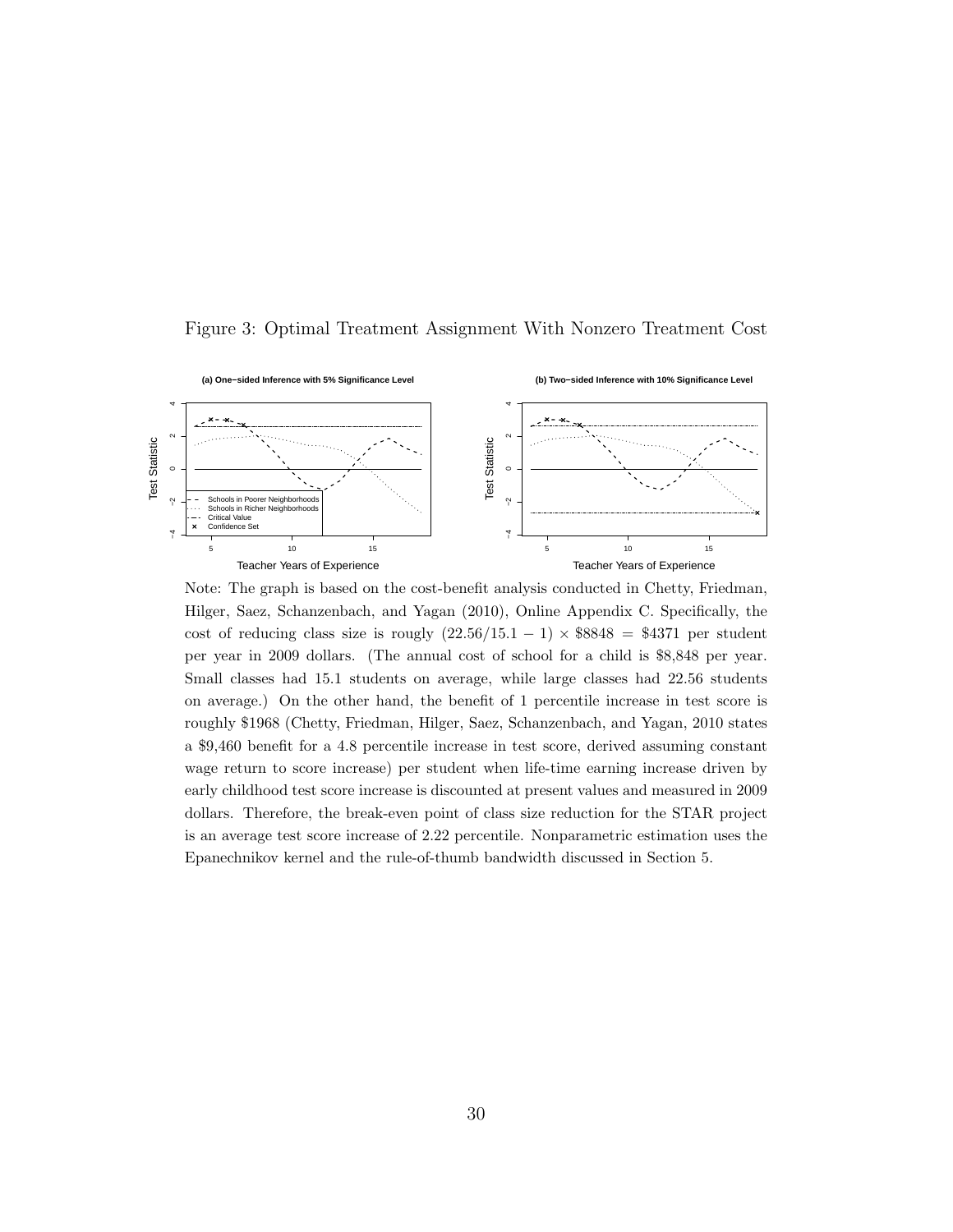treatment is not at all helpful in improving the falsification outcomes, student id and student birthday (day 1 to day 31).

Note that students in the same school may face common shocks that affect test scores, so the inference of optimal treatment assignment described in Section 3 is modified to account for data clustering. Use  $i = 1, 2, ..., N$  to denote individuals and  $j = 1, 2, ..., J$  schools. To account for potential within-school dependence, we substitute the multiplier processes used in (6) by  $\hat{m}_0^{**}(x)$  and  $\hat{m}_1^{**}(x)$  with

$$
\hat{m}_l^{**}(x) \equiv \frac{\sum_{1 \le i \le n, D_i = l} \eta_j \hat{\varepsilon}_{ij} K((X_{ij} - x)/h_l)}{\sum_{1 \le i \le n, D_i = l} K((X_{ij} - x)/h_l)}, \quad l = 0, 1,
$$

where  $\eta_1, \ldots, \eta_J$  are i.i.d. standard normal random variables drawn independently of the data. The critical value is then taken to be the  $1 - \alpha$  quantile of the empirical distribution of the supremum estimator described in (6). This modified version with multiplier  $\eta_j$  that is fixed within a cluster can be viewed as corresponding to the wild cluster bootstrap (the terms "wild bootstrap" and "multiplier bootstrap" appear to be used interchangeably in the literature) discussed in Cameron, Gelbach, and Miller (2008) in a parametric context, extended to the local linear nonparametric estimator used here, and with a different multiplier weight. We conjecture that, as with other settings with nonparametric smoothing, accounting for dependence is not technically necessary under conventional asymptotics but will lead to substantial finite sample improvement.

Next we provide a nonparametric analysis of treatment effect heterogeneity using the method discussed in Section 3.3. Previous papers in the literature find that the effect of attending small class is larger for boys and and girls on free lunch. The nonparametric estimates plotted in panel (a) of Figure 5 reinforce these findings. Specifically, the multiple testing for the positive treatment effect reported in panel (b) of Figure 5 shows that the score improvement from assigning inexperienced teachers to teach small class is driven by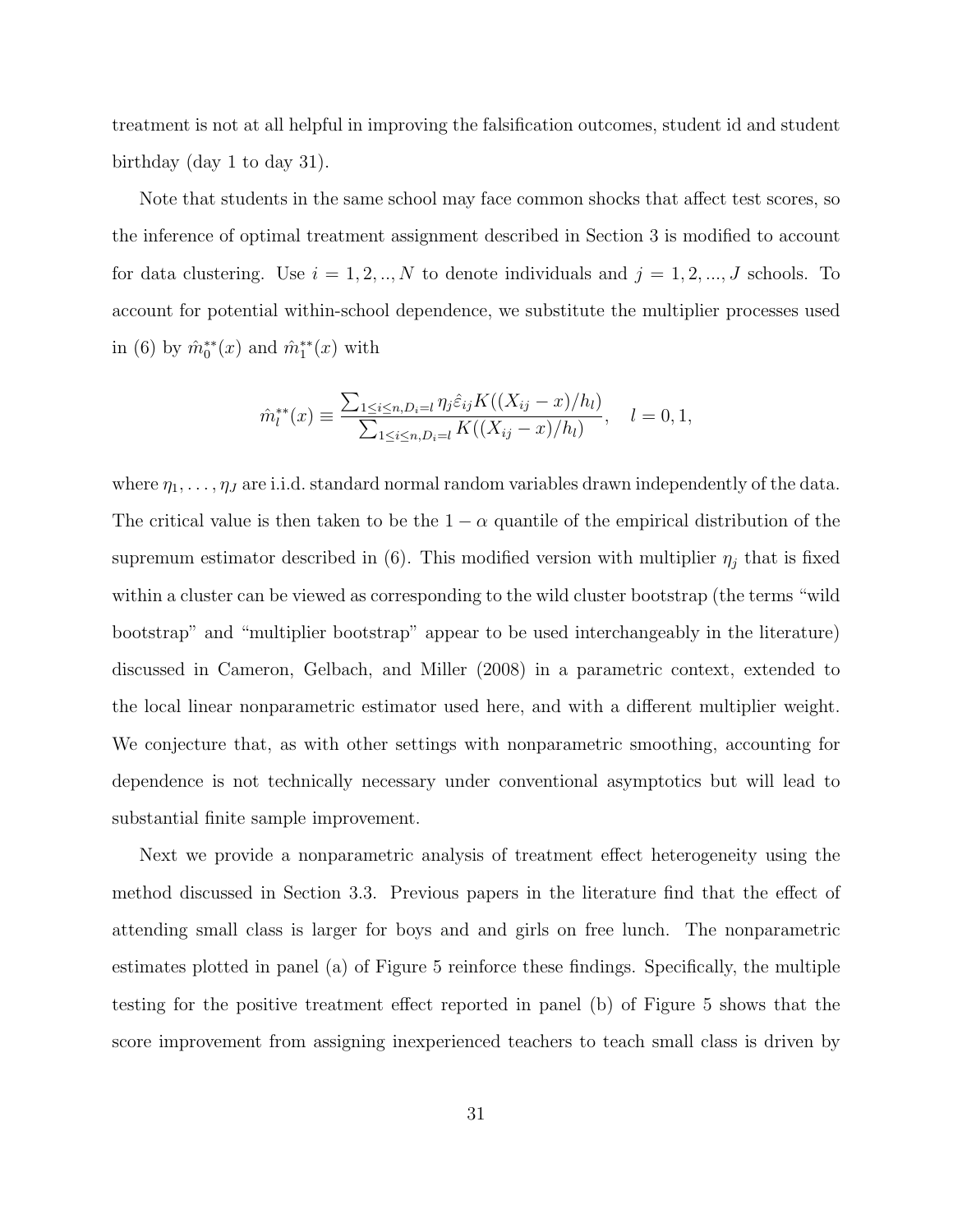

Figure 4: Two Falsification Tests

Note: Studentized ATE are average treatment effects divided by their standard errors. Nonparametric estimation uses the Epanechnikov kernel and the rule-of-thumb bandwidth discussed in Section 5.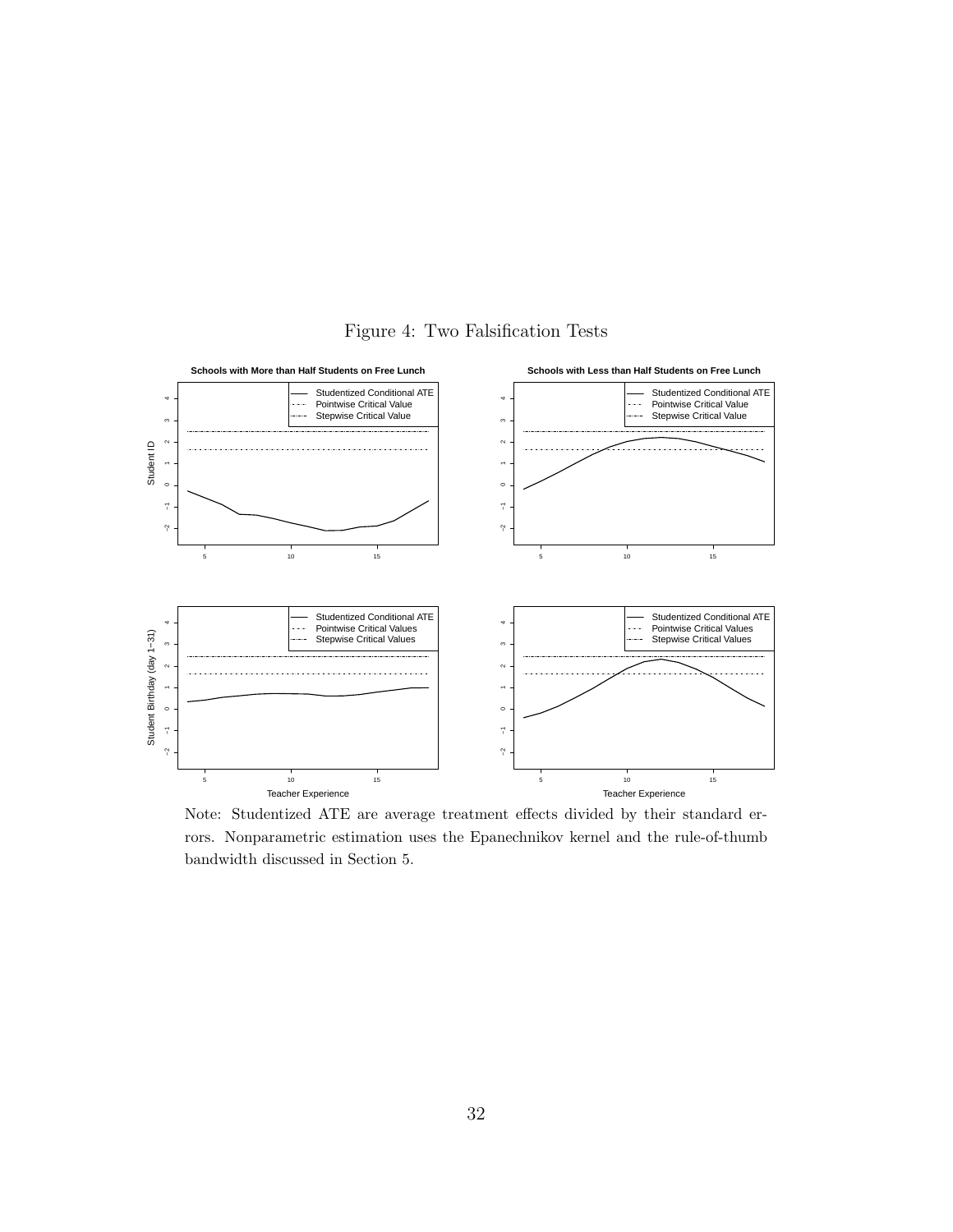

Figure 5: Treatment Effect Heterogeneity Across Student Groups

Note: Score percentiles are defined following the definition in (Krueger, 1999), where student scores from all type of classes are translated to score percentile ranks based on the total score distribution in regular and regular/aide classes. Nonparametric estimation uses the Epanechnikov kernel and the rule-of-thumb bandwidth discussed in Section 5.

students who receive free lunch and boys who do not receive free lunch, two groups that have substantially worse performance without the small class treatment (see results reported in Table 2). This finding supports the theoretical results in Lazear (2001) who predicts that the effect of reducing class size is larger for students with worse initial performance. Also, in contrast to Whitmore (2005) who finds no significant gender and ratio differences in the effect of attending small classes, our nonparametric model rejects the null hypothesis of treatment effect homogeneity with a 5% significance level. The corresponding test statistic is 3.35, and the simulated critical value is 2.99. Panel (c) of Figure 5 shows that the rejection of treatment effect homogeneity is driven by boys who do not receive free lunch assigned to inexperienced teachers with 4 and 5 years of experience. We argue that the insignificant result found by Whitmore (2005) comes from neglecting the substantial heterogeneity of the class-size effect associated with teacher experience.

Finally, it is worth pointing out that the test scores used in this section are grade K scores, so the treatment effects are short-term effects. We do not look at test scores at higher grades because after grade K there is self-selection into small classes. According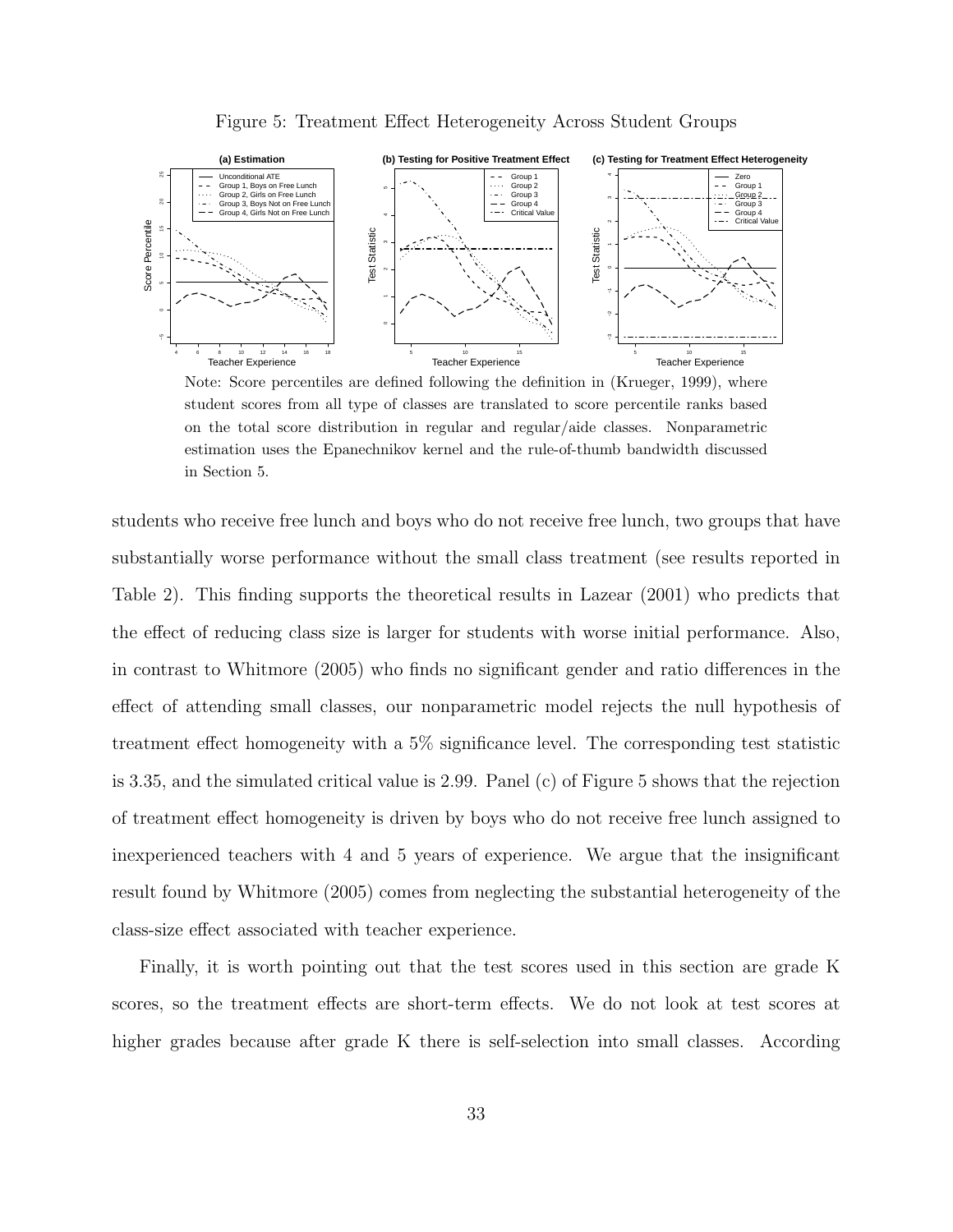|                                  |             | Main Parametric Regressions | Randomness Check |                   |            |
|----------------------------------|-------------|-----------------------------|------------------|-------------------|------------|
|                                  | (1)         | (2)                         | (3)              | $\left( 4\right)$ | (5)        |
| Small Class                      | $0.049***$  | $0.056***$                  | $0.077***$       | $0.071***$        |            |
|                                  | (0.014)     | (0.013)                     | (0.029)          | (0.031)           |            |
| White/Asian                      | $0.103***$  | $0.120***$                  | $0.128***$       | $0.108***$        | $-0.005$   |
|                                  | (0.029)     | (0.018)                     | (0.021)          | (0.032)           | $(-0.037)$ |
| Small Class $\times$ White/Asian |             |                             | $-0.026$         | $-0.016$          |            |
|                                  |             |                             | (0.029)          | (0.031)           |            |
| Girls                            | $0.056***$  | $0.050***$                  | $0.054***$       | $0.064***$        | 0.016      |
|                                  | (0.007)     | (0.006)                     | (0.008)          | (0.009)           | (0.862)    |
| Small Class $\times$ Grils       |             |                             | $-0.015$         | $-0.027*$         |            |
|                                  |             |                             | (0.014)          | (0.016)           |            |
| Free Lunch                       | $-0.148***$ | $-0.150***$                 | $-0.153***$      | $-0.149***$       | 0.019      |
|                                  | (0.013)     | (0.010)                     | (0.012)          | (0.014)           | (1.240)    |
| Small Class $\times$ Free Lunch  |             |                             | 0.009            | 0.004             |            |
|                                  |             |                             | (0.020)          | (0.019)           |            |
| Teacher Experience               | $0.005***$  | $0.003**$                   | $0.003**$        | $0.005***$        | 0.049      |
|                                  | (0.002)     | (0.001)                     | (0.001)          | (0.002)           | (0.752)    |
| School Fixed Effects             | N           | Y                           | N                | Y                 |            |
| P-value of Hausman Test          |             | 0.334                       |                  | 0.198             |            |
| N                                | 5670        | 5670                        | 5670             | 5670              |            |

Table 2: Robustness Checks

Note: The dependent variable used in Column  $(1)-(4)$  is student score percentile. These regressions also control teacher's gender, race and highest degree and the proportion of girls in class. Each line in Column (5), on the other hand, reports one individual regression that regresses various student and teacher characteristics on a small class dummy. Cluster robust standard errors are reported in parentheses.  $*$   $p < 0.10$ ,  $**$   $p < 0.05$ ,  $***$   $p < 0.01$ .

to Krueger (1999), "Approximately 10% of students switched between small and regular classes between grades, primarily because of behavioral problems or parental complaints." Also, due to the curse of dimensionality, our nonparametric estimation does not control for school fixed effects, which is typically controlled in parametric analyses using the STAR data. In column (5) of Table 2, we examine the randomness of class type assignment by regressing various student and teacher characteristics on the small class dummy. The results show firm evidence that student and teacher characteristics in kindergarten are not correlated with treatment assignment. Moreover, the Hausman-type tests conducted in the left panel of Table 2 also show that controlling for school fixed effects or not does not significantly change the estimation results, at least not for the grade K analysis conducted in this section.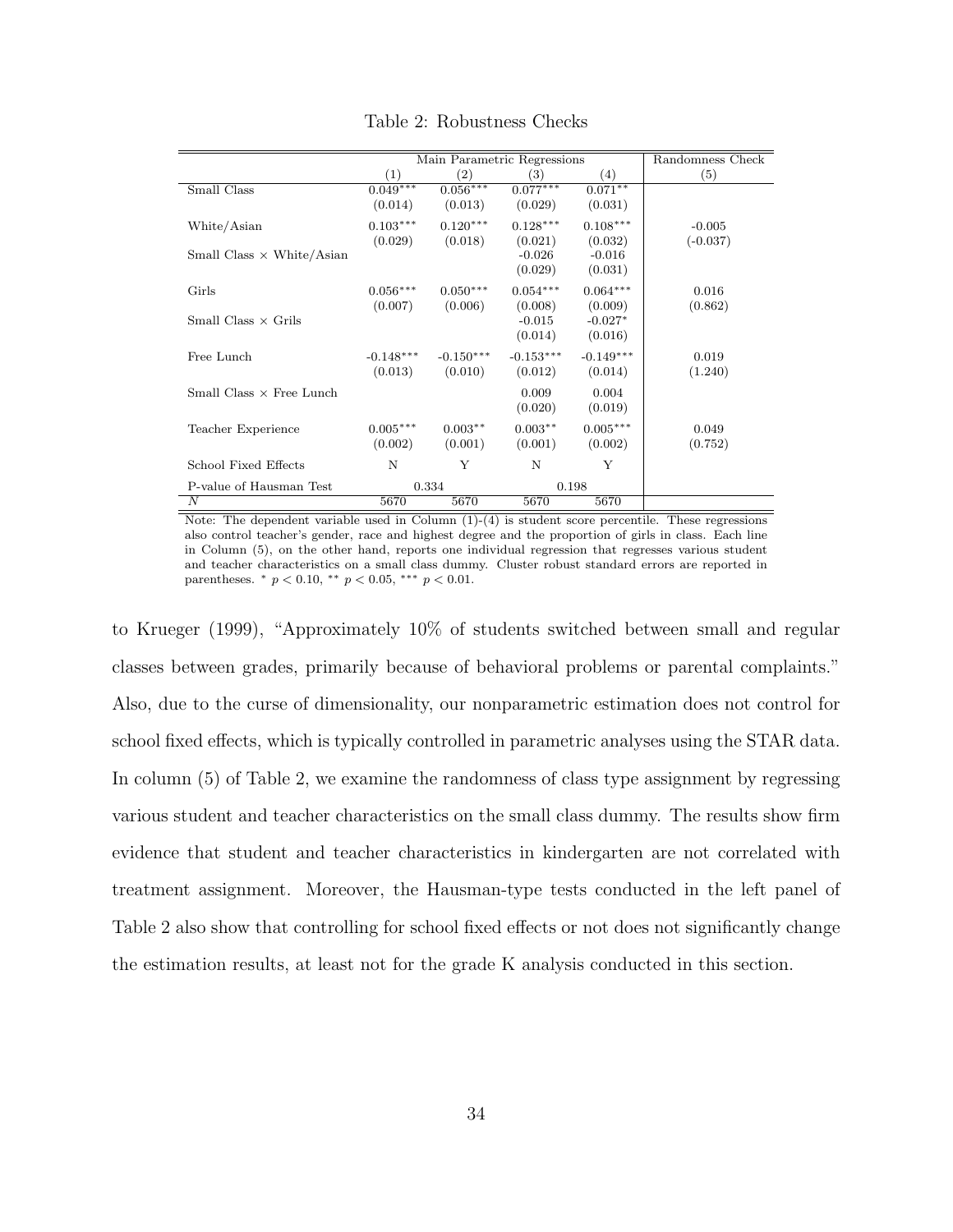## 7 Conclusion

This paper formulates the problem of forming a confidence region for treatment rules that would be optimal given full knowledge of the distribution of outcomes in the population. We have proposed a solution to this problem by pointing out a relationship between our notion of a confidence region for this problem and a multiple hypothesis testing problem. The resulting confidence regions provide a useful complement to the statistical treatment rules proposed in the literature based on other formulations of treatment as a statistical decision rule. Just as one typically reports confidence intervals in addition to point estimates in other settings, we recommend that the confidence regions proposed here be reported along with the statistical treatment rule resulting from a more liberal formulation of the treatment problem. In this way, readers can assess for which subgroups there is a preponderence of empirical evidence in favor of treatment.

### 8 Acknowledgement

We thank the editor, the associate editor, two anonymous referees, Colin Cameron, Azeem Shaikh and participants at the 2012 California Econometrics Conference for helpful comments. All remaining errors are our own.

### References

- Anderson, M. L. (2008): "Multiple Inference and Gender Differences in the Effects of Early Intervention: A Reevaluation of the Abecedarian, Perry Preschool, and Early Training Projects," Journal of the American Statistical Association, 103, 1481–1495.
- BHATTACHARYA, D., AND P. DUPAS (2012): "Inferring Welfare Maximizing Treatment Assignment Under Budget Constraints," Journal of Econometrics, 167(1), 168–196.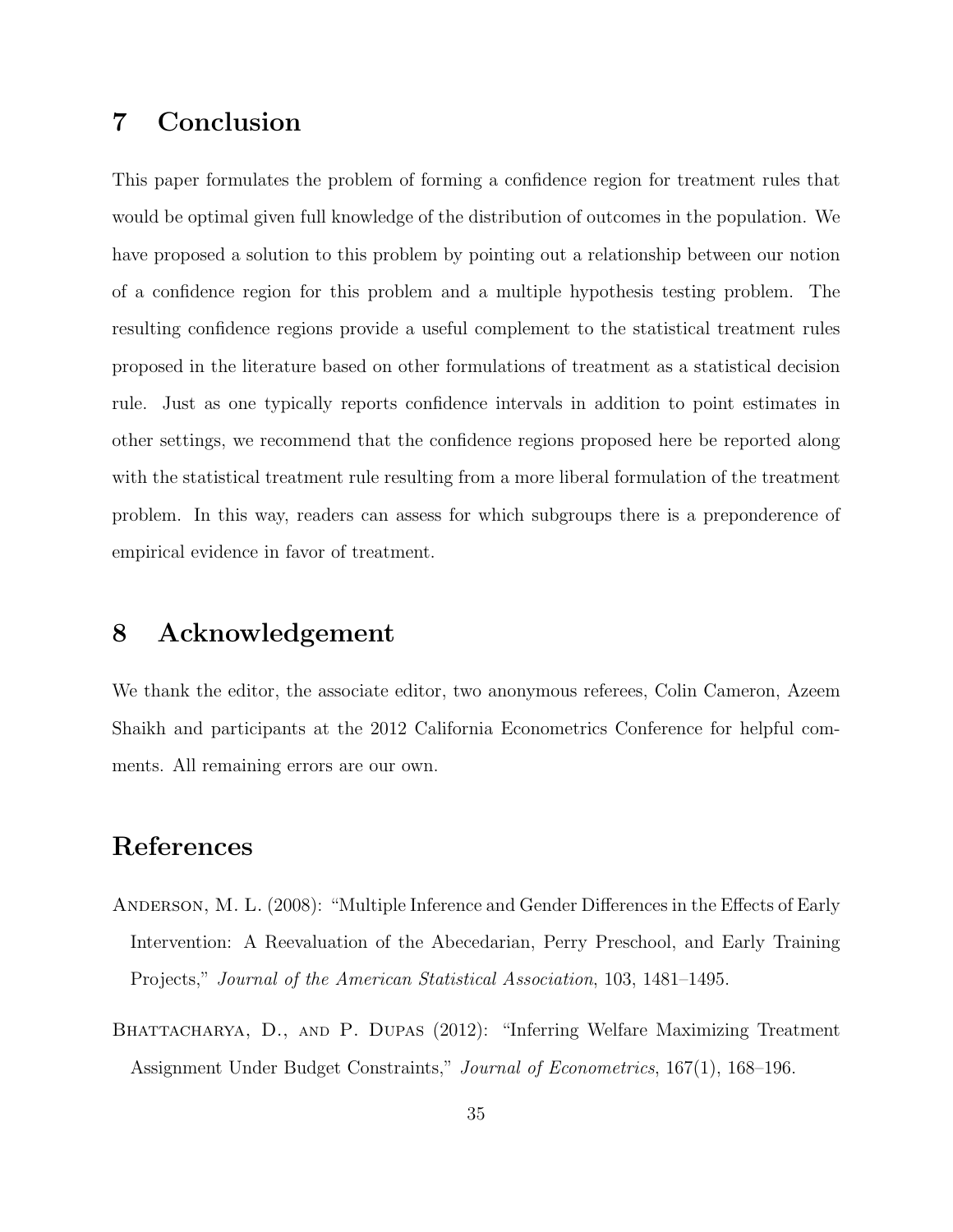- Cameron, A. C., J. B. Gelbach, and D. L. Miller (2008): "Bootstrap-Based Improvements for Inference with Clustered Errors," Review of Economics and Statistics, 90(3), 414–427.
- CHAMBERLAIN, G. (2011): "Bayesian Aspects of Treatment Choice," Oxford Handbook of Bayesian Econometrics., pp. 11–39.
- Chernozhukov, V., H. Hong, and E. Tamer (2007): "Estimation and Confidence Regions for Parameter Sets in Econometric Models," Econometrica, 75(5), 1243–1284.
- Chernozhukov, V., S. Lee, and A. M. Rosen (2011): "Intersection bounds: estimation and inference," Arxiv preprint arXiv:0907.3503.
- Chetty, R., J. N. Friedman, N. Hilger, E. Saez, D. W. Schanzenbach, and D. Yagan (2010): "How Does Your Kindergarten Classroom Affect Your Earnings? Evidence from Project STAR," Discussion paper, National Bureau of Economic Research.
- Claeskens, G. (2003): "Bootstrap Confidence Bands for Regression Curves and Their Derivatives," The Annals of Statistics, 31(6), 1852–1884.
- Crump, V. J. Hotz, G. W. Imbens, and O. A. Mitnik (2008): "Nonparametric Tests for Treatment Effect Heterogeneity.," Review of Economics and Statistics, 90(3), 389–405.
- DEHEJIA, R. H. (2005): "Program Evaluation as a Decision Problem," *Journal of Econo*metrics, 125(1), 141–173.
- FAN, J., AND I. GIJBELS (1996): Local Polynomial Modelling and Its Applications. Chapman and Hall/CRC.
- Fan, Y., and S. S. Park (2010): "Sharp Bounds on the Distribution of Treatment Effects and Their Statistical Inference," Econometric Theory, 26(03), 931–951.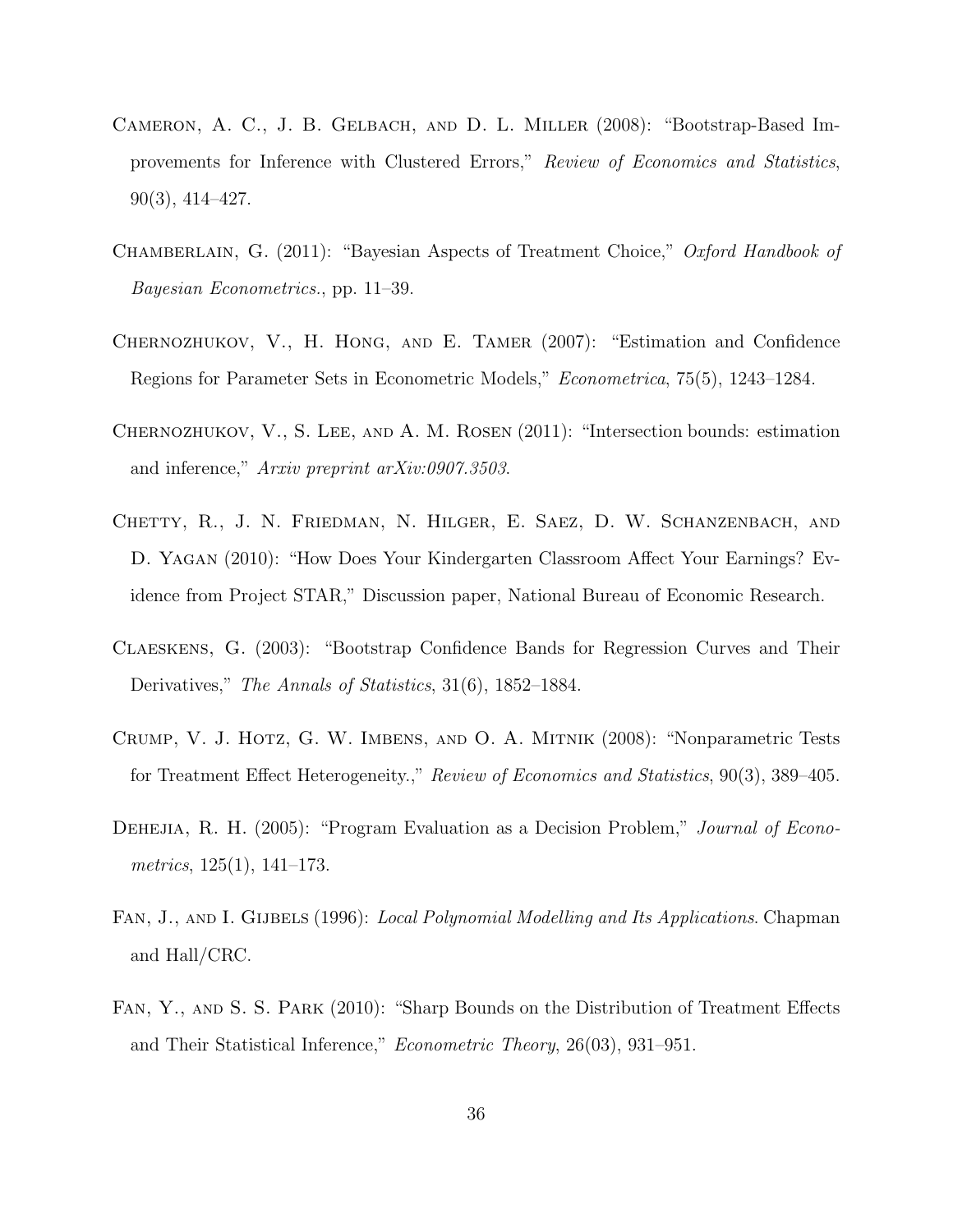- Finner, H. (1999): "Stepwise Multiple Test Procedures and Control of Directional Errors," The Annals of Statistics, 27(1), 274–289.
- Hahn, J., K. Hirano, and D. Karlan (2011): "Adaptive Experimental Design Using the Propensity Score," Journal of Business  $\mathscr B$  Economic Statistics, 29, 96–108.
- Hayfield, T., and J. S. Racine (2008): "Nonparametric Econometrics: The np Package," Journal of Statistical Software, 27(5), 1–32.
- Hirano, K., and J. R. Porter (2009): "Asymptotics for Statistical Treatment Rules," Econometrica, 77(5), 1683–1701.
- HOLM, S. (1979): "A Simple Sequentially Rejective Multiple Test Procedure," Scandinavian Journal of Statistics, 6(2), 65–70.
- Hotz, V. J., G. W. Imbens, and J. H. Mortimer (2005): "Predicting the Efficacy of Future Training Programs Using Past Experiences at Other Locations," Journal of Econometrics, 125, 241–270.
- Kasy, M. (2013): "Why Experimenters Should Not Randomize, and What They Should Do Instead," working paper.
- Krueger, A. B. (1999): "Experimental Estimates of Education Production Functions," Quarterly Journal of Economics, 114(2), 497–532.
- KRUEGER, A. B., AND D. M. WHITMORE (2001): "The Effect of Attending a Small Class in the Early Grades on College–Test Taking and Middle School Test Results: Evidence from Project STAR," The Economic Journal, 111(468), 1–28.
- LAZEAR, E. P. (2001): "Educational Production," Quarterly Journal of Economics, 116(3), 777–803.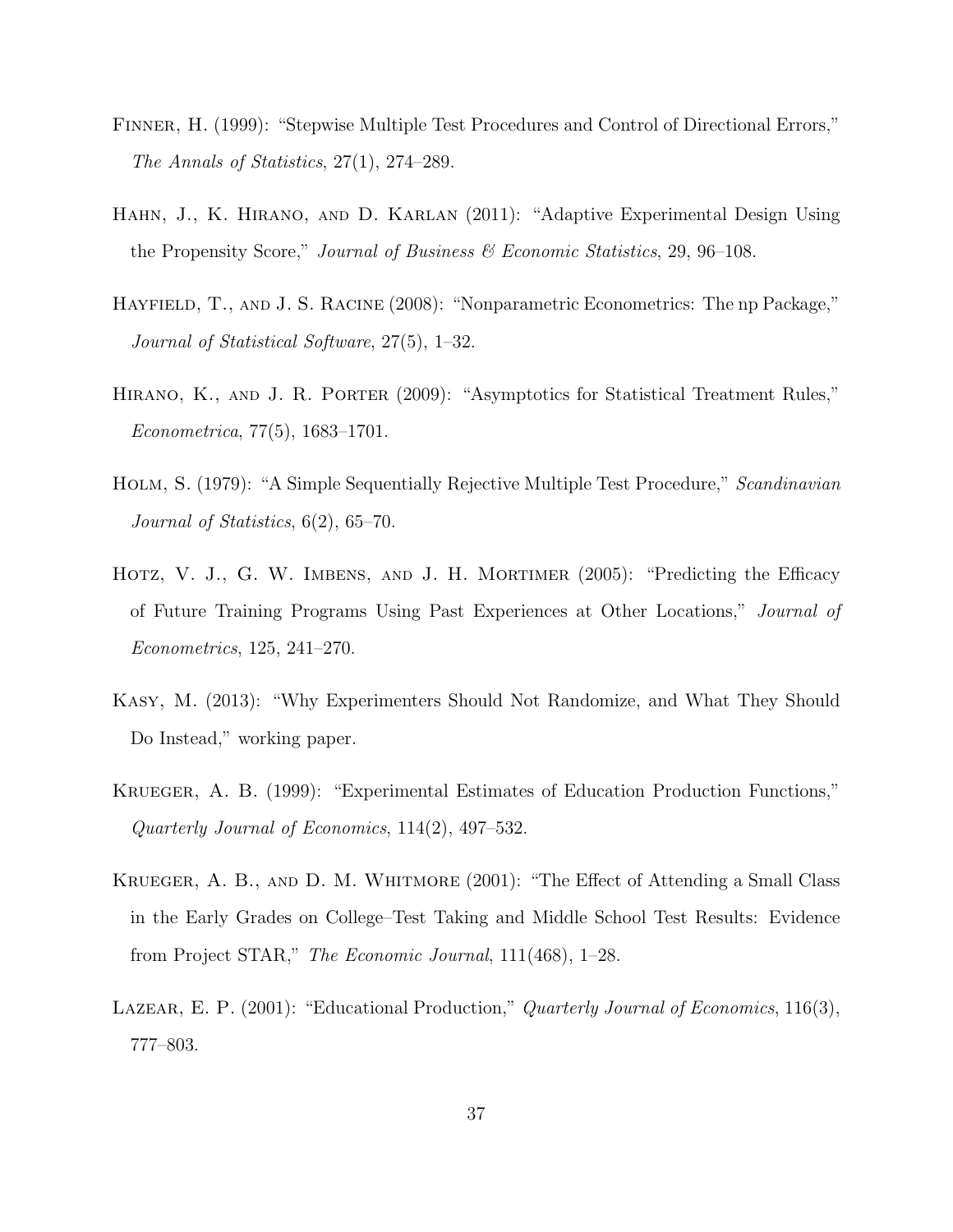- LEE, S., AND A. M. SHAIKH (2014): "Multiple Testing and Heterogeneous Treatment Effects: Re-evaluating the Effect of PROGRESA on School Enrollment," Journal of Applied Econometrics, 29(4), 612–626.
- Manski, C. F. (2004): "Statistical Treatment Rules for Heterogeneous Populations," Econometrica, 72(4), 1221–1246.
- Neumann, M. H., and J. Polzehl (1998): "Simultaneous Bootstrap Confidence Bands in Nonparametric Regression," Journal of Nonparametric Statistics, 9(4), 307–333.
- ROMANO, J. P., AND A. M. SHAIKH (2010): "Inference for the Identified Set in Partially Identified Econometric Models," Econometrica, 78(1), 169–211.
- Romano, J. P., and M. Wolf (2005): "Exact and Approximate Stepdown Methods for Multiple Hypothesis Testing," *Journal of the American Statistical Association*, 100(469), 94–108.
- Shaffer, J. P. (1980): "Control of Directional Errors with Stagewise Multiple Test Procedures," The Annals of Statistics, 8(6), 1342–1347.
- STOYE (2009): "Minimax Regret Treatment Choice with Finite Samples," *Journal of Econo*metrics,  $151(1)$ ,  $70-81$ .
- TETENOV, A. (2012): "Statistical Treatment Choice Based on Asymmetric Minimax Regret Criteria," Journal of Econometrics, 166(1), 157–165.
- WHITMORE, D. (2005): "Resource and Peer Impacts on Girls' Academic Achievement: Evidence from a Randomized Experiment," American Economic Review, 95(2), 199–203.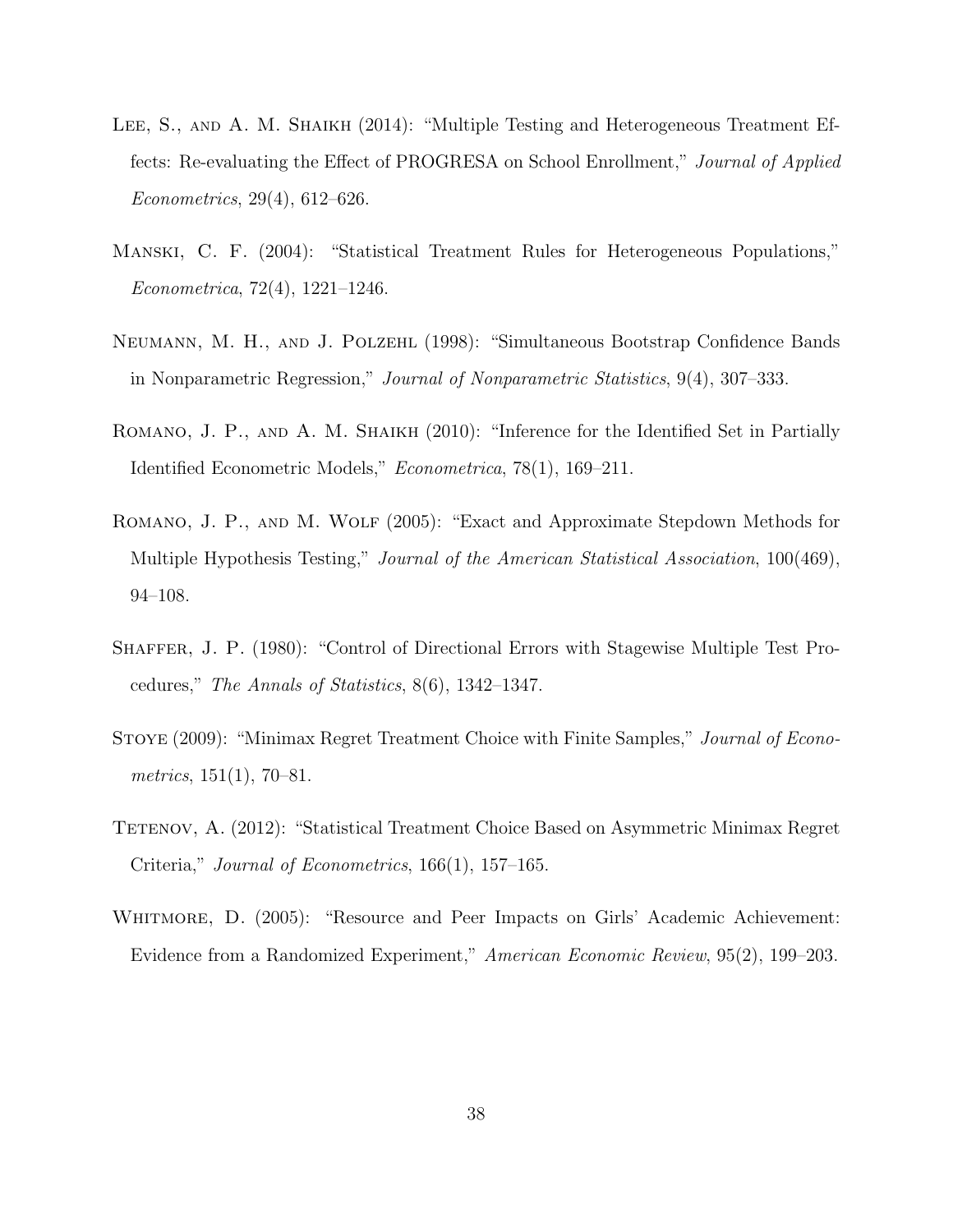# Appendix

## A Two-Sided Confidence Sets for  $\mathcal{X}_+$

In this appendix, we develop two-sided confidence sets for the population optimal treatment set  $\mathcal{X}_+$  based on a single step version of our procedure with a two-sided critical value. Formally, our goal is to form sets  $\hat{\mathcal{X}}^{\text{inner}}_{+}$  and  $\hat{\mathcal{X}}^{\text{outer}}_{+}$  such that

$$
\liminf_{n} P\left(\hat{\mathcal{X}}_{+}^{\text{inner}} \subseteq \mathcal{X}_{+} \subseteq \hat{\mathcal{X}}_{+}^{\text{outer}}\right) \ge 1 - \alpha \tag{7}
$$

We also note that, for the notion of two-sided coverage given by (7), inverting a two-sided step-down test will not guarantee coverage when the number of steps is greater than one, unless additional conditions hold. The issues have to do with so-called directional errors, as we discuss further below.

For a set  $\tilde{\mathcal{X}}$  of values of x under consideration, let the critical value  $\hat{c}_{|\cdot|\alpha}(\tilde{\mathcal{X}})$  satisfy

$$
\liminf_{n} P\left(\sup_{x \in \tilde{\mathcal{X}}} \frac{|\hat{t}(x) - t(x)|}{\hat{\sigma}(x)} \le \hat{c}_{|\cdot|,\alpha}(\tilde{\mathcal{X}})\right) \ge 1 - \alpha. \tag{8}
$$

Let the sets  $\hat{\mathcal{X}}^\text{inner}_+$  and  $\hat{\mathcal{X}}^\text{outer}_+$  be defined as

$$
\hat{\mathcal{X}}_{+}^{\text{inner}} = \{ x \in \tilde{\mathcal{X}} | \hat{t}(x) > \hat{c}_{|\cdot|,\alpha}(\tilde{\mathcal{X}}) \cdot \hat{\sigma}(x) \}, \quad \hat{\mathcal{X}}_{+}^{\text{outer}} = \{ x \in \tilde{\mathcal{X}} | \hat{t}(x) \ge -\hat{c}_{|\cdot|,\alpha}(\tilde{\mathcal{X}}) \cdot \hat{\sigma}(x) \}. \tag{9}
$$

**Theorem 4.** If  $X_+ \subseteq \tilde{X}$ , then the sets  $\hat{X}_+^{inner}$  and  $\hat{X}_+^{outer}$  defined in (9) satisfy the coverage condition (7).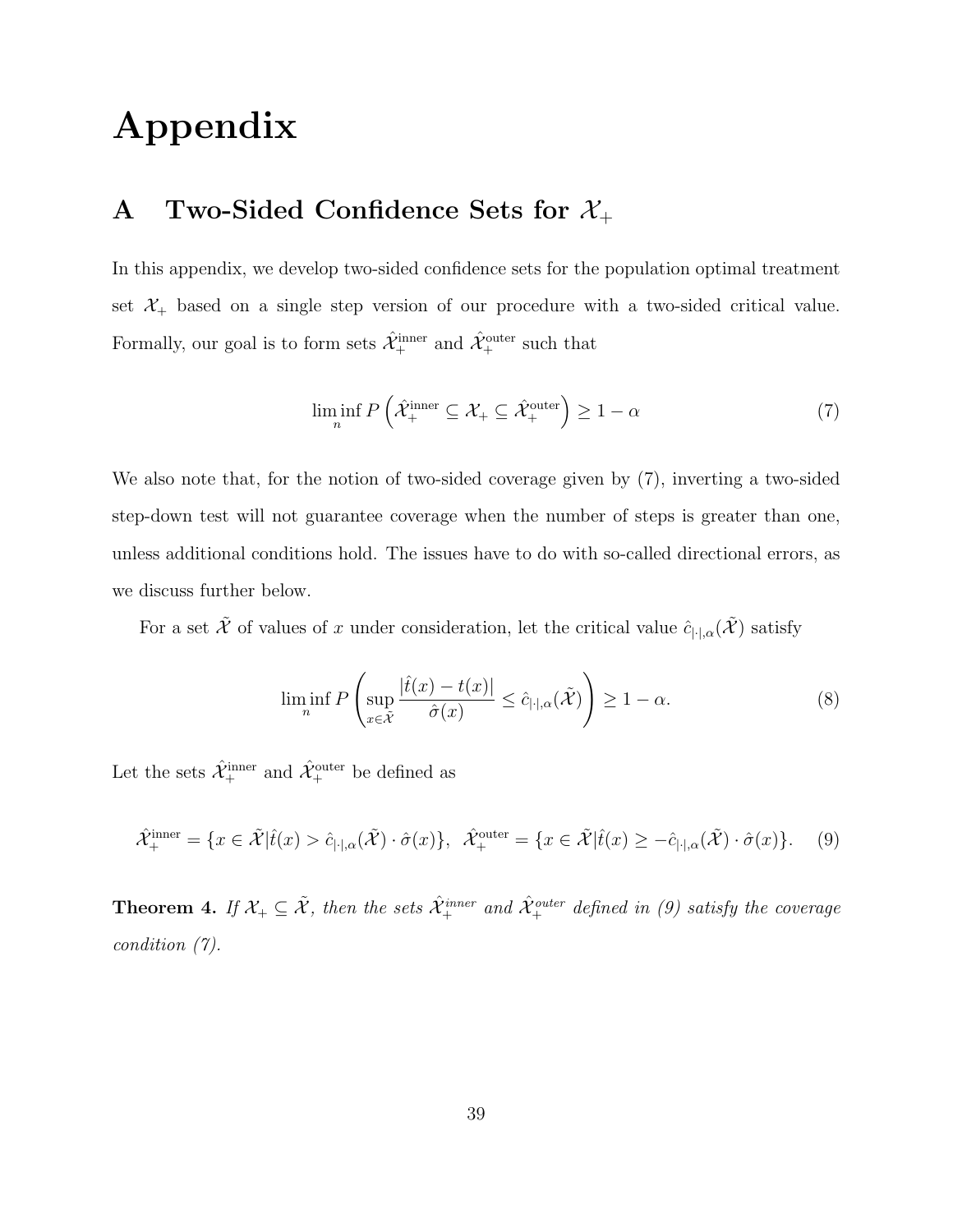*Proof.* On the event in (8), we have, for all  $x \in \tilde{\mathcal{X}}$ ,

$$
\hat{t}(x) - \hat{c}_{|\cdot|,\alpha}(\mathcal{X}) \cdot \hat{\sigma}(x) \le t(x) \le \hat{t}(x) + \hat{c}_{|\cdot|,\alpha}(\mathcal{X}) \cdot \hat{\sigma}(x).
$$

For  $x \in \mathcal{X}_+ \cap \tilde{\mathcal{X}}, t(x) \geq 0$ , so the second inequality implies that  $0 \leq \hat{t}(x) + \hat{c}_{|\cdot|,\alpha}(\mathcal{X}) \cdot \hat{\sigma}(x)$ , which implies that  $x \in \hat{\mathcal{X}}_+^{\text{outer}}$ . For  $x \in \hat{\mathcal{X}}_+^{\text{inner}}$ ,  $\hat{t}(x) - \hat{c}_{|\cdot|,\alpha}(\mathcal{X}) \cdot \hat{\sigma}(x) > 0$ , so the first inequality  $\Box$ implies that  $x \in \mathcal{X}_+$ .

From a multiple hypothesis testing standpoint, the sets  $\hat{\mathcal{X}}_+^{\text{inner}}$  and  $\tilde{X}\setminus\hat{\mathcal{X}}_+^{\text{outer}}$  can be considered sets where the null  $H_0 : t(x) = 0$  has been rejected in favor of  $t(x) > 0$  or  $t(x) < 0$ respectively, while controlling the FWER. To ensure that (7) is satisfied, it is necessary to control not only the FWER for these null hypotheses, but also the probability that the decision  $t(x) > 0$  is made when in fact  $t(x) < 0$ , or vice versa. Proving the control of these errors, called "directional" or "type III" errors in the multiple testing literature, can be an issue for stepwise procedures (see Shaffer, 1980; Finner, 1999).

While the single step procedure given above controls these error rates (thereby giving two-sided coverage as defined above), the multistep extension of this procedure requires further conditions. Indeed, the counterexample in Section 3 of Shaffer (1980) shows that the multistep extension of the above procedure will not satisfy (7) if  $\tilde{X}$  has two elements and  $\hat{t}(x)$  follows the Cauchy distribution independently over x. For the case where  $\hat{t}(x)$ is asymptotically normal and independent over  $x$ , as in Section 3.1, Theorems 1 and 2 of Shaffer (1980) show that the directional error rate for the step-down procedure is controlled. However, results that would apply to the normal approximation used in Section 3.2 (which involves a sequence of Gaussian processes with complicated dependence structures that do not even settle down in the sense of weak convergence) are, to our knowledge, not available. The control of directional errors in such settings is an interesting topic for future research.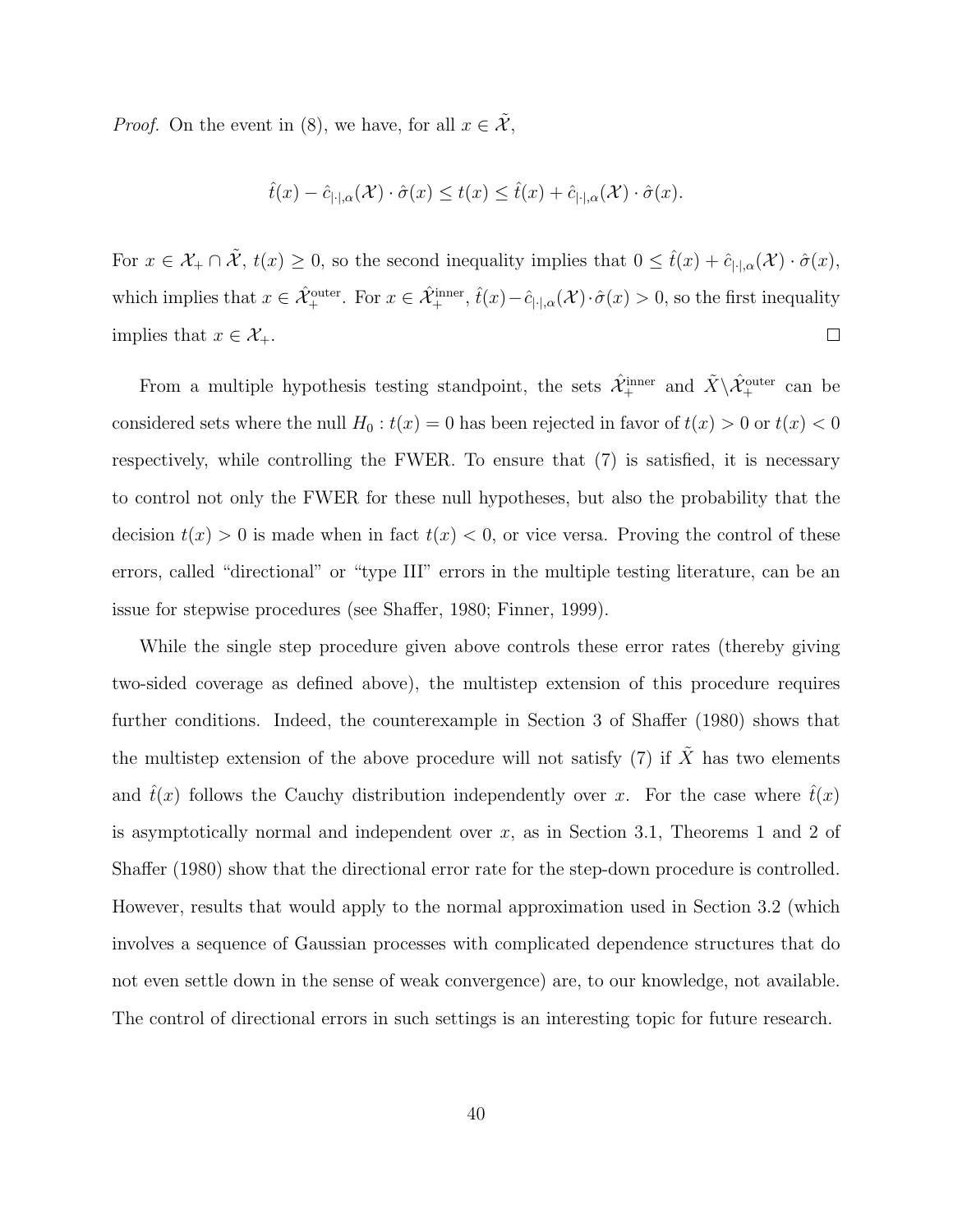## B Performance of  $\hat{\mathcal{X}}_{+}$  under Average Welfare Loss

This appendix considers the performance of  $\hat{\mathcal{X}}_+$  under average welfare loss, when implemented as a statistical treatment rule. Consider the setup with discrete covariates with support  $\{x_1, \ldots, x_\ell\}$ . For a treatment rule assigning treatment to  $\hat{\mathcal{X}}$ , the regret risk under average welfare loss, considered by Manski (2004), is given by the difference between expected welfare under the optimal treatment and under  $\hat{\mathcal{X}}$ , and can be written in our setup as

$$
R(\hat{\mathcal{X}}, P) \equiv \sum_{j=1}^{\ell} |t_P(x_j)| f_X(x_j) \left[ P(x \in \mathcal{X}_{+,P} \backslash \hat{\mathcal{X}}) + P(x \in \hat{\mathcal{X}} \backslash \mathcal{X}_{+,P}) \right],
$$

where we now index  $t_P(\cdot)$  and  $\mathcal{X}_{+,P}$  by P to denote the dependence on the underlying distribution explicitly (note that  $f_X$  depends on P as well, but we will consider classes of distributions where  $f_X$  is fixed).

Let  $P_n$  be a sequence of distributions such that  $f_X(x) = P(X_i = x)$  does not change with n, and such that  $\sqrt{n}t_{P_n}(x) \to t_{\infty}(x)$  for some  $t_{\infty}$ . Suppose that

$$
\frac{\hat{t}(x_j) - t_{P_n}(x_j)}{\hat{\sigma}(x_j)}
$$

converges in distribution, jointly over  $j$ , to a vector of independent standard normal variables, and that  $\sqrt{n}\hat{\sigma}(x_j) \stackrel{p}{\to} s(x_j)$  for each j. Let  $c_{\alpha,k} = c_{\alpha}(\mathcal{X})$  for  $|\mathcal{X}| = k$ .

**Theorem 5.** Under the above assumptions with  $\alpha \leq 1/2$ ,

$$
\limsup_{n} \sqrt{n} R(\hat{X}_{+}, P_{n}) \leq \sup_{t>0} t \cdot \Phi\left(c_{\alpha,\ell} - \frac{t}{\max_{x} s(x)}\right).
$$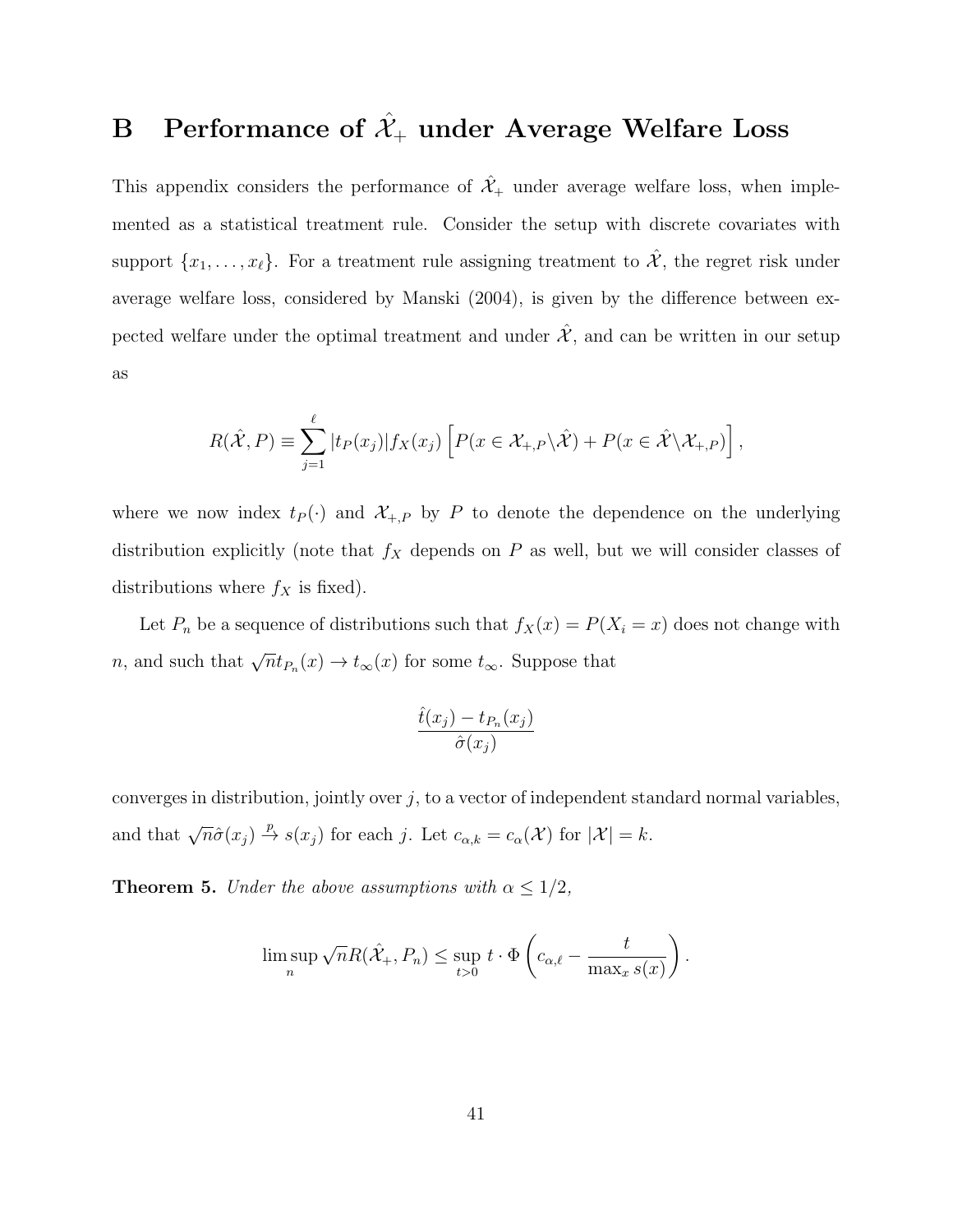*Proof.* For any x with  $t_{\infty}(x) > 0$ , we will have  $x \in \mathcal{X}_{+,P_n}$  under  $P_n$  for large enough n and

$$
\sqrt{n}t_{P_n}(x)P_n\left(x \notin \hat{\mathcal{X}}_+\right) \leq \sqrt{n}t_{P_n}(x)P_n\left(\frac{\hat{t}(x)}{\hat{\sigma}(x)} \leq c_{\alpha,\ell}\right)
$$
  
=  $\sqrt{n}t_{P_n}(x)P_n\left(\frac{\hat{t}(x) - t_{P_n}(x)}{\hat{\sigma}(x)} \leq c_{\alpha,\ell} - \frac{t_{P_n}(x)}{\hat{\sigma}(x)}\right) \stackrel{n \to \infty}{\to} t_{\infty}(x)\Phi\left(c_{\alpha,\ell} - \frac{t_{\infty}(x)}{s(x)}\right).$ 

For x with  $t_{\infty}(x) < 0$ , we have  $x \notin \mathcal{X}_+$  under  $P_n$  for large enough n and

$$
\sqrt{n}|t_{P_n}(x)|P_n(x)| \leq \hat{\mathcal{X}}_+\} \leq \sqrt{n}|t_{P_n}(x)|P_n(\hat{t}(x) \geq 0)
$$
  
=  $\sqrt{n}|t_{P_n}(x)|P_n(\frac{\hat{t}(x) - t_{P_n}(x)}{\hat{\sigma}(x)} \geq -\frac{t_{P_n}(x)}{\hat{\sigma}(x)}) \stackrel{n \to \infty}{\to} |t_{\infty}(x)|\Phi(-\frac{|t_{\infty}(x)|}{s(x)})$ ,

where the first inequality uses the fact that  $c_{n,k} \geq 0$  for all k. For  $t_{\infty}(x) = 0$ , we have √  $\overline{n}t_{\infty}(x) \to 0$ . Thus,

$$
\limsup_{n} \sqrt{n} R(\hat{\mathcal{X}}, P) \le \sum_{t_{\infty}(x) > 0} t_{\infty}(x) \Phi\left(c_{\alpha,\ell} - \frac{t_{\infty}(x)}{s(x)}\right) f_X(x) + \sum_{t_{\infty}(x) < 0} |t_{\infty}(x)| \Phi\left(-\frac{|t_{\infty}(x)|}{s(x)}\right) f_X(x)
$$
\n
$$
\le \sup_{t > 0} t \cdot \Phi\left(c_{\alpha,\ell} - \frac{t}{\max_{x} s(x)}\right).
$$

We now give a lower bound specialized to the case where  $t_{\infty}(x)$  and  $s(x)$  are constant.

**Theorem 6.** Suppose that the above assumptions hold with  $t_{\infty}(x) = C > 0$  and  $s(x) = 1$  for all x. Then, for any  $m \in \{1, \ldots, \ell\}$ 

$$
\liminf_{n} \sqrt{n} R(\hat{X}_{+}, P_{n}) \geq C \cdot \Phi(c_{\alpha,m} - C) \sum_{k=m-1}^{\ell-1} {\ell-1 \choose k} \Phi(c_{\alpha,m} - C)^{k} \left[1 - \Phi(c_{\alpha,m} - C)\right]^{\ell-1-k}.
$$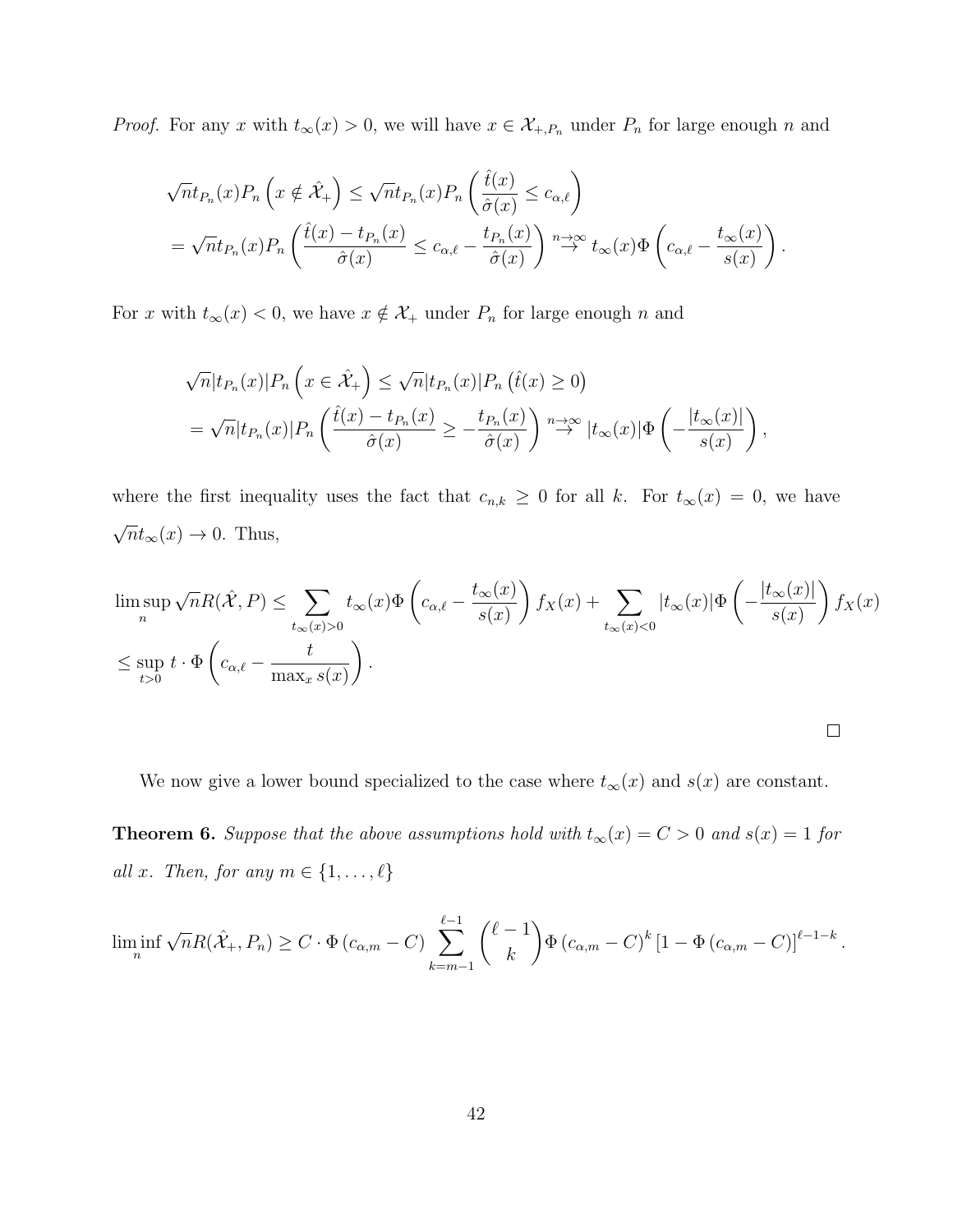*Proof.* For each x we have, for any  $m \in \{1, ..., \ell\},\$ 

$$
P_n\left(x \notin \hat{\mathcal{X}}_+\right) \ge P_n\left(\frac{\hat{t}(x)}{\hat{\sigma}(x)} \le c_{\alpha,m} \text{ and } \left| \left\{x' \in \{1, \dots, \ell\} \setminus x \middle| \frac{\hat{t}(x')}{\hat{\sigma}(x')} \le c_{\alpha,m} \right\} \right| \ge m - 1\right)
$$
\n
$$
\xrightarrow{n \to \infty} \Phi\left(c_{\alpha,m} - \frac{t_{\infty}(x)}{s(x)}\right) \cdot \sum_{\bar{x}_{s.t.} \neq \bar{x}, |\bar{x}| \ge m-1} \prod_{x' \in \bar{x}} \Phi\left(c_{\alpha,m} - \frac{t_{\infty}(x')}{s(x')}\right) \cdot \prod_{x' \notin \bar{x}} \left[1 - \Phi\left(c_{\alpha,m} - \frac{t_{\infty}(x')}{s(x')}\right)\right]
$$
\n
$$
= \Phi\left(c_{\alpha,m} - C\right) \sum_{k=m-1}^{\ell-1} \binom{\ell-1}{k} \Phi\left(c_{\alpha,m} - C\right)^k \left[1 - \Phi\left(c_{\alpha,m} - C\right)\right]^{\ell-1-k}.
$$

Thus,

$$
\liminf_{n} \sqrt{n} R(\hat{X}_{+}, P_{n}) = \liminf_{n} \sum_{j=1}^{\ell} \sqrt{n} t_{P_{n}}(x_{j}) f_{X}(x_{j}) P\left(x_{j} \notin \hat{X}_{+}\right)
$$
\n
$$
\geq \sum_{j=1}^{\ell} C f_{X}(x_{j}) \cdot \Phi\left(c_{\alpha, m} - C\right) \sum_{k=m-1}^{\ell-1} {\ell-1 \choose k} \Phi\left(c_{\alpha, m} - C\right)^{k} \left[1 - \Phi\left(c_{\alpha, m} - C\right)\right]^{\ell-1-k}
$$
\n
$$
= C \cdot \Phi\left(c_{\alpha, m} - C\right) \sum_{k=m-1}^{\ell-1} {\ell-1 \choose k} \Phi\left(c_{\alpha, m} - C\right)^{k} \left[1 - \Phi\left(c_{\alpha, m} - C\right)\right]^{\ell-1-k}
$$

 $\Box$ 

The comparison between  $\hat{\mathcal{X}}_+$  as a treatment rule and other statistical treatment rules will depend on how one compares risk functions. Consider the conditional empirical success (CES) rule, defined by the set  $\hat{\mathcal{X}}_{\text{CES}} = \{x|\hat{t}(x) > 0\}$  (see Manski, 2004). For  $\alpha \leq 1/2$ ,  $\hat{\mathcal{X}}_{+}$  is contained in  $\hat{\mathcal{X}}_{\text{CES}}$  with probability one, so the risk function will always be smaller for  $\hat{\mathcal{X}}_+$ when  $t(x) \leq 0$  for all x. Thus, if one chooses a criterion that puts a large enough amount of weight on cases with negative treatment effects, such as Bayes risk where the prior puts enough of the mass on negative treatment effects,  $\hat{\mathcal{X}}_+$  will be preferred to  $\hat{\mathcal{X}}_{\text{CES}}$ . However, the situation will be reversed in cases where less weight is given to negative effects.

Consider the minimax regret criterion, which takes the supremum of  $R(\cdot, P)$  over an given class of distributions  $P \in \mathcal{P}$ . Theorem 6 gives an asymptotic lower bound on minimax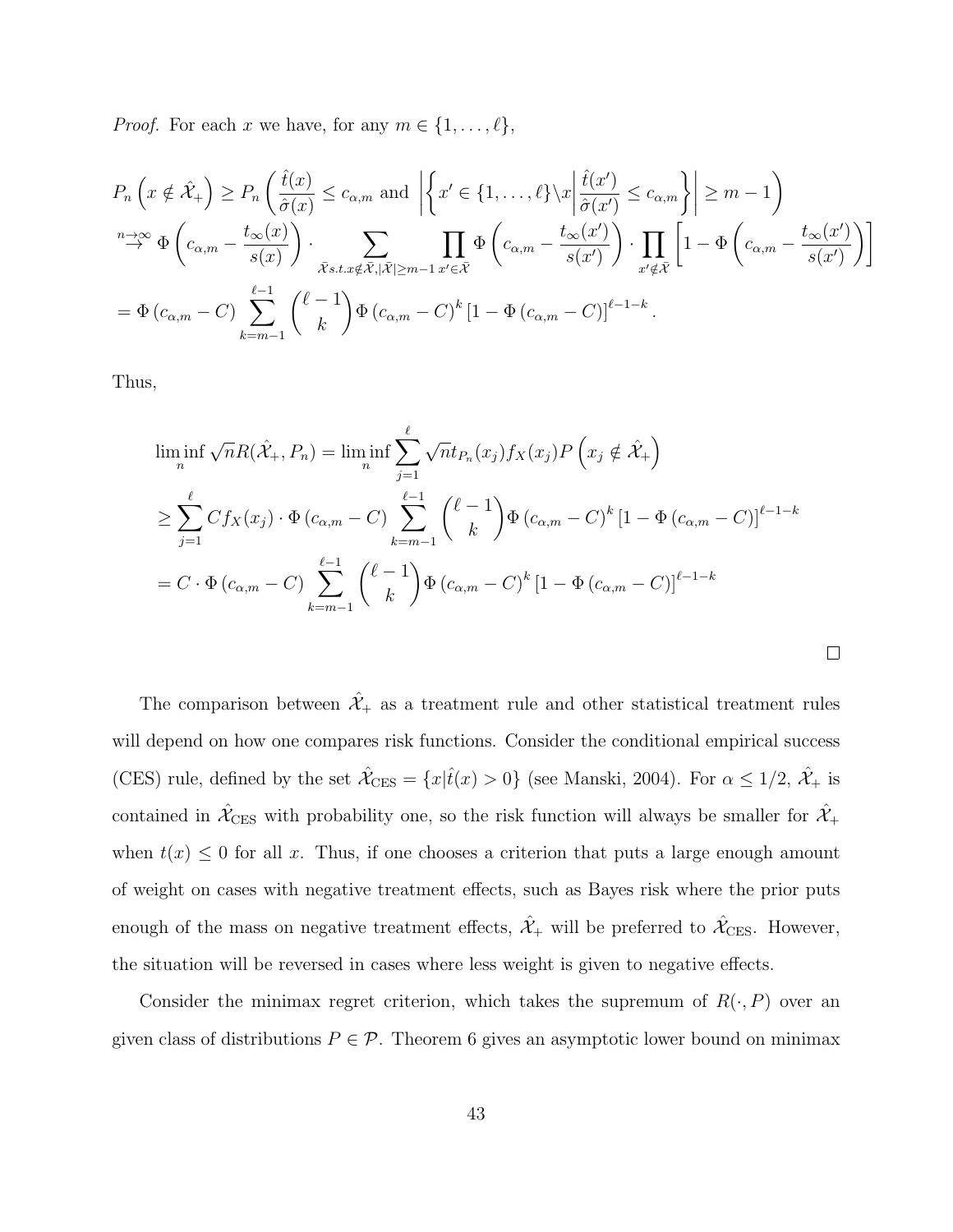regret for any class of distributions that contains a sequence  $P_n$  satisfying the conditions of that theorem. Theorem 5 essentially gives an upper bound on minimax regret, although additional technical conditions would be needed to ensure that the lim sup is uniform over sequences  $P_n$  under consideration.

We now consider these bounds and how they relate to the number of values  $\ell$  taken by the covariate. Consider the case where  $s(x)$  is constant for all x, and let us make the normalization  $s(x) = 1$ . For the CES rule and other rules that assign treatment to x based only on observations with  $X_i = x$ , the minimax regret will not increase as  $\ell$  increases (the normalization  $s(x) = 1$  means that, as  $\ell$  increases, the variance of  $Y_i$  decreases so that the difficulty of the estimation problem for each x stays the same despite each x having fewer observations). However, the minimax regret for  $\mathcal{X}_+$  will increase without bound, as we now show.

First, consider the lower bound. Let  $C = C_n = c_{\alpha, \lfloor \ell/2 \rfloor}$ , where  $\lfloor s \rfloor$  denotes the greatest integer less than or equal to s. Then, applying the bound with  $m = \lfloor \ell/2 \rfloor$ , we obtain a lower bound of

$$
c_{\alpha,\lfloor \ell/2\rfloor}(1/2)\sum_{k=\lfloor \ell/2\rfloor-1}^{\ell-1}\binom{\ell-1}{k}(1/2)^k(1/2)^{\ell-1-k}=c_{\alpha,\lfloor \ell/2\rfloor}(1/2)\sum_{k=\lfloor \ell/2\rfloor-1}^{\ell-1}\binom{\ell-1}{k}(1/2)^{\ell-1}.
$$

The last term is the probability of a binom $(1/2, \ell - 1)$  being at least  $\lfloor \ell/2 \rfloor - 1$ , which converges to  $1/2$  as  $\ell \to \infty$ . Since  $c_{\alpha,|\ell/2|}/\ell$ √  $\overline{2 \log \ell}$  converges to one as  $\ell \to \infty$ , it follows that the asymptotic minimax regret is bounded from below by  $\sqrt{2 \log \ell}/4$  times a sequence that converges to one as  $\ell$  increases.

For the upper bound, note that, using the fact that  $\Phi(-s) \leq \phi(s)/s$  for  $s > 0$ , where  $\phi(s)$  is the standard normal pdf, we have, for  $t > c_{\alpha,\ell}$ , letting  $s = t - c_{\alpha,\ell}$ 

$$
t\Phi(c_{\alpha,\ell}-t)=(s+c_{\alpha,\ell})\Phi(-s)\leq c_{\alpha,\ell}+\phi(s)\leq c_{\alpha,\ell}+\phi(0).
$$